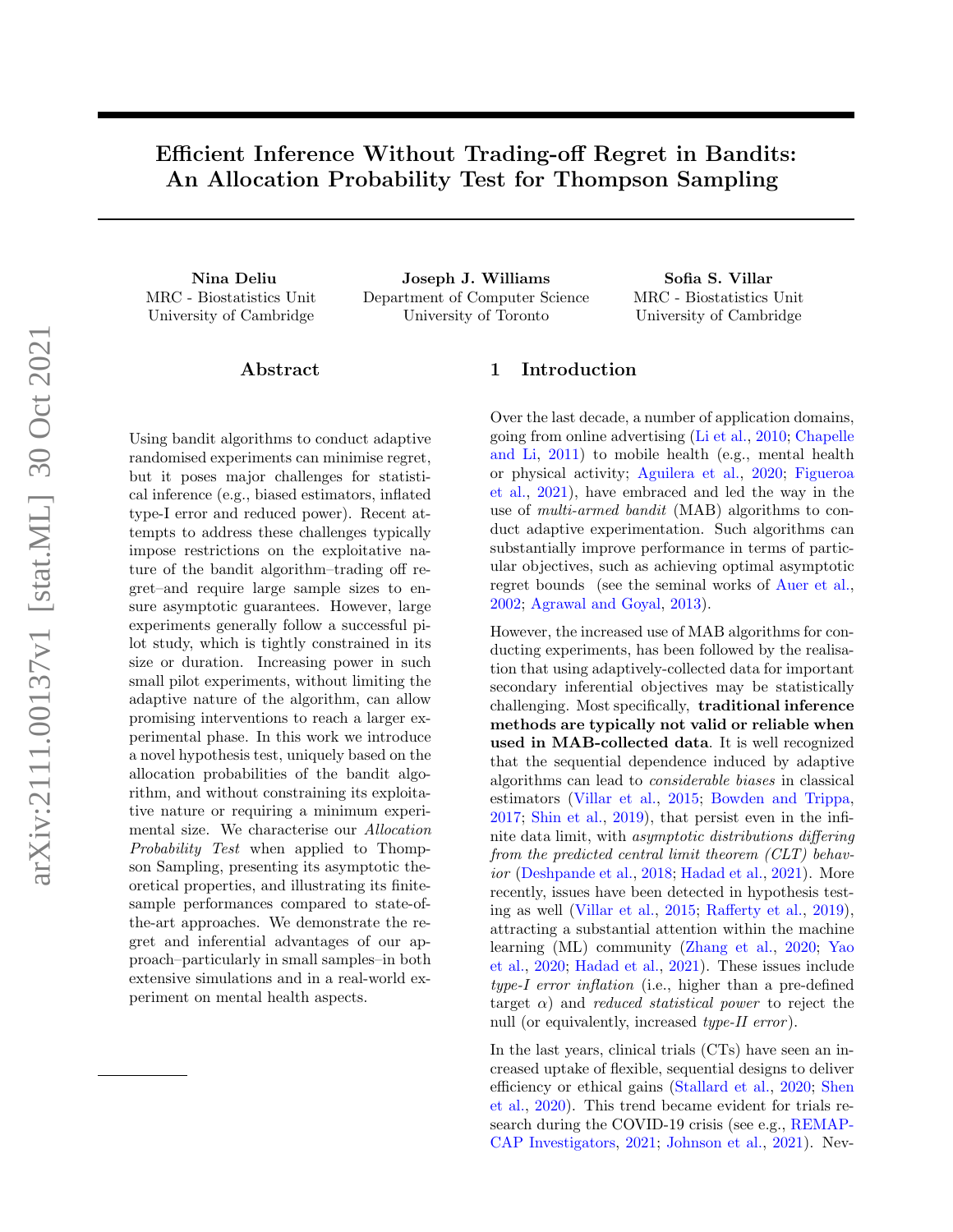ertheless, in CTs, the need for ensuring validity with adaptively-collected data [\(Pallmann et al.,](#page-9-8) [2018;](#page-9-8) [Jen](#page-9-9)[nison and Turnbull,](#page-9-9) [2013\)](#page-9-9) has been long recognised and has traditionally dominated over other goals (including regret minimisation). Applied biostatistics has led the way in developing valid inference methods in a number of adaptive settings, but not for MAB algorithms. For example, the approach of [Zhang et al.](#page-10-1) [\(2020\)](#page-10-1), which is robust even in case of non-stationarity, shares the rationale in [Karrison et al.](#page-9-10) [\(2003\)](#page-9-10) and [Jenni](#page-9-11)[son and Turnbull](#page-9-11) [\(2001\)](#page-9-11), where a stratified analysis by batches is shown to eliminate bias due to time trends.

In this work, we focus on the problem of *hypothesis* testing on data collected by regret-minimization MAB algorithms, such as Thompson Sampling (TS). We introduce a novel test statistic, named Allocation Probability Test (AP-test), designed to overcome key limitations of existing testing approaches (e.g, imposing restrictions on the algorithm). We aim to offer a valid yet more practical solution to applied communities.

Existing Works and Limitations. Hypothesis testing for MAB-collected data has been very recently considered in the ML literature [\(Zhang et al.,](#page-10-1) [2020;](#page-10-1) [Hadad et al.,](#page-9-2) [2021\)](#page-9-2), with a strong focus on type-I error control. The predominant approach has been to establish theoretical conditions under which traditional Z-tests can lead to valid asymptotic inference (e.g., by restricting arms' allocation probabilities to lie within a range). Notably, while such constraints on the MAB algorithm may ensure CLT guarantees in adaptive settings, they may also considerably increase regret. To illustrate this, Figure [1](#page-1-0) displays the regret attainable by both standard TS (on which we build our AP-test), the restricted TS policies used



<span id="page-1-0"></span>Figure 1: Regret and proportion of optimal arm allocation in a two-armed setting (i.e., arms  $A_i \in \{0, 1\}$ ), with rewards  $Y_i(A_i = 0) \sim N(\mu_0 = 0, \sigma^2 = 1)$  and  $Y_i(A_i = 1) \sim N(\mu_1 = \mu^* = 0.5, \sigma^2 = 1), i = 1, \ldots, N.$ 

in the Adaptively-Weighted Augmented Inverse Proba-bility Weighing (AW-AIPW; [Hadad et al.,](#page-9-2) [2021\)](#page-9-2) and Batched Ordinary Least Squares (BOLS; [Zhang et al.,](#page-10-1)

[2020\)](#page-10-1) methods, and an Oracle that always allocates the highest mean reward arm [\(Besbes et al.,](#page-8-7) [2014\)](#page-8-7). Note that regret is the difference between the performance of the oracle and the TS policies.

Additionally, the above inference methods for bandit algorithms are asymptotically valid and typically require either a large experiment or a large batch size. As shown in Section [4,](#page-6-0) they may either fail to control type-I error (AW-AIPW in small samples), or have practically no power (i.e.,  $< 0.1$  for BOLS in a batch size of 3 and regardless the sample size). Note that the BOLS is applicable only for batch sizes  $> 3$ . Existing valid inferential approaches for finite samples are also inefficient in terms of statistical power (see e.g., randomisation-based inference in [Simon and Simon,](#page-9-12) [2011;](#page-9-12) [Villar et al.,](#page-10-3) [2018\)](#page-10-3). Thus, existing options for valid hypothesis testing for MAB collected data are applicable only to large experiments (and/or large batches), with a moderate reward performance and insufficient statistical power.

Practical Motivation. The aforementioned limitations of existing inferential methods for MAB collected data create the practical challenge of how to design small pilot studies that can both be highly adaptive and powerful. Despite the consensus that pilot studies should focus on feasibility, existing work [\(Kistin](#page-9-13) [and Silverstein,](#page-9-13) [2015\)](#page-9-13) demonstrates that 81% of published pilot experiments incorporated hypothesis testing. Preliminary positive evidence of an intervention effectiveness increases access to funding; see e.g., the TS study of [Aguilera et al.](#page-8-1) [\(2020\)](#page-8-1), funded by the NIH. Conversely, an underpowered study can erroneously discourage promising experimental options progressing to later developmental phases. Reason why, power considerations may prevail over other considerations as a key decision-making element in such exploratory settings. We emphasise that for confirmatory trials type-I error is the most crucial design aspect.

Second, using an exploitative MAB algorithm could help preserve participants' engagement during the course of an e.g., mobile health experiment, and avoid impairing the integrity of collected data [\(Druce et al.,](#page-8-8) [2019\)](#page-8-8). Note that restricting the exploitative nature of the algorithm, as required by current existing inferential approaches, not only leads to substantial regret costs (as shown in Figure [1\)](#page-1-0) with direct impact on the benefits of an experiment's participants, but it may also indirectly reduce participants' engagement.

Our Contribution. Motivated by the above, in this work, we aim to perform valid and efficient frequentist inference in MAB collected data, without imposing restrictions on the underlying algorithm that may impact its regret optimality. Our contribution is fourfold.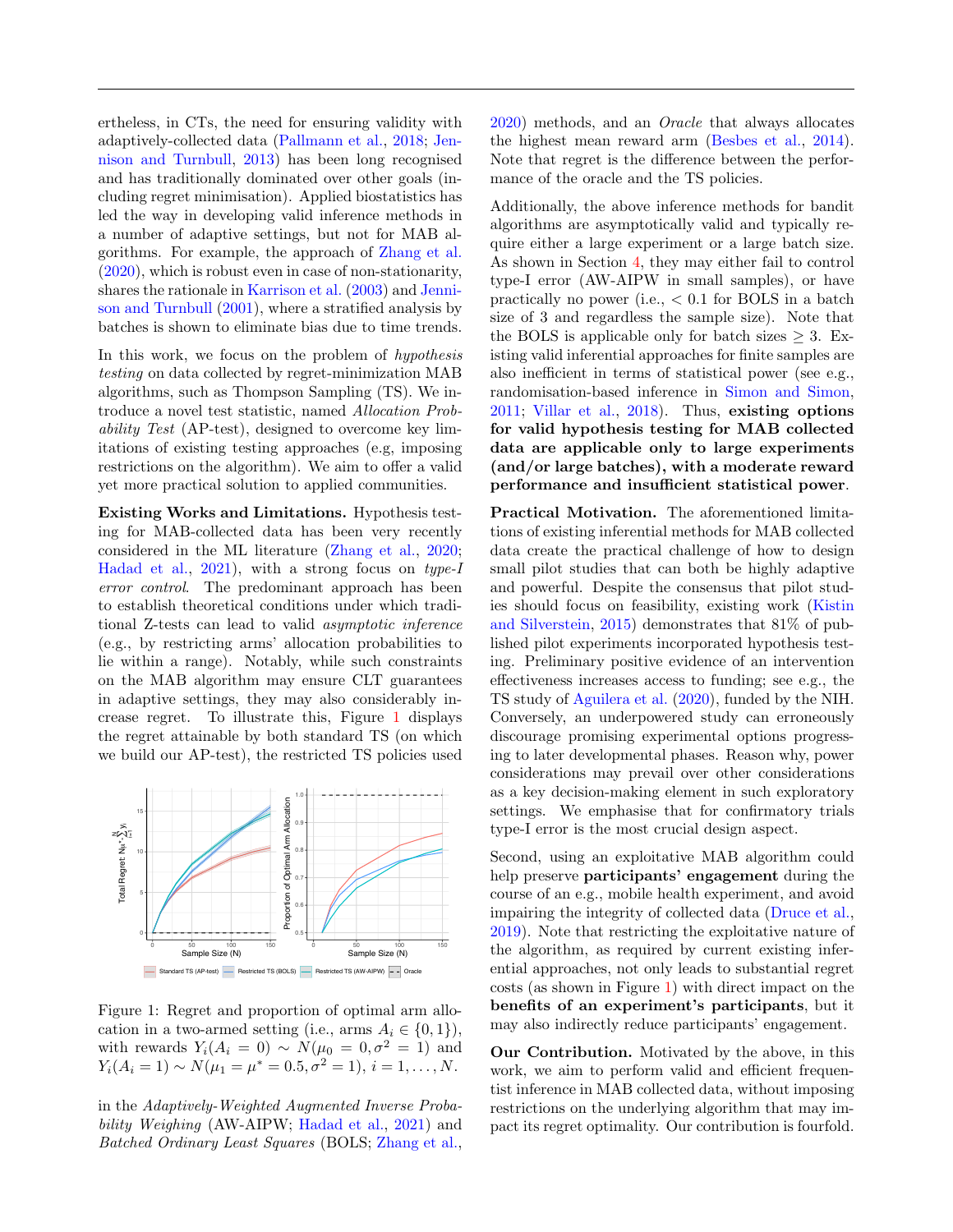First, in Section [3,](#page-3-0) we present a *novel exact statistical* test, that, in virtue of its exactness, is more appropriate than existing asymptotic approaches in small samples. A major advantage of our test is that it does not require restricting the MAB algorithm to reduce a potentially aggressive exploitation. Instead, our proposal directly uses the information provided by the adaptive algorithm through the realised allocation probabilities, to build the Allocation Probability Test (AP-test). As the allocation probabilities used during an experiment are guided by the observed data, they are also informative on the likely values of parameters of interest. More specifically, the more skewed (e.g., towards 1) are such probabilities, the higher the evidence of superiority of the correspondent arm. Illustratively, the allocation probability observed in our real-world experiment (shown later in Figure [5\)](#page-7-0) suggests a high preference for the experimental arm. Such extreme values directly translate into the actual arms' allocations (see also Figure [1–](#page-1-0)right plot). However, while offering potential benefit to participants, they also pose challenges for traditional inferential methods, due to a potential high imbalance in arms allocation.

Second, in Section [2.1,](#page-2-0) we *characterize the AP-test for* the widely used TS bandit algorithm, whose optimal (regret) properties have been extensively studied (see e.g., [Chapelle and Li,](#page-8-0) [2011;](#page-8-0) [Agrawal and Goyal,](#page-8-4) [2013\)](#page-8-4). Existing theoretical results on TS allow us to motivate the test for finite samples as well as to derive asymptotic properties for our test (more specifically, its statistical power) when applied to TS.

Third, in Section [4,](#page-6-0) through extensive simulation experiments, we demonstrate the finite-sample inferential performance of our method compared to existing strategies. Finally, in Section [5,](#page-7-1) we illustrate its applicability in a real-world field experiment, for understanding users' preferences about messaging options concerning mental health aspects.

## <span id="page-2-2"></span>2 Problem Setting

Setup and Notation. Suppose there are T interim steps in a study or experiment. At each step  $t = 0, \ldots, T$ , participants are accrued in batches of size  $n_t \geq 1$ , which can be random or fixed; for ease of exposition, we assume fixed, known sizes (i.e.,  $n_t = n \forall t$ , leading to a total experiment or sample size  $N = (T + 1) \times n$ . At each step t, each participant  $i = 1, \ldots, n$ , can be assigned to only one arm, say  $A_{t,i}$ , from a discrete set. We focus on the two-armed setting, i.e.,  $A_{t,i} \in \{0,1\}$ , where 0 and 1 denote the control and the experimental arm, respectively. The general  $(K + 1)$  multi-armed setting is illustrated in Supplementary material E.

Arms are allocated to participants according to a policy  $\pi_t \doteq {\pi_{t,k}, k = 0, 1}$ , where each  $\pi_{t,k}$  is the allocation probability of arm  $k$  to a participant in step t. Given the two-armed setting, here we will use as reference the allocation probability of the experimental arm  $\pi_{t,1}$ , noticing that  $\pi_{t,0} = 1 - \pi_{t,1}$ . These allocation probabilities may be derived from a known (bandit) algorithm targeting a regret-minimization objective–as we will later illustrate for TS–and could in principle depend on covariates (contextual MABs). In a sequential setting, these probabilities are decided at the beginning of each step  $t$ , only changing from one step to another and remaining constant otherwise.

According to the potential outcomes framework [\(Ney](#page-9-14)[man,](#page-9-14) [1990\)](#page-9-14) of causal inference, let  $Y_{t,i}(A_{t,i})$  be the random reward variable representing the outcome that would be observed if participant  $i$  were assigned to arm Would be observed a participant *i* were assigned to arm<br> $A_{t,i}$  in step t. Denoted by  $\mathcal{H}_{t-1} \doteq \{A_{\tau,i}, Y_{\tau,i}(A_{\tau,i}), i =$  $1, \ldots, n, \tau = 1, \ldots, t-1$ } the history of selected arms and associated rewards prior to step  $t$ , the allocation probabilities are a function of this history, i.e.,  $\pi_{t,k} \doteq \mathbb{P}(A_{t,i} = k | \mathcal{H}_{t-1})$ , for all k's and t's.

Typically, to guarantee sufficient exploration of arms, restrictions on the maximum  $(\pi_{\text{max}})$  and minimum  $(\pi_{\min})$  possible values of the allocation probabilities are imposed (see e.g., [Zhang et al.,](#page-10-1) [2020;](#page-10-1) [Yao et al.,](#page-10-2) [2020;](#page-10-2) [Greenewald et al.,](#page-9-15) [2017\)](#page-9-15). In such case,  $\pi_{t,k} \in$  $[\pi_{\min}, \pi_{\max}]$ , with  $0 < \pi_{\min} \leq \pi_{\max} < 1$  and generally  $\pi_{\text{max}} = 1 - \pi_{\text{min}}$ , for all t's and k's. In this work, we only need the algorithm to be randomized, i.e.,  $0 < \pi_{t,k} < 1$  for all k's and  $t \leq T$ . Note that this less restrictive condition holds for most popular MAB approaches, including TS.

We assume arms' rewards are drawn independently from a fixed distribution with conditional mean:

<span id="page-2-1"></span>
$$
\mathbb{E}(Y_{t,i}(A_{t,i})|\mathcal{H}_{t-1}) = \mu_0(1 - A_{t,i}) + \mu_1 A_{t,i} \qquad (1)
$$

$$
= \begin{cases} \mu_0, & \text{if } A_{t,i} = 0, \\ \mu_1, & \text{if } A_{t,i} = 1, \end{cases}
$$

with  $(\mu_0, \mu_1)$  unknown arms' parameters. By assuming independent and identically distributed rewards, the conditional mean reward does not depend on the prior history (stochastic stationary bandits; [Lattimore](#page-9-16) and Szepesvári, [2020\)](#page-9-16). Here we focus on the stationary case but our approach is largely applicable to nonstationary settings (see Supplementary material D1).

#### <span id="page-2-0"></span>2.1 Thompson Sampling

Rooted in a Bayesian framework, the TS algorithm [\(Thompson,](#page-9-17) [1933\)](#page-9-17) defines an allocation policy by randomizing participants to arms in proportion to the posterior probability of each arm being superior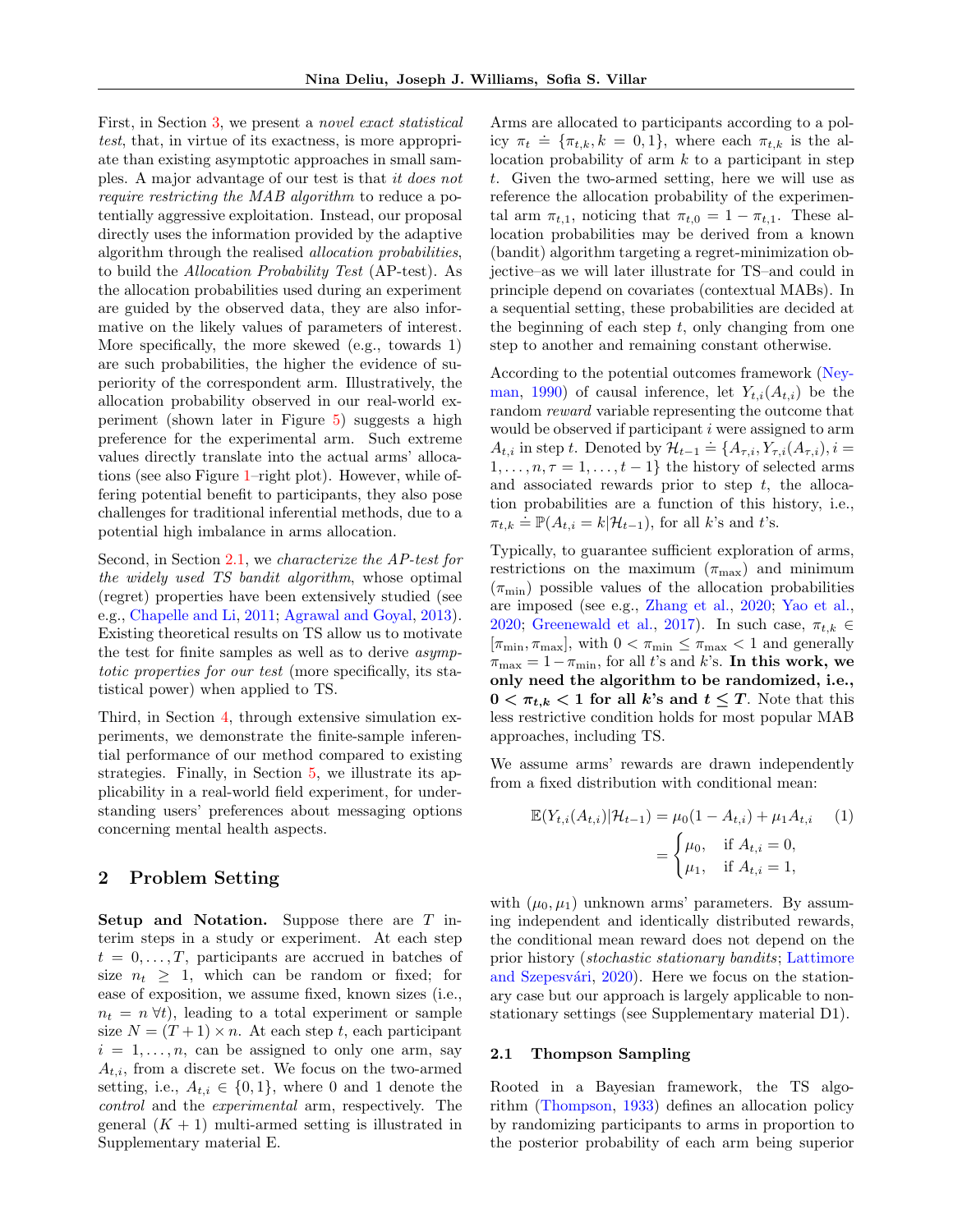at step t. In a two-armed setting, denoting by  $\pi_{t,1}^{\text{TS}}$ TS's allocation probability of the experimental arm 1 at step t, and considering the reward specifications of Eq.  $(1)$ , we have that:

$$
\pi_{t,1}^{\text{TS}} = \mathbb{P}\Big(\mathbb{E}\big(Y_{t,i}(A_{t,i}=1)\big) \ge \mathbb{E}\big(Y_{t,i}(A_{t,i}=0)\big) | \mathcal{H}_{t-1}\Big)
$$

$$
= \mathbb{P}\Big(\mu_1 \ge \mu_0 | \mathcal{H}_{t-1}\Big), \qquad \forall t \in [0,T]. \tag{2}
$$

For some families of reward distributions, it is possible to compute  $\pi_{t,1}^{\text{TS}}$  either analytically or by quadrature. However, due to a potential computational burden, the typical way of implementing TS (see e.g., [Chapelle and Li,](#page-8-0) [2011\)](#page-8-0) avoids the direct computation of such probabilities and proceeds as follows. Assuming a prior distribution for the unknown parameters  $(\mu_0, \mu_1)$ , at each step  $t > 1$  a sample is drawn from the updated posterior distributions, say  $(\tilde{\mu}_{t,0}, \tilde{\mu}_{t,1})$  and the arm  $\tilde{a}_{t,i}$  with the highest estimated posterior mean reward  $\mathbb{E}(Y_{t,i}|A_{t,i} = k) = \tilde{\mu}_{t,k}$  is allocated. That is:

$$
\tilde{a}_{t,i} \doteq \text{argmax}_{k=0,1} \tilde{\mathbb{E}}(Y_{t,i} | A_{t,i} = k) = \text{argmax}_{k=0,1} \tilde{\mu}_{t,k}.
$$

Clearly, for  $t = 0$  the sample is drawn from the prior. If we assume a Gaussian family, with identical priors  $N(\mu_{\text{prior}}, \sigma_{\text{prior}}^2)$ , and Gaussian rewards with known and equal variances  $\sigma_y^2$  and means specified in Eq. [\(1\)](#page-2-1), the allocation probability in Eq.  $(25)$  has closed form:

$$
\tilde{\pi}_{t,1}^{\text{TS}} = \mathbb{P}(\tilde{\mu}_{t,1} > \tilde{\mu}_{t,0} | \mathcal{H}_{t-1}) = \Phi\left(\frac{\mu_{D_t}}{\sigma_{D_t}} \middle| \mathcal{H}_{t-1}\right), \quad (3)
$$

with  $\Phi$  indicating the cumulative density function of a Gaussian distribution, and  $\mu_{D_t}$  and  $\sigma_{D_t}^2$  given by:

$$
\mu_{D_t} = \frac{\sigma_y^2 \mu_{\text{prior}} + \sigma_{\text{prior}}^2 \sum_{\tau=0}^{t-1} \sum_{i=1}^n Y_{\tau,i} \mathbb{I}(A_{\tau,i} = 1)}{\sigma_y^2 + \sum_{\tau=0}^{t-1} \mathbb{I}(A_{\tau,i} = 1) \sigma_{\text{prior}}^2}
$$

$$
- \frac{\sigma_y^2 \mu_{\text{prior}} + \sigma_{\text{prior}}^2 \sum_{\tau=0}^{t-1} \sum_{i=1}^n Y_{\tau,i} \mathbb{I}(A_{\tau,i} = 0)}{\sigma_y^2 + \sum_{\tau=0}^{t-1} \mathbb{I}(A_{\tau,i} = 0) \sigma_{\text{prior}}^2};
$$

$$
\sigma_{D_t}^2 = \frac{\sigma_{\text{prior}}^2 \sigma_y^2}{\sigma_y^2 + \sum_{\tau=0}^{t-1} \mathbb{I}(A_{\tau,i} = 1) \sigma_{\text{prior}}^2}
$$

$$
+ \frac{\sigma_{\text{prior}}^2 \sigma_y^2}{\sigma_y^2 + \sum_{\tau=0}^{t-1} \mathbb{I}(A_{\tau,i} = 0) \sigma_{\text{prior}}^2}.
$$
(4)

Proof is given in Supplementary material A1.

When  $\mu_1 > \mu_0$  the distribution of  $\pi_{t,1}^{\text{TS}}$  is skewed towards 1, and converges to 1 as  $t \to \infty$  [\(Kalkanli and](#page-9-18) [Ozgur,](#page-9-18) [2020\)](#page-9-18). This property explains the large imbalance between arms' sample sizes, generally favouring arm 1. When  $\mu_1 = \mu_0$ , the distribution of  $\pi_{t,1}^{TS}$  does not concentrate (see e.g., [Zhang et al.,](#page-10-1) [2020\)](#page-10-1) and may result (though less likely) in extremely imbalanced allocations as well, favouring either arm 1 or 0. Supplementary material A4 provides illustrative examples.

Such highly exploitative behaviour of TS negatively impacts the theoretical asymptotic distribution of traditional statistical estimators, motivating the need for specific TS-collected data techniques.

#### <span id="page-3-1"></span>2.2 Hypothesis Testing for Superiority

Using data collected through a MAB-driven experiment, like TS, our inferential problem is to decide whether a new experimental arm is superior to a control one. More formally, we want to test a *null H*<sub>0</sub> versus an *alternative hypothesis*  $H_1$ , specifically defined as  $H_0: \mu_1 = \mu_0$  vs.  $H_1: \mu_1 > \mu_0$ .

A standard statistical approach for hypothesis testing uses an appropriate test statistic  $T(Y)$  which is a function of the reward data Y [\(Casella and Berger,](#page-8-9) [2021\)](#page-8-9). For example, the approaches of [Zhang et al.](#page-10-1) [\(2020\)](#page-10-1) and [Hadad et al.](#page-9-2) [\(2021\)](#page-9-2) are based on a modified version of the Z-test (traditionally measuring the distance from two sample means in relation to their standard errors), in which the novel BOLS and AW-AIPW estimators, respectively, replace the sample means.

Such a statistic is typically used to form a decision rule that targets a given probability  $\alpha$  of rejecting the null  $H_0$  when it is actually true (i.e., type-I error probability), by selecting a *critical value*  $t^*_{\alpha}$ . More specifically,

<span id="page-3-3"></span>
$$
t^*_{\alpha} \colon \mathbb{P}\left(\text{Reject } H_0 | H_0\right) = \mathbb{P}\left(T(Y) > t^*_{\alpha} | \mu_1 = \mu_0\right) = \alpha.
$$

Given  $t^*_{\alpha}$ ,  $T(Y)$  should also ensure a low risk of failing to reject  $H_0$  under the alternative (i.e., low type-II error  $\beta$ ), or alternatively a high power, i.e., the probability of correctly rejecting the null, defined as:

$$
\mathbb{P}(\text{Reject } H_0|H_1) = \mathbb{P}(T(Y) > t^*_{\alpha}|\mu_1 > \mu_0) = 1 - \beta.
$$

Typically, one would like to design an experiment with high power, while controlling type-I error at a level  $\alpha$ , e.g., 0.05. However, for a fixed experiment of size  $N$ , low values of  $\alpha$  translate into reduced power. This explains why small-sample settings may target a higher  $\alpha$  as a way to achieve higher power [\(Schoenfeld,](#page-9-19) [1980\)](#page-9-19).

## <span id="page-3-2"></span><span id="page-3-0"></span>3 The Allocation Probability Test

A distinctive feature of our Allocation Probability Test, or AP-test, is that it is defined as a function of the allocation probabilities only. It thus requires only minimal knowledge, namely, the adaptive algorithm used to determine the allocation probabilities for collecting the data, and the observed arms' allocation probabilities during the experiment, but not the reward data.

Our work is inspired by a recent idea proposed in [Bar](#page-8-10)[nett et al.](#page-8-10) [\(2021\)](#page-8-10), where a similar test is implemented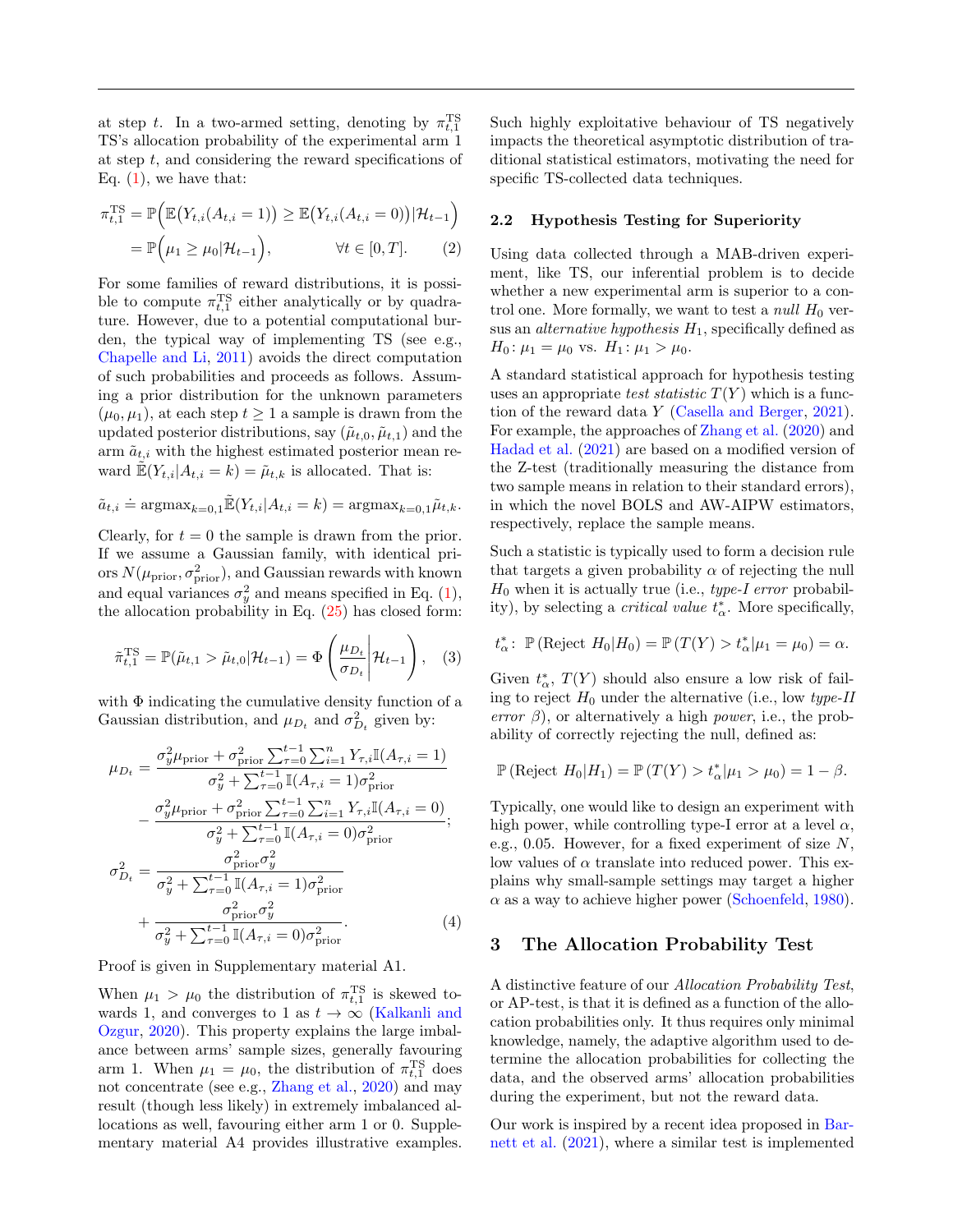for the covariate-adjusted Forward Looking Gittins In-dex (FLGI; [Villar and Rosenberger,](#page-10-4) [2018\)](#page-10-4), in a twoarmed binary reward setting. In our work, we generalize the allocation probability-based test to be used with any generic randomized bandit algorithm, and we then focus on its theoretical and empirical properties when applied to TS. Notably, in addition to being a widely used and highly interpretable algorithm, we show how TS's optimal theoretical properties [\(Chapelle and Li,](#page-8-0) [2011;](#page-8-0) [Agrawal and Goyal,](#page-8-11) [2012,](#page-8-11) [2013\)](#page-8-4) naturally translate into theoretical properties for our proposed AP-test. Such theoretical properties are not available for the FLGI in [Barnett et al.](#page-8-10) [\(2021\)](#page-8-10).

#### 3.1 General Allocation Probability Test

In a general two-armed adaptive setting, we define the Allocation Probability Test statistic  $AP<sub>T</sub>$  as:

$$
AP_T \doteq \sum_{t=t_{\min}}^{T} \mathbb{I}(\pi_{t,1} > 0.5), \qquad (5)
$$

where  $t_{\text{min}}$  accounts for a minimum data requirement to inform  $\pi_{t,1}$  updates. We set  $t_{\min} = 1$ , discarding  $\pi_{0,1}$  which is not informed by the current study's data.

Conceptually, the test is defined as the number of steps  $t \leq T$ , for which the allocation probability of the experimental arm  $\pi_{t,1}$  exceeds that of a (non-adaptive) equally randomized (ER) experiment, i.e.,  $\pi^{ER} = 0.5$ . For a general  $(K + 1)$ -armed case,  $\pi^{\text{ER}} \doteq 1/(K + 1)$ , as discussed in the Supplementary material F3.

The rationale for the test comes from the fact that the allocation probabilities of an aggressively adaptive algorithm are designed to quickly favour the most promising arm. Thus, these probabilities will differ the most from those in an ER experiment, the further we are from  $H_0$ . Thus, the higher the evidence of superiority of arm 1, the higher  $\pi_{t,1}$  at each t, and the higher the value of the AP-test.

In order to use this test for hypothesis testing, similarly to the standard testing approach in Section [2.2,](#page-3-1) we need to derive its distribution under the null, and an associated critical value, defined as:

$$
q_{\alpha}^* \doteq \min\{q \in [0,\ldots,T] \colon \mathbb{P}(\text{AP}_T > q | H_0) \leq \alpha\}, \quad (6)
$$

Given the discrete nature of the AP-test and its distribution (Figure [2](#page-5-0) provides an illustration), deriving the critical value using fixed standard values of  $\alpha$  such as 0.05, may result in highly conservative tests, i.e., with a rejection rate well below the nominal level 0.05 [\(Yates,](#page-10-5) [1984;](#page-10-5) [Little,](#page-9-20) [1989\)](#page-9-20), including 0. To avoid a 0 type-I error, that will translate in a 0 power (when, according to Eq.  $(6)$ , the resulted  $q^*_{\alpha} = T$ , in such case only, we implement the AP-test with the critical value

 $q^*_{\alpha} = T - 1$ . We quantify the type-I error accordingly, noticing that  $T-1$  represents the critical value that will result in the minimum strictly positive error.

For ensuring proper type-I error control, there are two alternatives: (1) to implement the test with nonstandard but pre-determined  $\alpha$  levels (see e.g., [Schoen](#page-9-19)[feld,](#page-9-19) [1980\)](#page-9-19), or (2) to ensure type-I error control at any  $\alpha$  level by applying a randomized-based procedure (see Supplementary material B). In this paper, we will present results of both of these approaches.

#### 3.2 TS Allocation Probability Test

The AP-test can be in principle applied to any randomized algorithm, and its distribution directly depends on the allocation probabilities determined by the underlying algorithm, according to the observed reward data. Here we illustrate properties of the allocation test when applied to TS, whose asymptotic properties are used to derive properties of the theoretical distribution of the AP-test. Notably, for algorithms whose asymptotic convergence to the optimal arm can be ensured (i.e.,  $\pi_{t,1} \to 1$  as  $t \to \infty$ ), as in the case of TS, our proposed test finds an ideal fit. Notice that in the two-armed case,  $H_0$  can be thought of as two non unique optimal arms and the case of  $H_1$  as a unique optimal arm, and the question is to differentiate between these two cases with our test.

Because of the discrete nature of the AP-test, its exact distribution can be derived by simply computing the probability that the test takes values  $0, \ldots, T$ . In practice, for doing inference it typically suffices to compute  $\mathbb{P}(AP_T > T - 1) = \mathbb{P}(AP_T = T)$ . Under TS and the Gaussian setting assumed in Section [2.1,](#page-2-0) we compute this probability mass in closed-form, resulting in:

<span id="page-4-1"></span>
$$
\mathbb{P}(\text{AP}_T^{\text{TS}} = T) = \mathbb{P}\left(\sum_{t=1}^T \mathbb{I}(\pi_{t,1} > 0.5) = T\right) \tag{7}
$$
\n
$$
= \frac{1}{2} \left[\Phi\left(\frac{\mu_1}{\sigma_y}\right) + 1 - \Phi\left(\frac{\mu_0}{\sigma_y}\right)\right] \times
$$
\n
$$
\times \prod_{t=2}^T \mathbb{P}\left(\frac{\mu_{D_t}}{\sigma_{D_t}} > 0 \middle| \frac{\mu_{D_{t-1}}}{\sigma_{D_{t-1}}} > 0, \dots, \frac{\mu_{D_1}}{\sigma_{D_1}} > 0\right),
$$

<span id="page-4-0"></span>with  $\mu_{D_t}$  and  $\sigma_{D_t}$  as in Eq. [\(4\)](#page-3-2). Proof, given in Supplementary material A2, also shows how, by applying the law of total probability, conditioning on all possible arms sequences, each  $\mu_{D_t}/\sigma_{D_t}$  is simply a sum of Gaussian variables, allowing for an exact solution.

Remark. The probability in Eq. [\(7\)](#page-4-1) is of key importance as for  $T < 1000$ , we found that  $T - 1$  typically is the test's critical value  $q^*_{\alpha}$ , and, thus, Eq. [\(7\)](#page-4-1) represents either the exact type-I error (under  $H_0$ ) or exact power (under  $H_1$ ) of the AP-test (see also Figure [2\)](#page-5-0).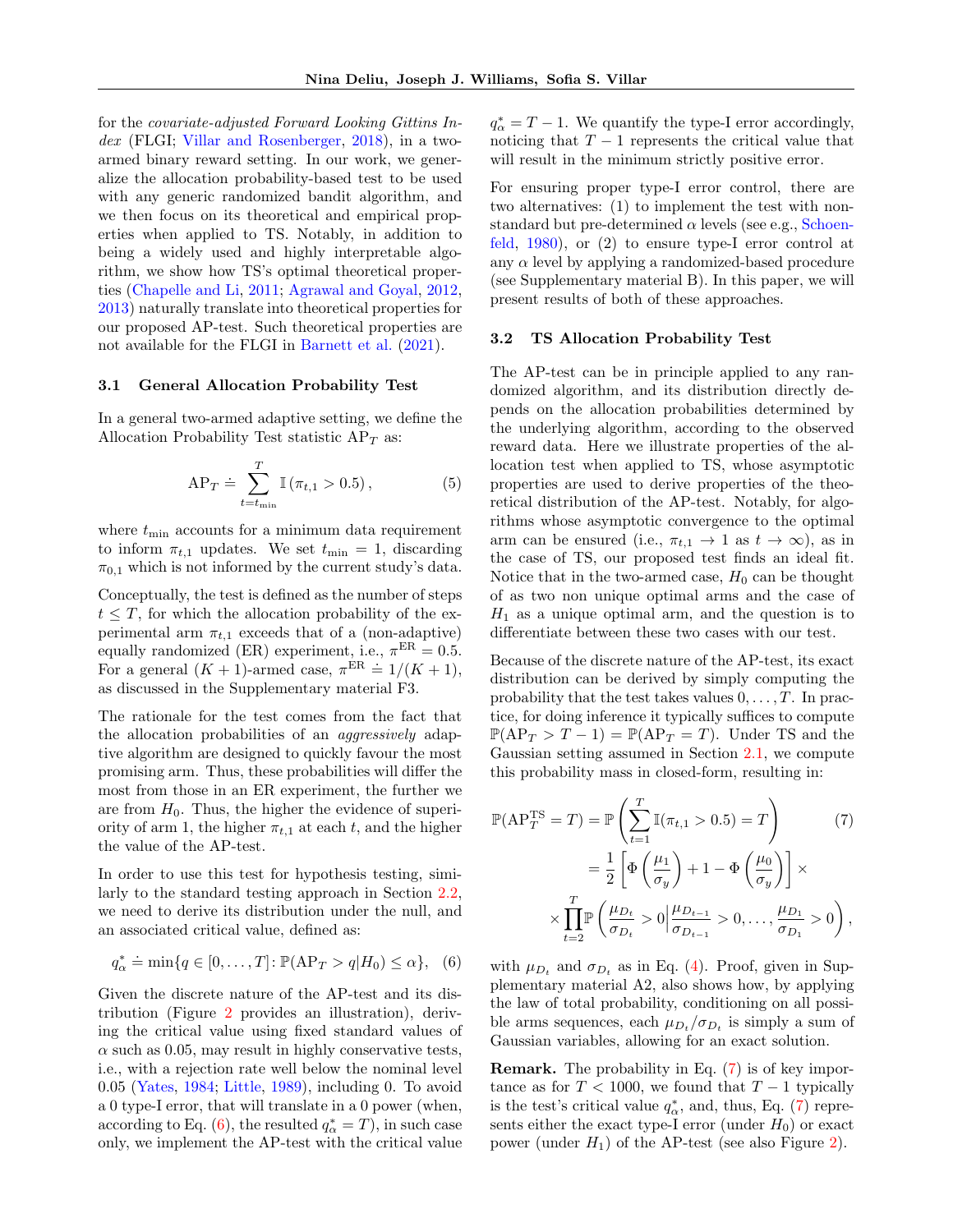As shown in Figure [2,](#page-5-0) the Thompson sampling APtest distribution under  $H_0$  (top plot) is a symmetric–around the midpoint of  $(T/2+1)$ –bi-modal discrete distribution with support  $\{0, 1, \ldots, T\}$ ; while, under  $H_1$  (bottom plot), it is a left-skewed distribution.



<span id="page-5-0"></span>Figure 2: TS AP-test approximate distribution<sup>[1](#page-5-1)</sup> in a two-armed setting with rewards: i)  $Y_{t,i}(A_{t,i} = k) \sim$  $N(0, \sigma^2 = 10)$  (H<sub>0</sub>; left plot),  $\forall k$  and, ii)  $Y_{t,i}(A_{t,i} =$  $0) \sim N(0, \sigma^2 = 10)$  and  $Y_{t,i}(A_{t,i} = 1) \sim N(0.5, \sigma^2 =$ 10)  $(H_1;$  right plot),  $\forall t, i$ . Type-I error and power (left and right red bar, respectively) are based on  $\alpha = 0.1$ .

Differently from traditional asymptotic test statistics, such as the Z-tests, the distribution of the AP-test changes sharply with  $T$ , and so does the critical value  $q^*_{\alpha}$ . In the illustrative example with  $N = 51$  and  $T = 17$ , the AP-test assumes values  $\{0, 1, \ldots, T = 17\}$ , and, if we define  $q^*_{\alpha}$  according to  $\alpha = 10\%$  (in line with a motivating small-samples pilot study), this is given by  $T - 1 = 16$ . The red bars corresponding to  $T = 17$  represent the associated type-I error  $(\mathbb{P}(AP_{T_{\alpha}}^{TS} > q_{\alpha}^*|H_0) = 0.073$ ; left plot) and power  $(\mathbb{P}(AP_T^{TS} > q_{\alpha}^*|H_1) = 0.25$ ; right plot). This power level illustrates the efficiency gain of the AP-test, as existing approaches in the same setting  $(N = 51)$  have lower power even with type-I error above nominal level (see Figure [3](#page-5-2) for a visual comparison of traditional tests and our proposed approach).

Remark. TS's asymptotic behaviour and its different convergence rates for the case of multiple optimal arms  $(\mu_0 = \mu_1)$  vs one superior arm  $(\mu_0 < \mu_1$  or  $\mu_0 > \mu_1)$ , ensures that, for a given  $T$ , the mass in the discrete distribution of the AP-test for the value  $T$  will be systematically higher in the latter scenario (power) than the former (type-I error). Using the asymptotic convergence optimality results of TS [\(Kalkanli and Ozgur,](#page-9-18)



<span id="page-5-2"></span>Figure 3: Theoretical (standard Gaussian) and approximate and distribution of the AW-AIPW-based Ztest in a two-armed setting with data generated and inference performed according to details of Figure [2.](#page-5-0)

[2020\)](#page-9-18), allows us to formulate the following theorem.

**Theorem 3.1** If  $\mu_1 > \mu_0$ , and arm's allocation probabilities are defined according to standard Thompson Sampling as in Eq.  $(3)$ , then the allocation probability AP-test diverges as  $T \to \infty$ , i.e.,  $AP_T^{TS} \to \infty$ .

Proof is based on the divergence test and Lemma 3.2 on TS, both reported in the Supplementary material A3. Note that this theorem easily extends to a general  $(K + 1)$ -arm TS setting with a unique optimal arm, and to other adaptive algorithms with the allocation probability of the optimal arm converging to 1.

**Lemma 3.2** If  $\mu_1 > \mu_0$ , TS converges to allocating the arm 1 with probability 1 as  $t \to \infty$ , i.e.,

$$
\lim_{t \to \infty} \pi_{t,1}^{TS} = 1, \quad when \ \mu_1 > \mu_0.
$$

These theoretical results allow us to outline the following properties of the  $AP_T^{TS}\text{-test}$ , also supported by empirical evaluations in Supplementary material A4.

First, the sample size imbalance between arms caused by an aggressive nature of adaptive algorithms does not negatively affect the statistical power of the AP-test. To the contrary, the larger the mean difference  $(\mu_1 - \mu_0)$ , the larger the expected sample size imbalance and the more the allocation probabilities are likely to be greater than the threshold  $\pi^{\text{ER}} = 0.5$ . Thus, the larger  $\mu_1 - \mu_0$  is, the more skewed the AP-test distribution under  $H_1$  (as also shown in Figure [2;](#page-5-0) right plot).

Second, since power is not decreased by a potentially highly exploitative nature of the adaptive algorithm, the power of this test does not improve by constraining the arms' allocation probabilities, as in the approaches of [Zhang et al.](#page-10-1) [\(2020\)](#page-10-1) and [Hadad et al.](#page-9-2) [\(2021\)](#page-9-2); see also results in Supplementary material A4.

<span id="page-5-1"></span> ${}^{1}$ Exact computation of the AP-test distribution (according to Eq.  $(7)$ , can be very intensive (e.g., for large  $T$  and  $N$ ), but is nonetheless possible. In line with common practice in finite samples (see e.g., [Ericsson,](#page-8-12) [1991\)](#page-8-12), we adopt a Monte Carlo (MC) procedure for approximating it.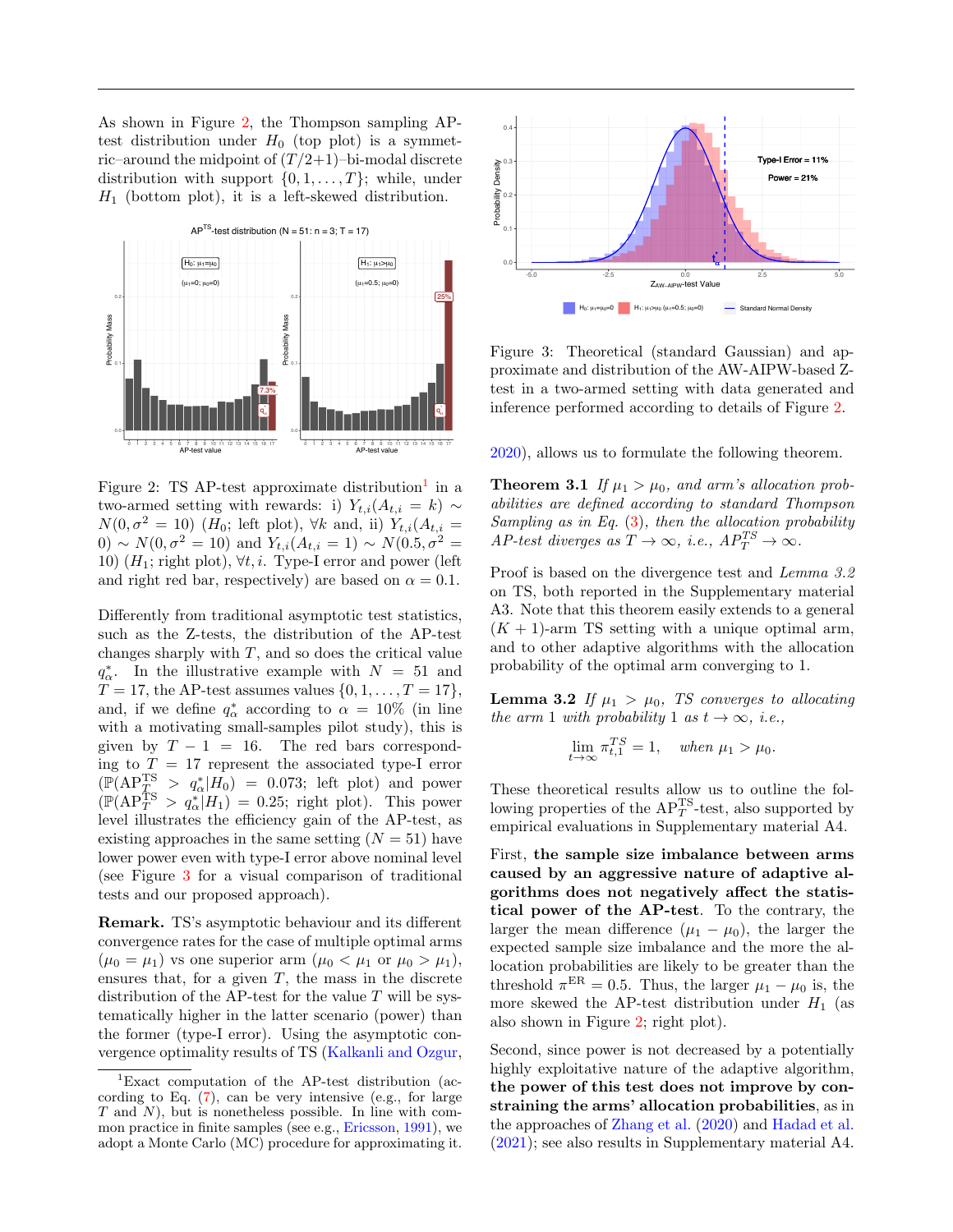Finally, while in principle  $AP_T^{TS}$  could diverge much slower than  $T$  and  $q^*_{\alpha}$  scales with  $T$ , the different convergence rate of TS and its optimality under the alternative, ensures that our test will discriminate (increasingly better) between the alternative and the null. This makes the AP-test a powerful approach, not only in finite samples, but also asymptotically. Note that, while  $\text{AP}_T^{\text{TS}}$  diverges under the alternative (with a rate depending on the actual arms differences, resembling TS's theoretical properties), the divergence is not verified under the null.

# <span id="page-6-0"></span>4 Simulation Studies

Experiments. For our simulation studies, we focus on the setting introduced in Section [2,](#page-2-2) and consider the following different scenarios:

- (i) fully-sequential experiments: maximum sample size  $N = 150, t \in [0, 150]$ , and batch size  $n = 1$ ;
- (ii) small-batched experiments: maximum sample size  $N = 150, t \in [0, 50]$ , and batch size  $n = 3$ ;
- (iii) medium-batched experiments: maximum sample size  $N = 150, t \in [0, 15]$ , and batch size  $n = 10$ .

We are interested in the case where, for cost or other reasons, we are limited by a maximum sample size N. We set  $N = 150$ , driven by our real-world experiment, where each participant received a monetary budget for their participation. Then we let the batch size and number of batches vary accordingly.

We assess the performances of our test compared to state-of-the-art strategies valid under TS policies (i.e., BOLS and AW-AIPW; details reported in the Supplementary material C). We consider the following hypotheses:  $H_0: \mu_0 = \mu_1 = 0$  and  $H_1: \mu_1 > \mu_0$ , with  $\mu_1 = 0.5$  and  $\mu_0 = 0$ , and set  $\alpha = 0.05$ . We generate data according to TS, assuming Gaussian reward distributions with equal variances ( $\sigma^2 = 10$ ), and means specified by the aforementioned hypotheses. For both arms, we choose  $N(0, 10)$  priors. Note that, in order to fulfil the underlying assumptions of the comparative methods, we use restricted TS (i.e., with constraints on the allocation probabilities–as discussed in the original works and illustrated in Supplementary material C3); for the AP-test, we use standard TS.

Type-I Error Control and Adjustment. As discussed in Sections [2](#page-2-2) and [3,](#page-3-0) in general we want to control type-I error at some level  $\alpha$  and then maximize power. While the exact type-I error control difficulty typical of discrete tests was discussed in Section [3,](#page-3-0) we note that, despite the theoretical guarantees, existing asymptotic approaches may also suffer from such issue, particularly in small samples (see e.g., the AW-AIPW in Figure [4\)](#page-6-1). To ensure a higher comparability



<span id="page-6-1"></span>Figure 4: Type-I error and power of inferential approaches in different batch sizes. We also report type-I error and power when exact  $\alpha = 0.05$  is targeted. Values are obtained by averaging across  $10<sup>4</sup>$  independent TS trajectories, with standard errors always < 0.005.

in terms of power, we adopt a randomized procedure that is able to perfectly control type-I error (as shown in Figure [4\)](#page-6-1). We provide such procedure for discrete tests in Supplementary material B, and extend it to continuous tests, which are not exempt from the aforementioned problem. Note that, despite being only an auxiliary result, we include this extension among the contributions of this work. Such procedure ensures the applicability of any test in situations where exact control may be needed. We also emphasize that for  $t \geq 40$ , our discrete test is able to largely control type-I error at the usual 0.05-level, as it is a decreasing function of t (as demonstrated in Supplementary material A4).

Statistical Power. Comparative power results, adjusted for exact type-I error control as well (with  $\alpha =$ 0.05), are reported in Figure [4.](#page-6-1) In addition to the overall regret trade off (as illustrated in Figure [1\)](#page-1-0), we see that the BOLS and AW-AIPW asymptotic approaches exhibit a very low power in small samples, which makes them unsuitable for pilot experiments. This is particularly true for the BOLS method in the fully-sequential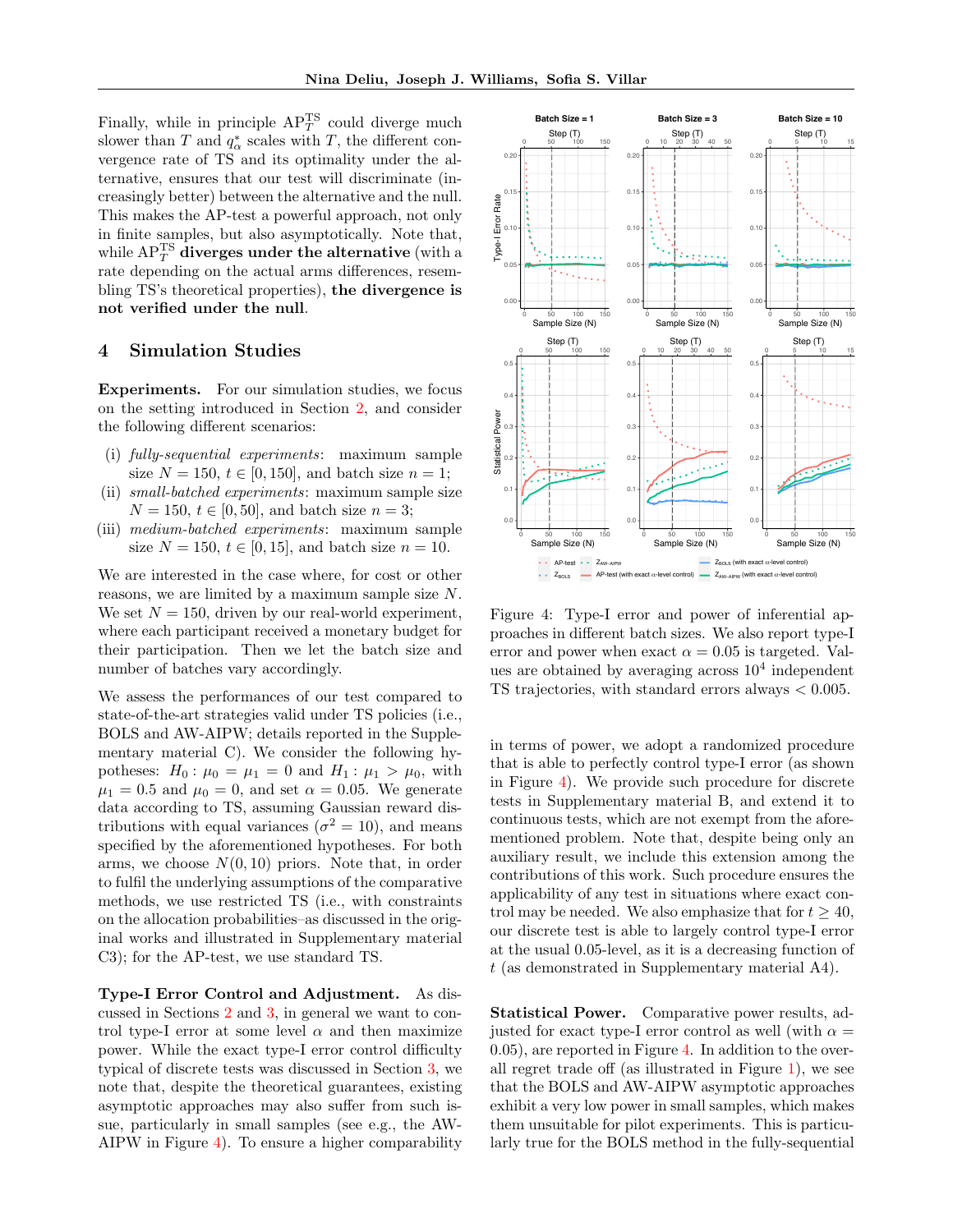$(n = 1)$  or small-batched setting  $(n = 3)$ , where it is either inapplicable or with no power efficiency, due to its theoretical guarantees for  $n \to \infty$ . On the contrary, the AW-AIPW approach does not seem to be highly affected by batch size but sample size only, while our approach shows a dependency on both elements. In the evaluated scenarios, AP-test's performances are always higher compared to the other methods; for higher batch sizes, power performances are comparable (see Supplementary material D). Its advantages are remarkable in small batch sizes  $(n = 3)$ , where, based on a sample size of  $N = 51$  for example, it achieves a power of 25%, compared to the 14% and 6% of AW-AIPW and BOLS, respectively. Note that this is the most common setting in applications that come with costs in terms of sample sizes, and where we also see the highest value of our procedure. In large batch sizes–less common in practical applications–all methods have comparable power (see Supplementary material D2). Notice, however, that our method comes always with an improved regret performance.

### <span id="page-7-1"></span>5 Real-world MTurk Experiment

The challenges of performing traditional inference on data collected by regret-minimizing MAB algorithms can become a real barrier for either applying these algorithms in many real-world settings or using those data for making inference. To illustrate this, we conducted a TS experiment using the Amazon Mechanical Turk (MTurk; see e.g., [Mason and Suri,](#page-9-21) [2012\)](#page-9-21), a popular crowdsourcing site among social scientists for running experiments. Participants were asked to provide a rating from 0 to 7 for two types of messages in terms of how helpful these would be in terms of helping them manage their mood. A total of  $N = 150$  participants were recruited online in batches of prespecified size  $n = 3$ . A summary of the reward data (ratings) of each arm) and the observed allocation probabilities trajectories are reported in Figure [5.](#page-7-0) The evidence-



<span id="page-7-0"></span>Figure 5: Summary of the two-armed MTurk experiment, with data collected through the TS algorithm.

suggested superiority of arm 1 ( $\hat{\mu}_1 = 5.2$  vs  $\hat{\mu}_0 = 4.6$ ), quickly skewed the TS allocation probability towards

1, leading to a total of  $N_1 = 137$  vs  $N_0 = 13$  participants allocated to arm 1 and arm 0, respectively. Estimated mean rewards are consistent with an independent ER experiment run in MTurk. As the observed allocation probabilities of the TS are always  $> 0.5$ , our proposed AP-test rejects the null with any  $\alpha > 0.05$ (as shown in Figure [4,](#page-6-1) type I error is always controlled at  $\alpha = 0.05$  when  $N \ge 150$ . In this case, the extreme imbalance between the two arms, would have made the analysis of these data with traditional approaches completely underpowered, in addition to invalid (due to the use of the standard, unrestricted, TS).

In Figure [6](#page-7-2) we propose a global comparison among the different strategies considering our experimental setting. In addition to regret and inferential properties, we include the computational time for doing inference, specifically for computing type-I error (or power) across  $10<sup>4</sup>$  TS trajectories. Note that, while the computational times are not relevant for hypothesis testing on a specific dataset, for design considerations, especially when aiming for exact type-I error control, an entire set of MC samples are required. Compared to the AP-test and the BOLS, AW-AIPW has the worst performance, as its computation involves estimating an augmented part for the reward model, in addition to certain adaptive weights, for each new observation (see Supplementary material C2), increasing thus the computational complexity of the method.



<span id="page-7-2"></span>Figure 6: Radar chart comparing performances of the three methods according to the real-world study setting ( $N = 150$ ,  $n = 3$ ,  $\hat{\mu}_1 = 5.2$ ,  $\hat{\mu}_0 = 4.6$  and  $\sigma^2 = 4$ ). Smaller areas correspond to better performance.

For reproducibility of the experiments, code and data will be made available (Supplementary material F).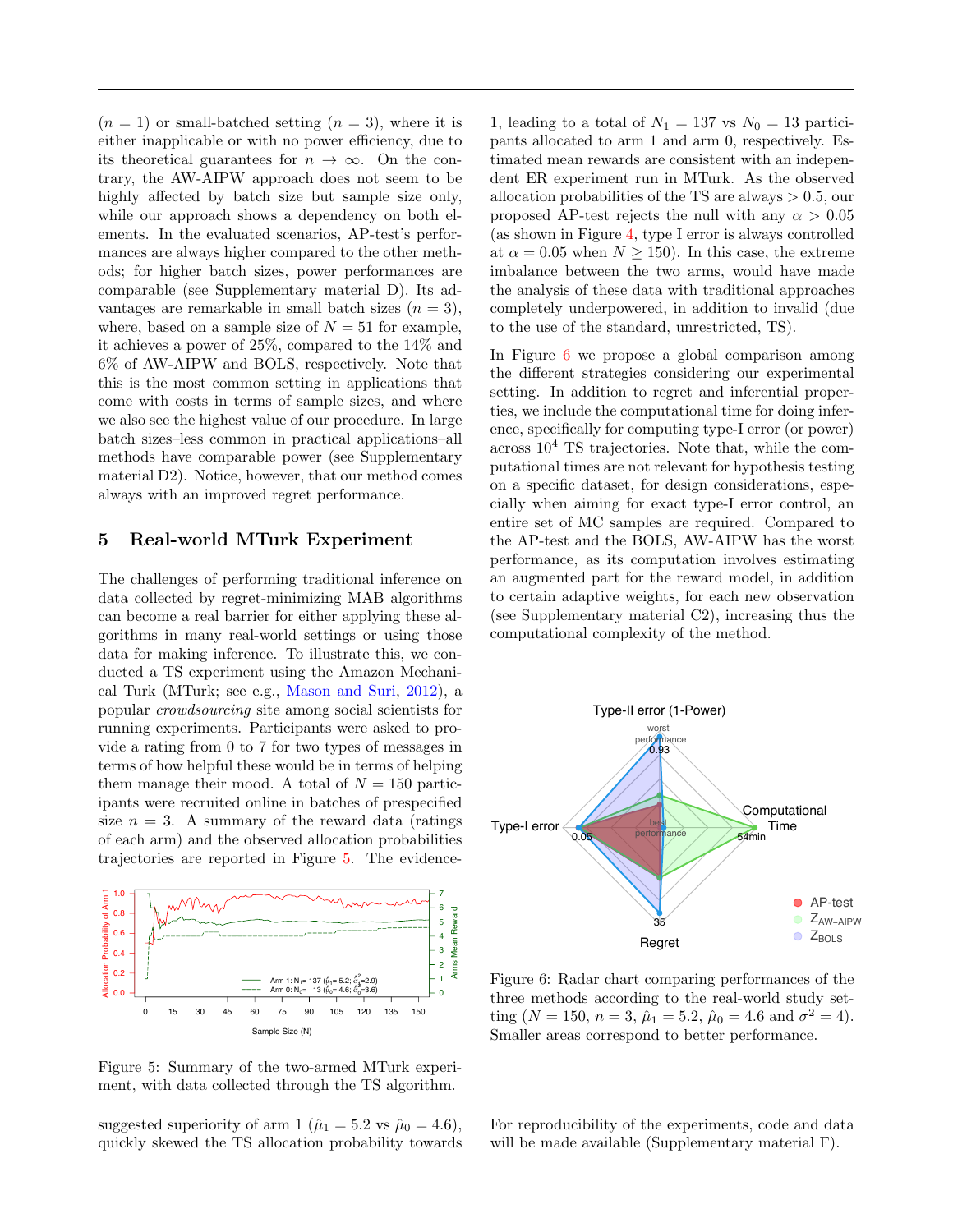## 6 Discussion and Conclusion

We introduce a general class of exact statistical tests based on the allocation probabilities of the underlying adaptive algorithm, and discuss its applicability and properties in relation to TS. Our proposal represents an innovative way to perform hypothesis testing and an alternative to traditional approaches. The novelty comes from building a test statistic by making direct use of the algorithm that was used to collect the data. Compared to state-of-the-art approaches, our proposal: i) does not impose limits on the exploitative nature of the algorithm, ii) can be applied in fully-sequential settings (i.e., with allocation probabilities updated after each observation), iii) especially important, can be a more efficient alternative for small (pilot) studies, given its increased power performance. In summary, our proposed exact approach preserves the regret optimalities of MAB algorithms, while improving statistical power in relation to existing approaches, in different small sample scenarios (as shown with extensive simulations). Additionally, with a realworld study, we illustrate its applicability in a setting where alternative approaches are underpowered, in addition to being not applicable. We finally emphasize the extreme flexibility of our approach, suitable in both stationary and non-stationary settings, and that would be easily implementable in more complex settings, e.g., with non-fixed batch sizes or contextual information (as in [Barnett et al.,](#page-8-10) [2021\)](#page-8-10). Open questions and further work is required to understand how the extension to those contexts would perform in practice.

Acknowledgments This research was supported by the NIHR Cambridge Biomedical Research Centre (BRC-1215-20014) for Nina Deliu, and by the UK Medical Research Council (MC UU 00002/15) for Sofia S. Villar. The views expressed are those of the authors and not necessarily those of the NIHR or the Department of Health and Social Care. Authors thank Audrey Durand for the constructive feedback, and Taneea S. Agrawaal, Harsh Kumar, Jiakai Shi and Tong Li for their help in the MTurk deployments.

#### References

- <span id="page-8-11"></span>Agrawal, S. and Goyal, N. (2012). Analysis of thompson sampling for the multi-armed bandit problem. In Conference on learning theory, pages 39–1. JMLR Workshop and Conference Proceedings.
- <span id="page-8-4"></span>Agrawal, S. and Goyal, N. (2013). Further optimal regret bounds for thompson sampling. In Artificial intelligence and statistics, pages 99–107. PMLR.
- <span id="page-8-1"></span>Aguilera, A., Figueroa, C. A., Hernandez-Ramos, R., Sarkar, U., Cemballi, A., Gomez-Pathak, L., Mira-

montes, J., Yom-Tov, E., Chakraborty, B., Yan, X., et al. (2020). mhealth app using machine learning to increase physical activity in diabetes and depression: clinical trial protocol for the diamante study. BMJ open, 10(8):e034723.

- <span id="page-8-3"></span>Auer, P., Cesa-Bianchi, N., and Fischer, P. (2002). Finite-time analysis of the multiarmed bandit problem. Machine learning, 47(2-3):235–256.
- <span id="page-8-10"></span>Barnett, H. Y., Villar, S. S., Geys, H., and Jaki, T. (2021). A novel statistical test for treatment differences in clinical trials using a response adaptive forward looking gittins index rule. Biometrics, Accepted Manuscript.
- <span id="page-8-7"></span>Besbes, O., Gur, Y., and Zeevi, A. (2014). Stochastic multi-armed-bandit problem with non-stationary rewards. Advances in neural information processing systems, 27:199–207.
- <span id="page-8-5"></span>Bowden, J. and Trippa, L. (2017). Unbiased estimation for response adaptive clinical trials. Statistical methods in medical research, 26(5):2376–2388.
- <span id="page-8-14"></span>Bretz, F., Hothorn, T., and Westfall, P. (2016). Multiple comparisons using R. CRC Press.
- <span id="page-8-9"></span>Casella, G. and Berger, R. (2021). Statistical Inference. Cengage Learning.
- <span id="page-8-0"></span>Chapelle, O. and Li, L. (2011). An empirical evaluation of thompson sampling. Advances in neural information processing systems, 24:2249–2257.
- <span id="page-8-15"></span>Chow, S.-C., Wang, H., and Shao, J. (2007). Sample size calculations in clinical research. Chapman and Hall/CRC.
- <span id="page-8-6"></span>Deshpande, Y., Mackey, L., Syrgkanis, V., and Taddy, M. (2018). Accurate inference for adaptive linear models. In International Conference on Machine Learning, pages 1194–1203. PMLR.
- <span id="page-8-8"></span>Druce, K. L., Dixon, W. G., and McBeth, J. (2019). Maximizing engagement in mobile health studies: lessons learned and future directions. Rheumatic diseases clinics of North America, 45(2):159.
- <span id="page-8-12"></span>Ericsson, N. R. (1991). Monte carlo methodology and the finite sample properties of instrumental variables statistics for testing nested and non-nested hypotheses. Econometrica: Journal of the Econometric Society, pages 1249–1277.
- <span id="page-8-2"></span>Figueroa, C. A., Deliu, N., Chakraborty, B., Modiri, A., Xu, J., Aggarwal, J., Jay Williams, J., Lyles, C., and Aguilera, A. (2021). Daily Motivational Text Messages to Promote Physical Activity in University Students: Results From a Microrandomized Trial. Annals of Behavioral Medicine. kaab028.
- <span id="page-8-13"></span>Ghosal, S. and Van der Vaart, A. (2017). Fundamentals of nonparametric Bayesian inference, volume 44. Cambridge University Press.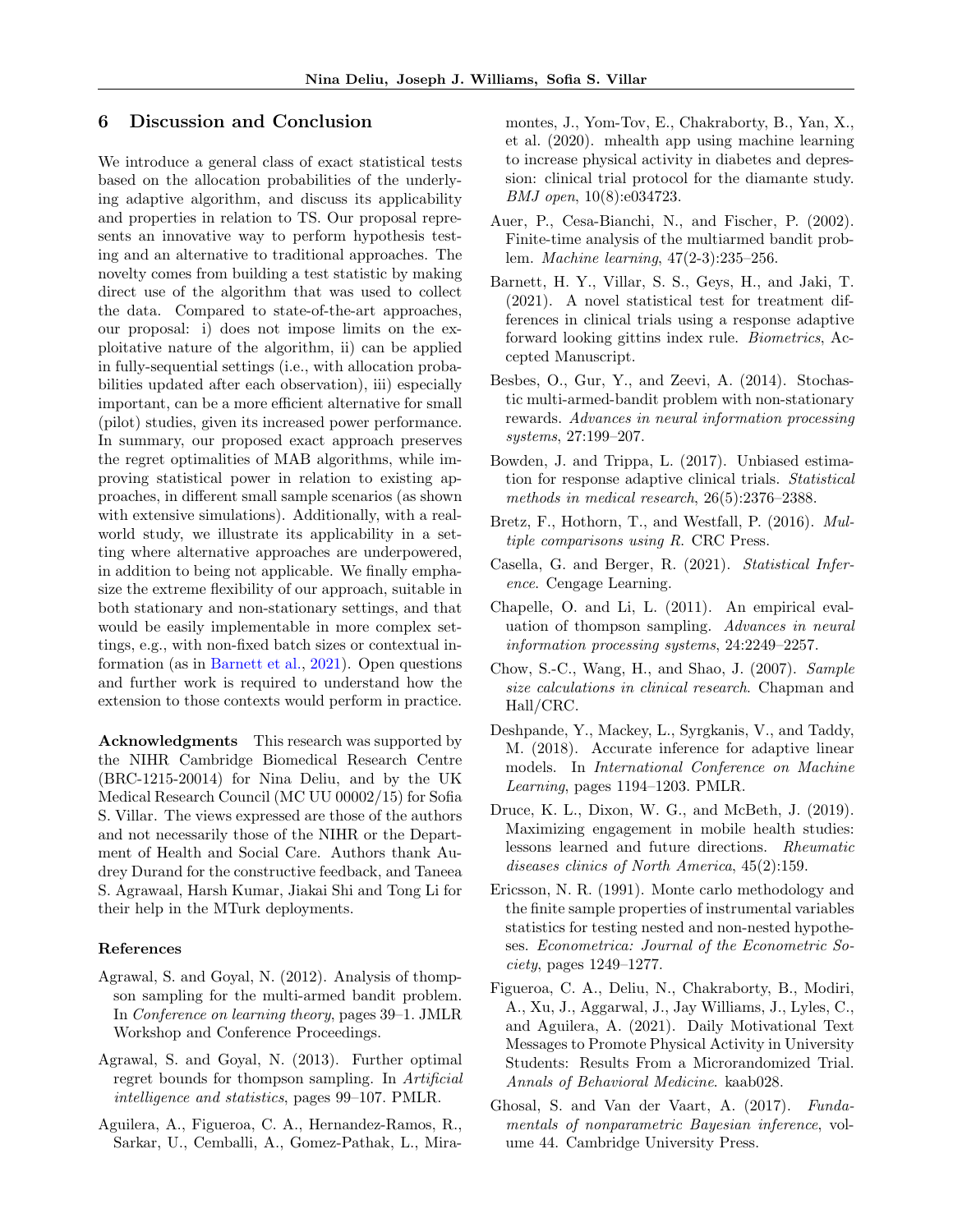- <span id="page-9-15"></span>Greenewald, K., Tewari, A., Klasnja, P., and Murphy, S. (2017). Action centered contextual bandits. Advances in neural information processing systems, 30:5973.
- <span id="page-9-2"></span>Hadad, V., Hirshberg, D. A., Zhan, R., Wager, S., and Athey, S. (2021). Confidence intervals for policy evaluation in adaptive experiments. Proceedings of the National Academy of Sciences, 118(15).
- <span id="page-9-11"></span>Jennison, C. and Turnbull, B. W. (2001). Group sequential tests with outcome-dependent treatment assignment. Sequential Analysis, 20(4):209–234.
- <span id="page-9-9"></span>Jennison, C. and Turnbull, B. W. (2013). Interim monitoring of clinical trials: Decision theory, dynamic programming and optimal stopping. Kuwait Journal of Science, 40(2).
- <span id="page-9-7"></span>Johnson, R., Jackson, C., Presanis, A., Villar, S. S., and Angelis, D. D. (2021). Quantifying efficiency gains of innovative designs of two-arm vaccine trials for covid-19 using an epidemic simulation model. Statistics in Biopharmaceutical Research, 0(0):1–9.
- <span id="page-9-18"></span>Kalkanli, C. and Ozgur, A. (2020). Asymptotic convergence of thompson sampling. arXiv preprint arXiv:2011.03917.
- <span id="page-9-10"></span>Karrison, T. G., Huo, D., and Chappell, R. (2003). A group sequential, response-adaptive design for randomized clinical trials. Controlled Clinical Trials, 24(5):506–522.
- <span id="page-9-13"></span>Kistin, C. and Silverstein, M. (2015). Pilot studies: a critical but potentially misused component of interventional research. Jama, 314(15):1561–1562.
- <span id="page-9-16"></span>Lattimore, T. and Szepesvári, C. (2020). Bandit algorithms. Cambridge University Press.
- <span id="page-9-0"></span>Li, L., Chu, W., Langford, J., and Schapire, R. E. (2010). A contextual-bandit approach to personalized news article recommendation. In Proceedings of the 19th international conference on World wide web, pages 661–670.
- <span id="page-9-20"></span>Little, R. J. (1989). Testing the equality of two independent binomial proportions. The American Statistician, 43(4):283–288.
- <span id="page-9-21"></span>Mason, W. and Suri, S. (2012). Conducting behavioral research on amazon's mechanical turk. Behavior research methods,  $44(1):1-23$ .
- <span id="page-9-14"></span>Neyman, J. (1990). Sur les applications de la theorie des probabilites aux experiences agricoles: Essai des principes. Master's Thesis (1923). Excerpts reprinted in English, Statistical Science, Vol. 5, pp. 463–472. (D. M. Dabrowska, and T. P. Speed, Translators).
- <span id="page-9-8"></span>Pallmann, P., Bedding, A. W., Choodari-Oskooei, B., Dimairo, M., Flight, L., Hampson, L. V., Holmes,

J., Mander, A. P., Sydes, M. R., Villar, S. S., et al. (2018). Adaptive designs in clinical trials: why use them, and how to run and report them. BMC medicine, 16(1):1–15.

- <span id="page-9-3"></span>Rafferty, A., Ying, H., and Williams, J. (2019). Statistical consequences of using multi-armed bandits to conduct adaptive educational experiments. JEDM— Journal of Educational Data Mining,  $11(1):47-79.$
- <span id="page-9-6"></span>REMAP-CAP Investigators (2021). Interleukin-6 receptor antagonists in critically ill patients with covid-19. New England Journal of Medicine, 384(16):1491–1502.
- <span id="page-9-23"></span>Robins, J. (1986). A new approach to causal inference in mortality studies with a sustained exposure period—application to control of the healthy worker survivor effect. Mathematical modelling, 7(9- 12):1393–1512.
- <span id="page-9-22"></span>Rubin, D. B. (1974). Estimating causal effects of treatments in randomized and nonrandomized studies. Journal of educational Psychology, 66(5):688.
- <span id="page-9-19"></span>Schoenfeld, D. (1980). Statistical considerations for pilot studies. International Journal of Radiation On- $\text{cology* Biology* Physics}, 6(3):371-374.$
- <span id="page-9-24"></span>Senn, S. and Bretz, F. (2007). Power and sample size when multiple endpoints are considered. *Pharma*ceutical Statistics: The Journal of Applied Statistics in the Pharmaceutical Industry, 6(3):161–170.
- <span id="page-9-5"></span>Shen, C., Wang, Z., Villar, S., and Van Der Schaar, M. (2020). Learning for dose allocation in adaptive clinical trials with safety constraints. In International Conference on Machine Learning, pages 8730–8740. PMLR.
- <span id="page-9-1"></span>Shin, J., Ramdas, A., and Rinaldo, A. (2019). Are sample means in multi-armed bandits positively or negatively biased? In Wallach, H., Larochelle, H., Beygelzimer, A., d'Alché-Buc, F., Fox, E., and Garnett, R., editors, Advances in Neural Information Processing Systems, volume 32. Curran Associates, Inc.
- <span id="page-9-12"></span>Simon, R. and Simon, N. R. (2011). Using randomization tests to preserve type i error with response adaptive and covariate adaptive randomization. Statistics & probability letters,  $81(7)$ :767–772.
- <span id="page-9-4"></span>Stallard, N., Hampson, L., Benda, N., Brannath, W., Burnett, T., Friede, T., Kimani, P. K., Koenig, F., Krisam, J., Mozgunov, P., et al. (2020). Efficient adaptive designs for clinical trials of interventions for covid-19. Statistics in Biopharmaceutical Research, 12(4):483–497.
- <span id="page-9-17"></span>Thompson, W. R. (1933). On the likelihood that one unknown probability exceeds another in view of the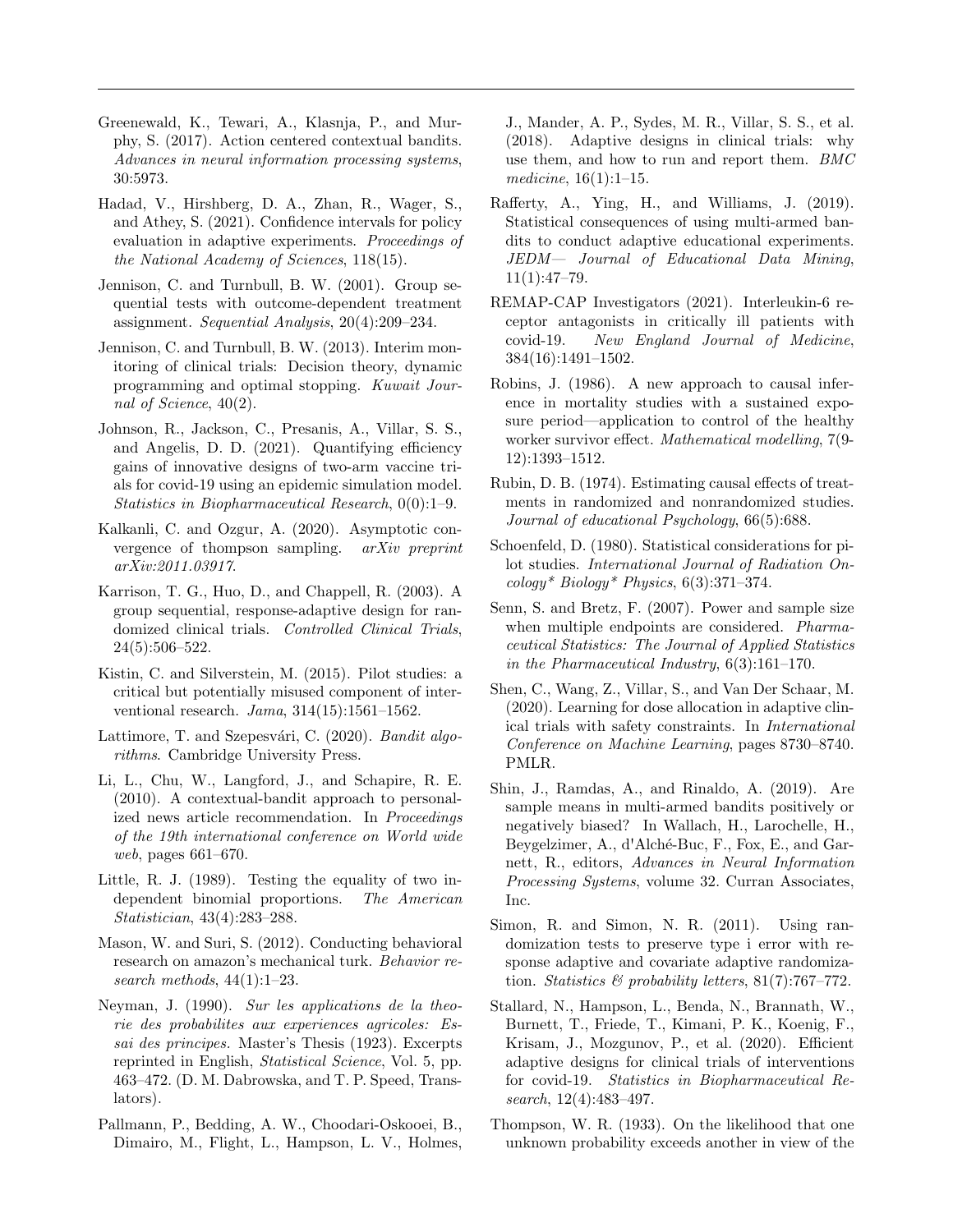evidence of two samples. Biometrika, 25(3/4):285– 294.

- <span id="page-10-7"></span>Vickerstaff, V., Omar, R. Z., and Ambler, G. (2019). Methods to adjust for multiple comparisons in the analysis and sample size calculation of randomised controlled trials with multiple primary outcomes. BMC medical research methodology, 19(1):1–13.
- <span id="page-10-0"></span>Villar, S. S., Bowden, J., and Wason, J. (2015). Multiarmed bandit models for the optimal design of clinical trials: benefits and challenges. Statistical science: a review journal of the Institute of Mathematical Statistics, 30(2):199.
- <span id="page-10-3"></span>Villar, S. S., Bowden, J., and Wason, J. (2018). Response-adaptive designs for binary responses: How to offer patient benefit while being robust to time trends? Pharmaceutical statistics, 17(2):182– 197.
- <span id="page-10-4"></span>Villar, S. S. and Rosenberger, W. F. (2018). Covariateadjusted response-adaptive randomization for multiarm clinical trials using a modified forward looking gittins index rule. Biometrics, 74(1):49–57.
- <span id="page-10-6"></span>Wyatt, J. (1998). Exploration and inference in learning from reinforcement.
- <span id="page-10-2"></span>Yao, J., Brunskill, E., Pan, W., Murphy, S., and Doshi-Velez, F. (2020). Power-constrained bandits. ICML Workshop on Theoretical Foundations of Reinforcement Learning, 2:1–30.
- <span id="page-10-5"></span>Yates, F. (1984). Tests of significance for  $2\times 2$  contingency tables. Journal of the Royal Statistical Society: Series A (General), 147(3):426–449.
- <span id="page-10-1"></span>Zhang, K., Janson, L., and Murphy, S. (2020). Inference for batched bandits. In Larochelle, H., Ranzato, M., Hadsell, R., Balcan, M. F., and Lin, H., editors, Advances in Neural Information Processing Systems, volume 33, pages 9818–9829. Curran Associates, Inc.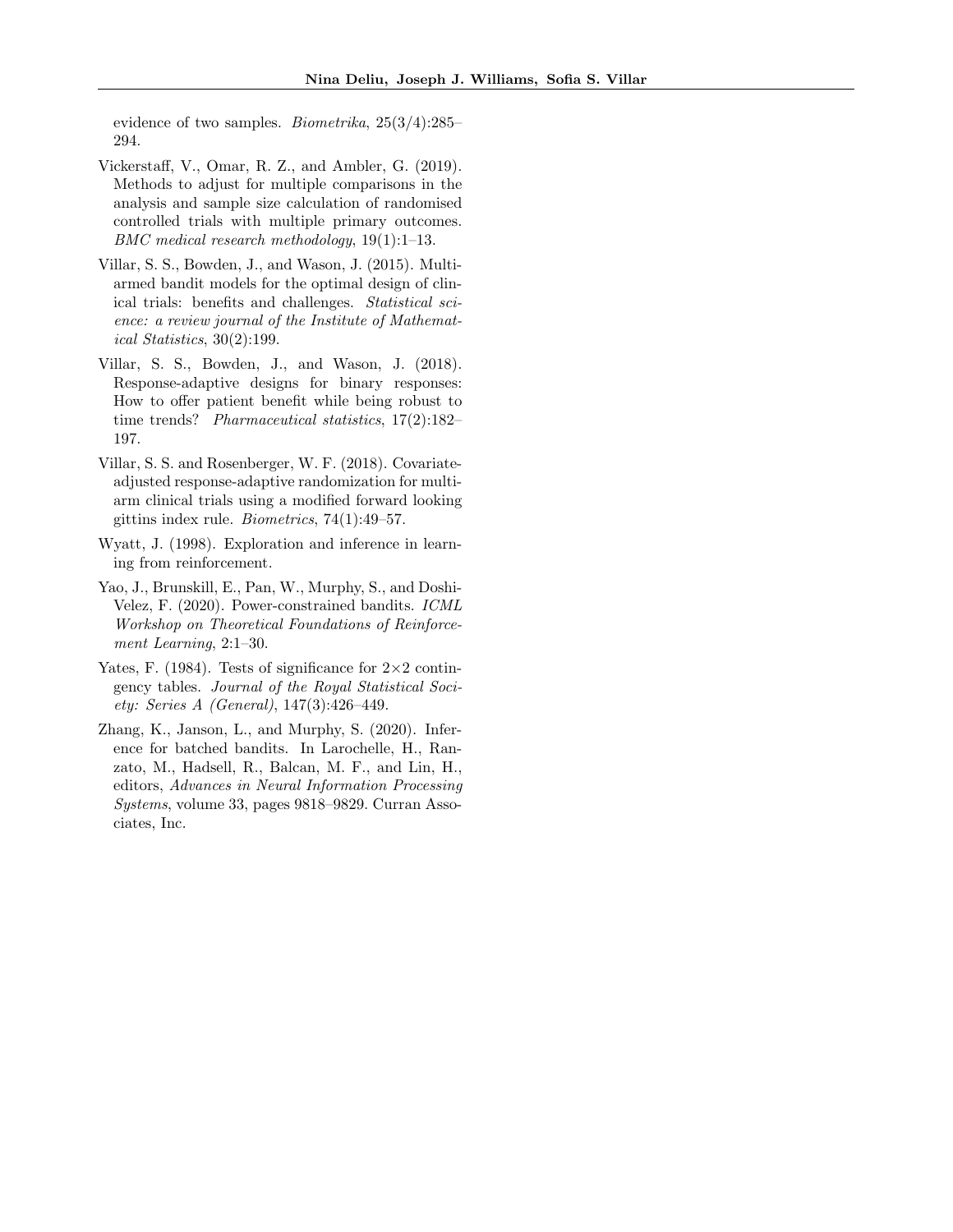# Supplementary Material to Manuscript: Efficient Inference Without Trading-off Regret in Bandits: An Allocation Probability Test for Thompson Sampling

The outline of this Supplementary material is structured as follows:

- A Various Results and Properties of TS-based Allocation Probability Test
	- A1. Exact computation of TS's allocation probabilities
	- A2. Exact distribution of the TS-based AP-test
	- A3. Proof of Theorem 3.1 and Lemma 3.2
	- A4. Characteristics and Properties of TS's Allocation Probabilities and TS-based AP-test
- B Randomization Procedure for Exact Type-I Error Control
	- B1. Discrete Tests
	- B2. Continuous Tests
- C Comparative Testing Approaches
	- C1. Batched Ordinary Least Square (BOLS)-based Z-test
	- C2. Adaptively Weighted Augmented Inverse Probability Weighting (AW-AIPW)-based Z-test
	- C3. Restricted (BOLS and AW-AIPW) Thompson Sampling
- D Additional Experiments
	- D1. Sensitivity to non-stationarity
	- D2. Type-I Error and Power in higher batch sizes
- E Extensions to a General  $(K + 1)$  Multi-Armed Bandit Setting
	- E1. General Setup
	- E2. Multiple Hypothesis Testing Problem
	- E3. Thompson Sampling Allocation Probability Test
- F Code and Data for Results Reproducibility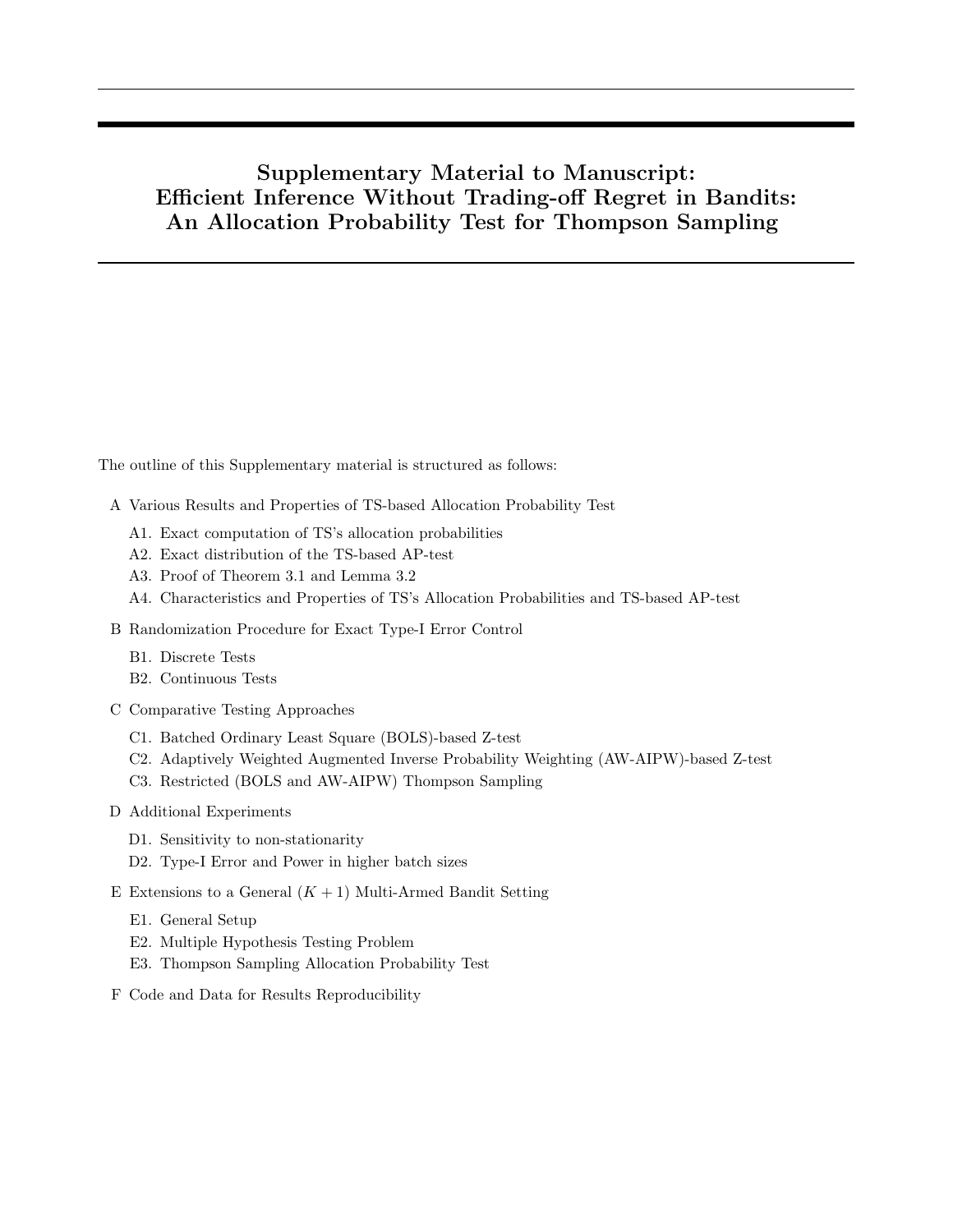# A. Various Results and Properties of TS-based Allocation Probability Test

In this section we provide proofs and derive properties of the allocation probability test when applied to Thompson Sampling (TS) focusing on the two-arm case. Illustrative examples support the theoretical findings.

#### A1. Exact computation of TS's allocation probabilities

The analytical computation of the allocation probabilities of Thompson Sampling is possible for some families of reward distributions. We now illustrate it in a two-arm setting (arms  $A_{t,i} \in \{0,1\}$  for all  $t = 0,\ldots,T$  and  $i = 1, \ldots, n$  with Gaussian rewards.

Assuming the following distributions for the arms' rewards:

<span id="page-12-0"></span>
$$
Y_{t,i}(A_{t,i} = 0) \sim \mathcal{N}(\mu_0, \sigma_y^2), \quad \forall t, i,
$$
  
\n
$$
Y_{t,i}(A_{t,i} = 1) \sim \mathcal{N}(\mu_1, \sigma_y^2), \quad \forall t, i,
$$
  
\n
$$
\mu_0, \mu_1 \sim \mathcal{N}(\mu_{\text{prior}}, \sigma_{\text{prior}}^2),
$$
\n(8)

with  $(\mu_0, \mu_1)$  the unknown arm means parameters, we have that TS's allocation probabilities (according to iterative procedure in its original formulation; see e.g., [Thompson,](#page-9-17) [1933;](#page-9-17) [Agrawal and Goyal,](#page-8-11) [2012\)](#page-8-11) at each step t and for each arm are given by:

$$
\tilde{\pi}_{t,1}^{\text{TS}} = \mathbb{P}(\tilde{\mu}_{t,1} > \tilde{\mu}_{t,0} | \mathcal{H}_{t-1}) = \mathbb{P}(\tilde{\mu}_{t,1} - \tilde{\mu}_{t,0} > 0 | \mathcal{H}_{t-1}) = \Phi\left(\frac{\mu_{D_t}}{\sigma_{D_t}} \middle| \mathcal{H}_{t-1}\right)
$$
\n
$$
\tilde{\pi}_{t,0}^{\text{TS}} = \mathbb{P}(\tilde{\mu}_{t,0} > \tilde{\mu}_{t,1} | \mathcal{H}_{t-1}) = 1 - \tilde{\pi}_{t,1}^{\text{TS}} = 1 - \Phi\left(\frac{\mu_{D_t}}{\sigma_{D_t}} \middle| \mathcal{H}_{t-1}\right) = \Phi\left(-\frac{\mu_{D_t}}{\sigma_{D_t}} \middle| \mathcal{H}_{t-1}\right),
$$

with  $\mu_{D_t}$  and  $\sigma_{D_t}$  the mean and variance of the difference in the updated posterior distributions at each step t, as we demonstrate below in Eq.  $(9)$  and Eq.  $(10)$ .

**Proof** Note that, at each step t, the posterior means  $\tilde{\mu}_{t,1}$  and  $\tilde{\mu}_{t,0}$  are independent random variables with the following normal distributions:

$$
\tilde{\mu}_{t,1}|\mathcal{H}_{t-1} = \mathcal{N}\left(\frac{1}{\sigma_{\text{prior}}^2 + \frac{N_1}{\sigma_y^2}} \left(\frac{\mu_{\text{prior}}}{\sigma_{\text{prior}}^2} + \frac{\sum_{\tau=1}^{t-1} \sum_{i=1}^n Y_{\tau,i} \mathbb{I}(A_{\tau,i} = 1)}{\sigma_y^2}\right), \left(\frac{1}{\sigma_{\text{prior}}^2} + \frac{N_1}{\sigma_y^2}\right)^{-1}\right),
$$
\n
$$
\tilde{\mu}_{t,0}|\mathcal{H}_{t-1} = \mathcal{N}\left(\frac{1}{\sigma_{\text{prior}}^2 + \frac{N_0}{\sigma_y^2}} \left(\frac{\mu_{\text{prior}}}{\sigma_{\text{prior}}^2} + \frac{\sum_{\tau=1}^{t-1} \sum_{i=1}^n Y_{\tau,i} \mathbb{I}(A_{\tau,i} = 0)}{\sigma_y^2}\right), \left(\frac{1}{\sigma_{\text{prior}}^2} + \frac{N_0}{\sigma_y^2}\right)^{-1}\right),
$$

with  $N_1$  and  $N_0$  the total number of times arm 0 and arm 1 were allocated up to step t, respectively. The derivation follows from the conjugate normal family, that allows analytically tractable posteriors, with: i) mean given by a weighted mean of the prior and the collected evidence (likelihood) means, and weights dictated by their precisions (reciprocal of their variances), and ii) variances given by the reciprocal of the sum of their precisions.

Now, since we are interested in the posterior parameters' difference, based on the properties of sums/differences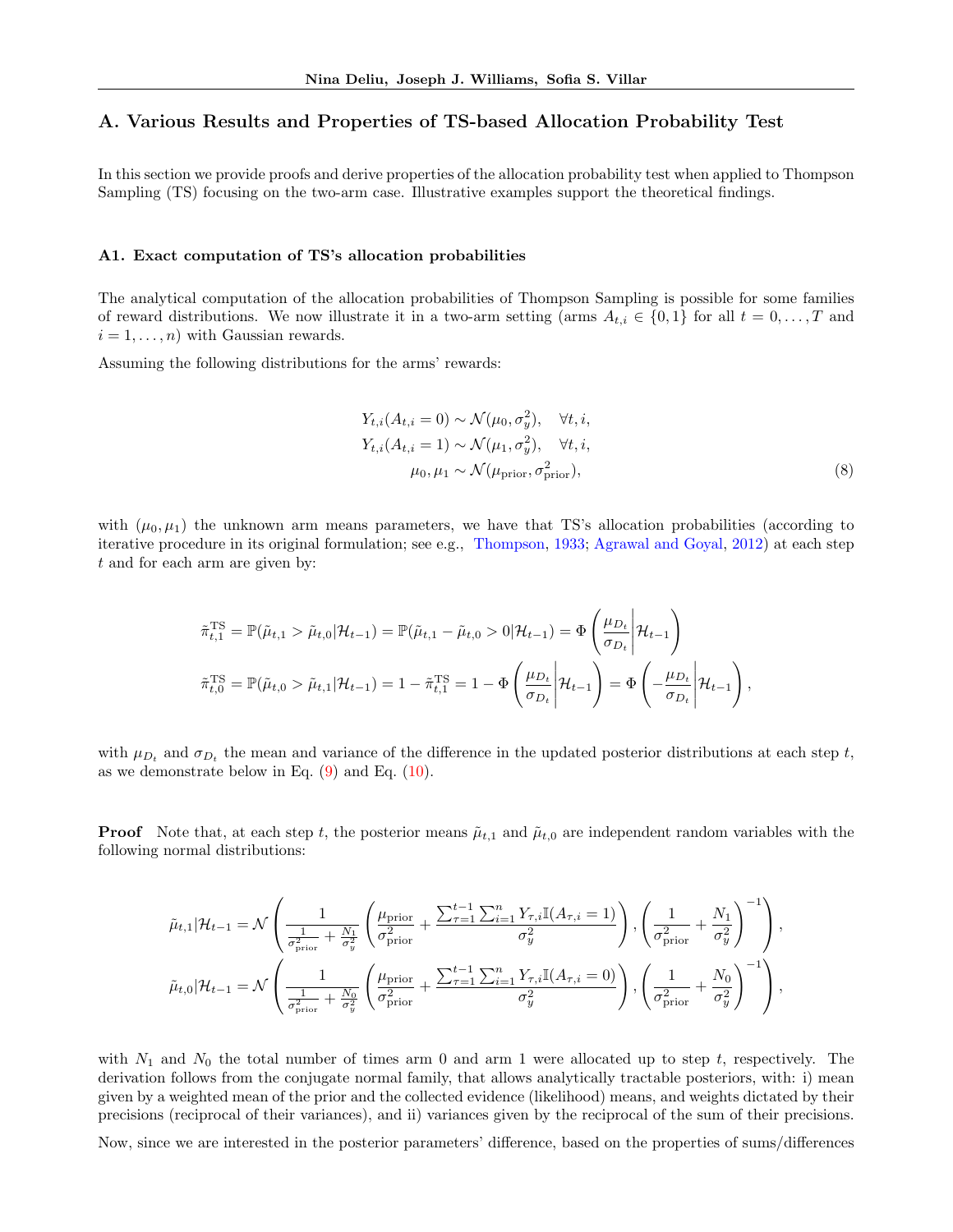of independent normal variables, we have that  $\tilde{\mu}_{t,1} - \tilde{\mu}_{t,0} | \mathcal{H}_{t-1} = \mathcal{N}(\mu_{D_t}, \sigma_{D_t}^2)$ , where  $\mu_{D_t}$  and  $\sigma_{D_t}^2$  are given by:

<span id="page-13-0"></span>
$$
\mu_{D_t} = \frac{1}{\frac{1}{\sigma_{\text{prior}}^2} + \frac{N_1}{\sigma_y^2}} \left( \frac{\mu_{\text{prior}}}{\sigma_{\text{prior}}^2} + \frac{\sum_{\tau=1}^{t-1} \sum_{i=1}^n Y_{\tau,i} \mathbb{I}(A_{\tau,i} = 1)}{\sigma_y^2} \right)
$$
\n
$$
- \frac{1}{\frac{1}{\sigma_{\text{prior}}^2} + \frac{N_0}{\sigma_y^2}} \left( \frac{\mu_{\text{prior}}}{\sigma_{\text{prior}}^2} + \frac{\sum_{\tau=1}^{t-1} \sum_{i=1}^n Y_{\tau,i} \mathbb{I}(A_{\tau,i} = 0)}{\sigma_y^2} \right)
$$
\n
$$
= \frac{\sigma_y^2 \mu_{\text{prior}} + \sigma_{\text{prior}}^2 \sum_{\tau=1}^{t-1} \sum_{i=1}^n Y_{\tau,i} \mathbb{I}(A_{\tau,i} = 1)}{\sigma_y^2 + N_1 \sigma_{\text{prior}}^2}
$$
\n
$$
- \frac{\sigma_y^2 \mu_{\text{prior}} + \sigma_{\text{prior}}^2 \sum_{\tau=1}^{t-1} \sum_{i=1}^n Y_{\tau,i} \mathbb{I}(A_{\tau,i} = 0)}{\sigma_y^2 + N_0 \sigma_{\text{prior}}^2}
$$
\n(9)

<span id="page-13-2"></span><span id="page-13-1"></span>
$$
\sigma_{D_t}^2 = \left(\frac{1}{\sigma_{\text{prior}}^2} + \frac{N_1}{\sigma_y^2}\right)^{-1} + \left(\frac{1}{\sigma_{\text{prior}}^2} + \frac{N_0}{\sigma_y^2}\right)^{-1}
$$
\n
$$
= \frac{\sigma_{\text{prior}}^2 \sigma_y^2}{\sigma_y^2 + N_1 \sigma_{\text{prior}}^2} + \frac{\sigma_{\text{prior}}^2 \sigma_y^2}{\sigma_y^2 + N_0 \sigma_{\text{prior}}^2}.
$$
\n(10)

Note that for  $t = 0$ , the two quantities are only based on the prior specification. Finally, by virtue of the symmetry of Gaussian distributions, we have that:

$$
\tilde{\pi}_{t,1}^{\text{TS}} = \mathbb{P} \left( \tilde{\mu}_{t,1} - \tilde{\mu}_{t,0} > 0 | \mathcal{H}_{t-1} \right) = \mathbb{P} \left( \mathcal{N} \left( \mu_{D_t}, \sigma_{D_t} 2 \right) > 0 | \mathcal{H}_{t-1} \right) \n= \mathbb{P} \left( Z > -\frac{\mu_{D_t}}{\sigma_{D_t}} \middle| \mathcal{H}_{t-1} \right) = \mathbb{P} \left( Z < \frac{\mu_{D_t}}{\sigma_{D_t}} \middle| \mathcal{H}_{t-1} \right) = \Phi \left( \frac{\mu_{D_t}}{\sigma_{D_t}} \middle| \mathcal{H}_{t-1} \right), \n\tilde{\pi}_{t,0}^{\text{TS}} = \mathbb{P}(\tilde{\mu}_{t,0} > \tilde{\mu}_{t,1} | \mathcal{H}_{t-1}) = \Phi \left( -\frac{\mu_{D_t}}{\sigma_{D_t}} \middle| \mathcal{H}_{t-1} \right),
$$
\n(11)

where  $Z(\cdot)$  denotes the density of a standard normal random variable and  $\Phi(\cdot)$  its CDF.

#### A2. Exact distribution of the TS-based AP-test

**General setting.** We first recall that the AP-test for a general  $T$ -steps experiment is defined as:

$$
AP_T = \sum_{t=t_{\min}}^T \mathbb{I}(\pi_{t,1} > 0.5) = \begin{cases} 0 & \text{if } \pi_{t,1} \leq 0.5, \quad \forall t \in [1,\dots,T], \\ 1 & \text{if } \exists_{=1} t \in [1,\dots,T] : \pi_{t,1} > 0.5, \\ 2 & \text{if } \exists_{=2} t \in [1,\dots,T] : \pi_{t,1} > 0.5, \\ \dots & \\ T & \pi_{t,1} > 0.5, \quad \forall t \in [1,\dots,T], \end{cases}
$$

where  $\exists_{=x}$  denotes the existence of exactly x elements that satisfy the condition.

Because of the discrete nature of the AP-test, its exact distribution can be derived by computing the probability that the test takes values  $0, \ldots, T$  (assuming  $t_{\min} = 1$ , that will discard  $\pi_{0,1}$  which is not informed by the current study's data). In practice, for doing inference, it typically suffices to compute  $\mathbb{P}(AP_T > T-1) = \mathbb{P}(AP_T = T)$ as this is the natural "extreme" realisation, generally associated with type-I error and power, as discussed in the main paper. In general (i.e., for any randomized adaptive algorithm), and without conditioning on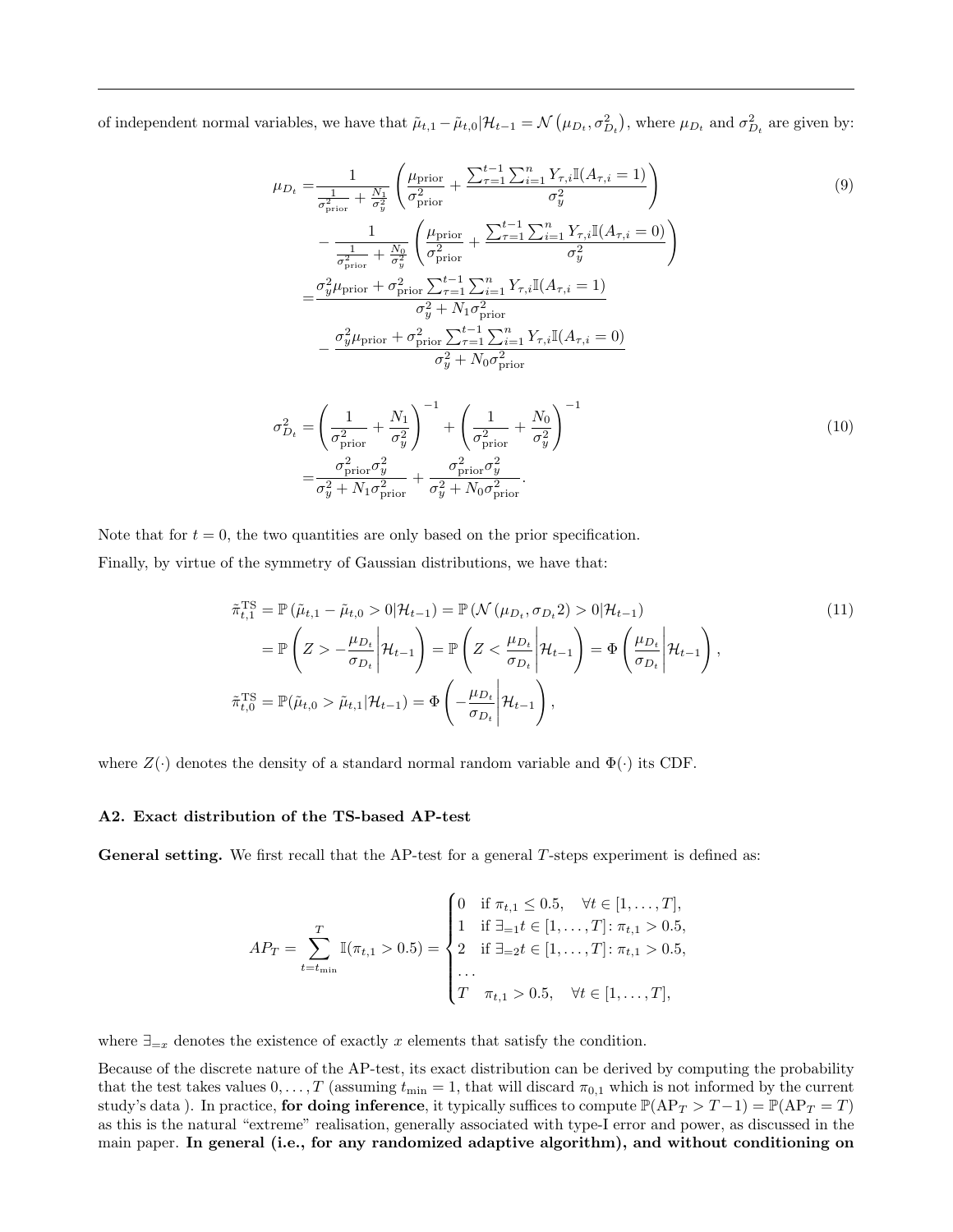a specific hypothesis (null or alternative), such probability can be expressed as:

$$
\mathbb{P}(AP_T = T) = \mathbb{P}\left(\sum_{t=1}^T \mathbb{I}(\pi_{t,1} > 0.5) = T\right)
$$
  
=  $\mathbb{P}(\pi_{1,1} > 0.5, ..., \pi_{T,1} > 0.5)$   
=  $\mathbb{P}(\pi_{1,1} > 0.5) \prod_{t=2}^T \mathbb{P}(\pi_{t,1} > 0.5 | \pi_{t-1,1} > 0.5, ..., \pi_{1,1} > 0.5).$  (12)

Gaussian TS setting. In particular, under the Gaussian setting as described in Eq. [\(8\)](#page-12-0), and the TS algorithm, whose exact allocation probabilities are given in Eq.  $(11)$ , the closed-form of this probability can be computed by starting decomposing it as:

$$
\mathbb{P}(AP_T^{TS} = T) = \mathbb{P}(\pi_{1,1}^{TS} > 0.5) \prod_{t=2}^{T} \mathbb{P}(\pi_{t,1}^{TS} > 0.5 | \pi_{t-1,1}^{TS} > 0.5, ..., \pi_{1,1}^{TS} > 0.5)
$$
  
\n
$$
= \mathbb{P}\left(\Phi\left(\frac{\mu_{D_1}}{\sigma_{D_1}}\right) > 0.5\right) \prod_{t=2}^{T} \mathbb{P}\left(\Phi\left(\frac{\mu_{D_t}}{\sigma_{D_t}}\right) > 0.5 | \Phi\left(\frac{\mu_{D_{t-1}}}{\sigma_{D_{t-1}}}\right) > 0.5, ..., \Phi\left(\frac{\mu_{D_1}}{\sigma_{D_1}}\right) > 0.5\right)
$$
  
\n
$$
= \mathbb{P}\left(\frac{\mu_{D_1}}{\sigma_{D_1}} > 0\right) \prod_{t=2}^{T} \mathbb{P}\left(\frac{\mu_{D_t}}{\sigma_{D_t}} > 0 | \frac{\mu_{D_{t-1}}}{\sigma_{D_{t-1}}} > 0, ..., \frac{\mu_{D_1}}{\sigma_{D_1}} > 0\right),
$$

where the last identity comes from the fact that in standard Gaussian distributions  $\Phi(x) > 0.5 \iff x > 0$ .

Now, noticing that, with equal prior distributions (we will be assuming a mean  $\mu_{\text{prior}} = 0$ , as considered in general uninformative cases), in the first step  $t = 0$  we have that  $\mathbb{P}(A_{0,i} = 0) = \mathbb{P}(A_{0,i} = 1) = 1/2$  for each  $i \in [1, n]$ , and taking a fully-sequential setting  $(n = 1)$ , by using the law of total probabilities we have that:

$$
\mathbb{P}\left(\frac{\mu_{D_1}}{\sigma_{D_1}} > 0\right) = \mathbb{P}\left(\frac{\mu_{D_1}}{\sigma_{D_1}} > 0 \middle| A_0 = 1\right) \mathbb{P}(A_0 = 1) + \mathbb{P}\left(\frac{\mu_{D_1}}{\sigma_{D_1}} > 0 \middle| A_0 = 0\right) \mathbb{P}(A_0 = 0) \tag{13}
$$
\n
$$
= \frac{1}{2} \mathbb{P}\left(\frac{\frac{\sigma_{\text{prior}}^2 Y_0 (A_0 = 1)}{\sigma_y^2 + \sigma_{\text{prior}}^2}}{\sqrt{\frac{\sigma_{\text{prior}}^2 \sigma_y^2}{\sigma_y^2 + \sigma_{\text{prior}}^2} + \frac{\sigma_{\text{prior}}^2 \sigma_y^2}{\sigma_y^2}}} > 0\right) + \frac{1}{2} \mathbb{P}\left(\frac{-\frac{\sigma_{\text{prior}}^2 Y_0 (A_0 = 0)}{\sigma_y^2 + \sigma_{\text{prior}}^2}}{\sqrt{\frac{\sigma_{\text{prior}}^2 \sigma_y^2}{\sigma_y^2 + \sigma_{\text{prior}}^2} + \frac{\sigma_{\text{prior}}^2 \sigma_y^2}{\sigma_y^2 + \sigma_{\text{prior}}^2}}}\right),
$$
\n
$$
(13)
$$

where we remind that  $Y_t(A_t = 1) \sim \mathcal{N}(\mu_1, \sigma_y^2)$  and  $Y_t(A_t = 0) \sim \mathcal{N}(\mu_0, \sigma_y^2)$  for each t. Notice that, being a fully-sequential setting, the index  $i$  can be omitted, but the same would apply in a batched setting.

Denoting now  $c = \frac{\sigma_{\text{prior}}^2}{\sigma_y^2 + \sigma_{\text{prior}}^2} / \sqrt{\frac{\sigma_{\text{prior}}^2 \sigma_y^2}{\sigma_y^2 + \sigma_{\text{prior}}^2} + \frac{\sigma_{\text{prior}}^2 \sigma_y^2}{\sigma_y^2}}$ , with a slight abuse of notation (i.e., denoting with  $\mathcal{N}(\cdot, \cdot)$  a random variable with Gaussian distribution), we can see that the above probability can be written as:

<span id="page-14-1"></span><span id="page-14-0"></span>
$$
= \frac{1}{2} \mathbb{P} \left( \mathcal{N} \left( \mu_1 c, \sigma_y^2 c^2 \right) > 0 \right) + \frac{1}{2} \mathbb{P} \left( \mathcal{N} \left( -\mu_0 c, \sigma_y^2 c^2 \right) > 0 \right)
$$
  
\n
$$
= \frac{1}{2} \mathbb{P} \left( \mathcal{N} \left( 0, 1 \right) > \frac{0 - \mu_1 c}{\sigma_y c} \right) + \frac{1}{2} \mathbb{P} \left( \mathcal{N} \left( 0, 1 \right) > \frac{0 + \mu_0 c}{\sigma_y c} \right)
$$
  
\n
$$
= \frac{1}{2} \left[ \Phi \left( \frac{\mu_1}{\sigma_y} \right) + 1 - \Phi \left( \frac{\mu_0}{\sigma_y} \right) \right].
$$
\n(14)

Alternatively, one could have noticed that  $\mathbb{P}(\mathcal{N}(\mu_1 c, \sigma_y^2 c^2) > 0) = \mathbb{P}(\mathcal{N}(\mu_1, \sigma_y^2) > 0)$ , with Eq. [\(14\)](#page-14-0) following directly.

In a two-steps setting (i.e.,  $t = 0, 1$ ), the probability in Eq. [\(14\)](#page-14-0), would give us the probability mass of the APtest statistic distribution correspondent to  $T = 1$ . It is straightforward to notice that under  $H_0: \mu_0 = \mu_1$ , such probability would be 0.5, demonstrating the trivial symmetry on the support  $\{0, 1\}$ , i.e.,  $\mathbb{P}(AP_1 = 1) = \mathbb{P}(AP_1 = 1)$ 0) for any  $\sigma_y$ . On the contrary, under  $H_1: \mu_1 > \mu_0$ , it is straightforward to verify that  $\mathbb{P}(AP_1 = 1) > \mathbb{P}(AP_1 = 0)$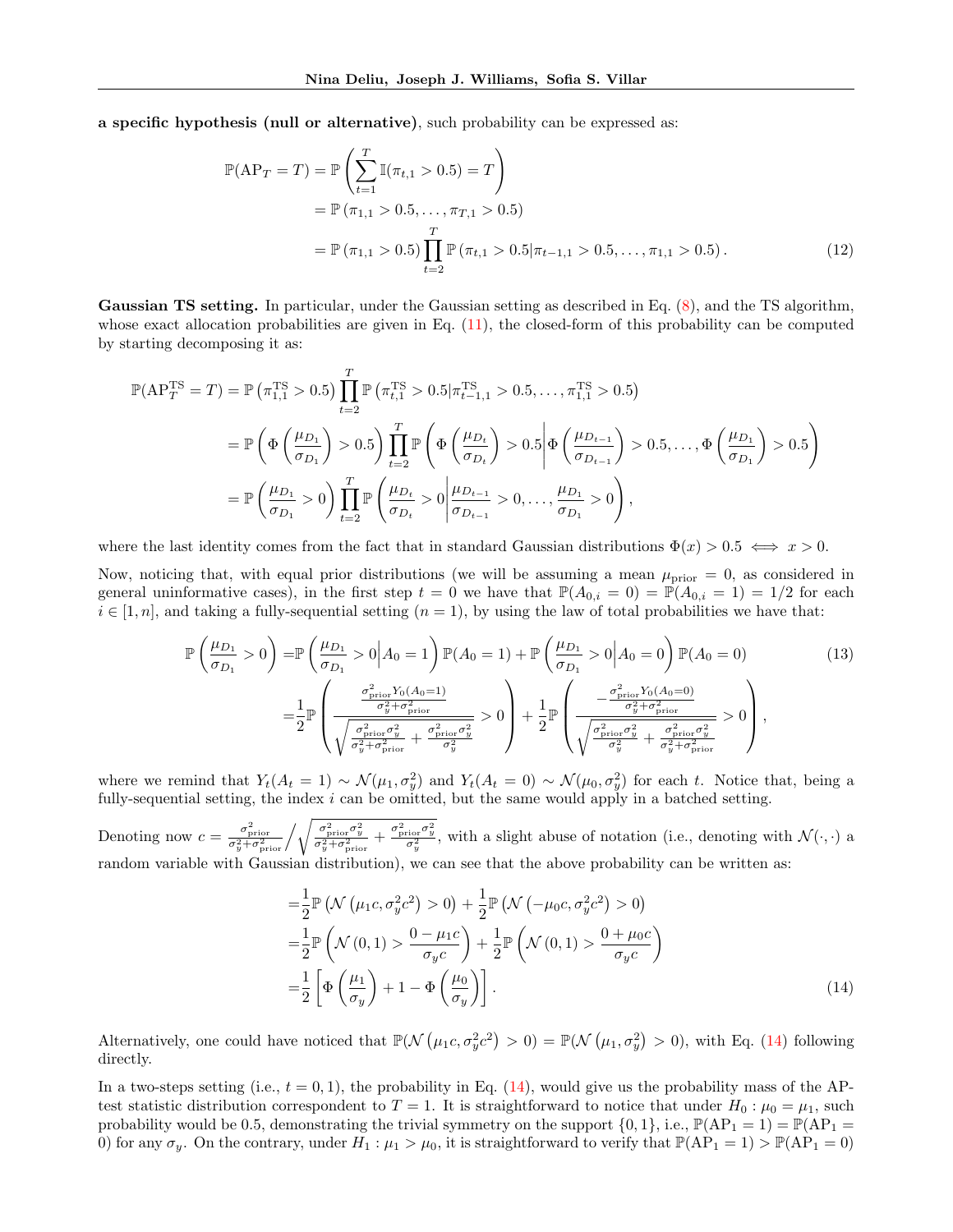regardless the value of  $\sigma_y$ . Higher the difference between the arms' means ( $\mu_1 - \mu_0$ ), higher the skewness of the AP-test distribution towards the optimal arm. For example, such probability would be 0.6 in a case with  $\mu_0 = 0, \mu_1 = 0.5, \sigma_1^2 = 1$ , corresponding to the power of the test in a  $T = 1$  setting.

In principle, we have now proved the formula in Eq. (7) of the main paper. However, one may apply the same logic used in Eq.  $(13)$ , i.e., the law of total probabilities and properties of the normal distributions, for iteratively expanding and computing the exact probability for a higher number of time steps T.

To illustrate, moving one step further  $(T = 2)$ , we start by decomposing the step  $t = 2$  probability in:

$$
\mathbb{P}\left(\frac{\mu_{D_2}}{\sigma_{D_2}} > 0 \middle| \frac{\mu_{D_1}}{\sigma_{D_1}} > 0\right) = \frac{\mathbb{P}\left(\frac{\mu_{D_2}}{\sigma_{D_2}} > 0, \frac{\mu_{D_1}}{\sigma_{D_1}} > 0\right)}{\mathbb{P}\left(\frac{\mu_{D_1}}{\sigma_{D_1}} > 0\right)},\tag{15}
$$

where the denominator is known and given in Eq.  $(13)$ , while the numerator can be decomposed as:

$$
\mathbb{P}\left(\frac{\mu_{D_2}}{\sigma_{D_2}} > 0, \frac{\mu_{D_1}}{\sigma_{D_1}} > 0\right) = \mathbb{P}\left(\frac{\mu_{D_2}}{\sigma_{D_2}} > 0, \frac{\mu_{D_1}}{\sigma_{D_1}} > 0 \middle| A_0 = 1, A_1 = 1\right) \mathbb{P}(A_0 = 1, A_1 = 1)
$$
  
+  $\mathbb{P}\left(\frac{\mu_{D_2}}{\sigma_{D_2}} > 0, \frac{\mu_{D_1}}{\sigma_{D_1}} > 0 \middle| A_0 = 1, A_1 = 0\right) \mathbb{P}(A_0 = 1, A_1 = 0)$   
+  $\mathbb{P}\left(\frac{\mu_{D_2}}{\sigma_{D_2}} > 0, \frac{\mu_{D_1}}{\sigma_{D_1}} > 0 \middle| A_0 = 0, A_1 = 1\right) \mathbb{P}(A_0 = 0, A_1 = 1)$   
+  $\mathbb{P}\left(\frac{\mu_{D_2}}{\sigma_{D_2}} > 0, \frac{\mu_{D_1}}{\sigma_{D_1}} > 0 \middle| A_0 = 0, A_1 = 0\right) \mathbb{P}(A_0 = 0, A_1 = 0),$ 

and be solved by computing each separate probability. For example, without loss of generality, focusing on the first addend, we can see that:

$$
\mathbb{P}\left(\frac{\mu_{D_2}}{\sigma_{D_2}} > 0, \frac{\mu_{D_1}}{\sigma_{D_1}} > 0 \middle| A_0 = 1, A_1 = 1\right) = \mathbb{P}\left(\frac{\frac{\sigma_{\text{prior}}^2 (Y_0(A_0=1) + Y_1(A_1=1))}{\sigma_y^2 + 2\sigma_{\text{prior}}^2}}{\sqrt{\frac{\sigma_{\text{prior}}^2 \sigma_y^2}{\sigma_y^2 + 2\sigma_{\text{prior}}^2} + \frac{\sigma_{\text{prior}}^2 \sigma_y^2}{\sigma_y^2}}} > 0, \frac{\frac{\sigma_{\text{prior}}^2 Y_0(A_0=1)}{\sigma_y^2 + \sigma_{\text{prior}}^2}}{\sqrt{\frac{\sigma_{\text{prior}}^2 \sigma_y^2}{\sigma_y^2 + \sigma_{\text{prior}}^2} + \frac{\sigma_{\text{prior}}^2 \sigma_y^2}{\sigma_y^2}}} > 0\right)
$$
  
\n
$$
= \mathbb{P}\left(Y_0(A_0=1) + Y_1(A_1=1) > 0, Y_0(A_0=1) > 0\right) =
$$
  
\n
$$
= \mathbb{P}\left(Y_0(A_0=1) > 0, Y_1(A_1=1) > -Y_0(A_0=1)\right).
$$

Such probability depends on the underlying parameters of the normal distribution. It can be computed exactly by integration in any case, but in some cases the solution is immediate. For example, in standard Gaussian rewards, since the joint density is radially symmetric, we have that  $\mathbb{P}(0 < Y_0(A_0 = 1) < Y_1(A_1 = 1)) = \mathbb{P}(0 <$  $Y_1(A_1 = 1) < Y_0(A_0 = 1) = \mathbb{P}(0 > Y_0(A_0 = 1) > Y_1(A_1 = 1)) = \mathbb{P}(0 > Y_1(A_1 = 1) > Y_0(A_0 = 1)) = \mathbb{P}(0 <$  $-Y_0(A_0 = 1) < Y_1(A_1 = 1) = \mathbb{P}(0 < Y_1(A_1 = 1) < -Y_0(A_0 = 1)) = \mathbb{P}(0 > -Y_0(A_0 = 1) > Y_1(A_1 = 1)) = \mathbb{P}(0 > 1)$  $Y_1(A_1 = 1) > -Y_0(A_0 = 1) = 1/8$ . In exactly 3 of these cases,  $Y_0(A_0 = 1) > 0$  and  $Y_1(A_1 = 1) > -Y_0(A_0 = 1)$ , leading to a probability of 3/8.

#### A3. Proof of Theorem 3.1 and Lemma 3.2

**Theorem 3.1** If  $\mu_1 > \mu_0$ , and arm's allocation probabilities are defined according to standard Thompson Sampling, then the allocation probability AP-test diverges as  $T \to \infty$ , i.e.,  $AP_T^{TS} \to \infty$ .

Proof We first recall that the allocation probability AP-test statistic in a T-steps experiment is defined as

$$
AP_T \doteq \sum_{t=1}^T \mathbb{I}(\pi_{t,1} > 0.5),
$$

with  $\pi_{t,1}$  the allocation probability of the experimental arm 1 at step t.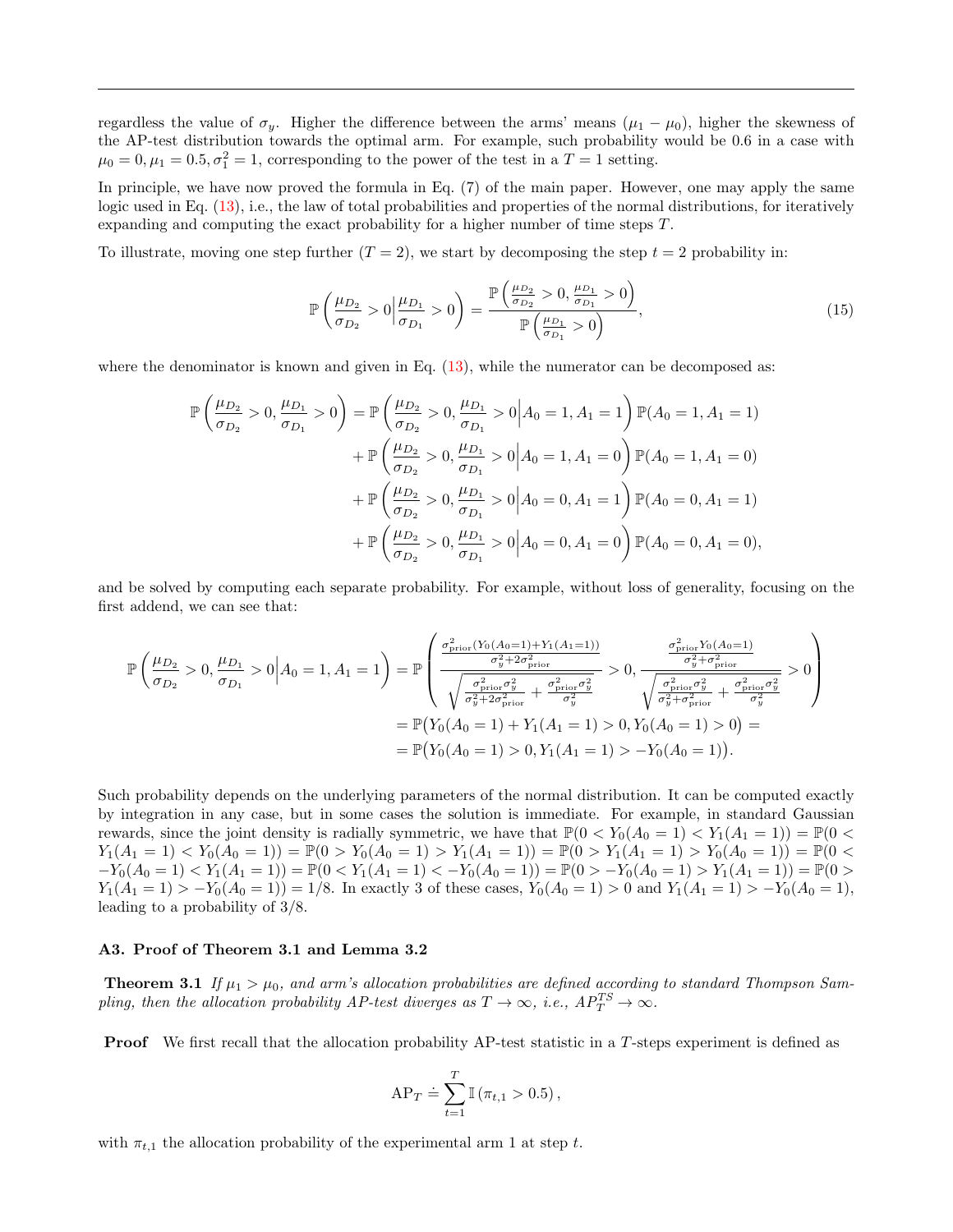For proving that  $AP_T \to \infty$  as  $T \to \infty$  under the alternative  $(H_1: \mu_1 > \mu_0)$ , we use the *divergence test*, which provides a sufficient condition for divergence, based on the series's end-behavior, stating that "if the limit of an  $a_t$  series in  $\mathbb R$  is nonzero, then the sum of the series diverges". Formally,

<span id="page-16-0"></span>
$$
\lim_{t \to \infty} a_t \neq 0 \quad \Rightarrow \quad \sum_{t=n}^{\infty} a_t = \infty. \tag{16}
$$

Thus, we only need to show that our sequence  $\mathbb{I}(\pi_{t,1} > 0.5)$  has a non-zero limit for  $t \to \infty$ . As this sequence assumes only values 0 and 1, what we need to show is that this limit is 1.

By hypothesis, Thompson sampling is used. Using the following auxiliary result on TS (Lemma 3.2), enables us to demonstrate our thesis.

**Lemma 3.2** If  $\mu_1 > \mu_0$ , as the arms are allocated an arbitrarily large number of times, TS converges to allocating the arm 1 with probability 1 as  $t \to \infty$ , i.e.,

$$
\lim_{t \to \infty} \pi_{t,1}^{TS} = 1, \quad when \ \mu_1 > \mu_0.
$$

Proof Intuitively, by consistency of posteriors (see Schwartz theorem, e.g., Theorem 6.16 in [Ghosal and](#page-8-13) [Van der Vaart,](#page-8-13) [2017\)](#page-8-13), as the number of arm allocations  $N_k \to \infty$ ,  $k = 0, 1$ , the expected values of the posterior parameters distributions converge to the true mean rewards  $\mu_k$ , with  $k = 0, 1$ . Furthermore, the posteriors' variance tends to zero. Thus, if an optimal arm exists, it will gradually and eventually reveal itself, and the probability of allocating that arm by drawing a value  $\tilde{\mu}_1 > \tilde{\mu}_0$ , according to TS, will tend to unity. As discussed in [Wyatt](#page-10-6) [\(1998\)](#page-10-6), if for any finite number of trials, the probability  $\pi_{t,k}$  of allocating arm k each trial is greater than 0 by some finite amount, regardless the history  $\mathcal{H}_{t-1}$ , the infinite numbers of allocation statement is true. As shown in Eq.  $(11)$ , in the case of TS with Gaussian rewards, the allocating probabilities at each finite step t are positive regardless the arm as they are given by the CDF of a normal distribution calculated in a finite value.

A more rigorous proof of Lemma 3.2, based on the martingale structure inherent in Thompson sampling, can be found in [Kalkanli and Ozgur](#page-9-18) [\(2020\)](#page-9-18). Under the assumption of sub-linear Bayesian regret, authors show that a Thompson sampling policy provides a strongly consistent estimator of the optimal arm.

Now, according to Lemma 3.2, we have that

$$
\lim_{t \to \infty} \mathbb{I}(\pi_{t,1}^{TS} > 0.5) = \mathbb{I}(\lim_{t \to \infty} \pi_{t,1}^{TS} > 0.5) = \mathbb{I}(1 > 0.5) = 1.
$$

By virtue of the divergence test in Eq.  $(16)$ , we have proved our thesis.

#### A4. Characteristics and Properties of TS's Allocation Probabilities and TS-based AP-test

We now give some illustrations of the distribution of the TS allocation probabilities and the related AP-test, providing some insights and properties.

Illustrative examples: relationship between AP-test's distribution and TS's allocation probabilities distribution As discussed in Section 2.1, under  $H_1$ , the distribution of the TS allocation probabilities is exponentially skewed towards 1 or 0, and converges to 1 for the optimal arm and to 0 for the sub-optimal arm(s) as  $t \to \infty$ . The convergence rate to the extremes does not, or only negligibly (at the beginning) depend on the update frequency, i.e., batch size, but it substantially depends on the underlying true differences between the arm means (see the comparison between Figures [7](#page-17-0) and [8\)](#page-17-1). This justifies the choice of the alternative AP-test statistic we proposed here, which directly depends on the allocation probabilities of the design, as these may be able to detect cases in which there's no underlying difference between the arm means  $(H_0)$ , and cases in which there exists a difference  $(H_1)$ . In addition, higher this difference, greater the ability of the test statistic to rapidly (i.e., with a lower sample size  $N$ ) detect it.

Under  $H_0$ , the distribution of interest and its asymptotic behavior has a very different pattern. It has again a support in [0, 1] a symmetry around 0.5, but it seems to converge to a U-shape distribution with peaks closer to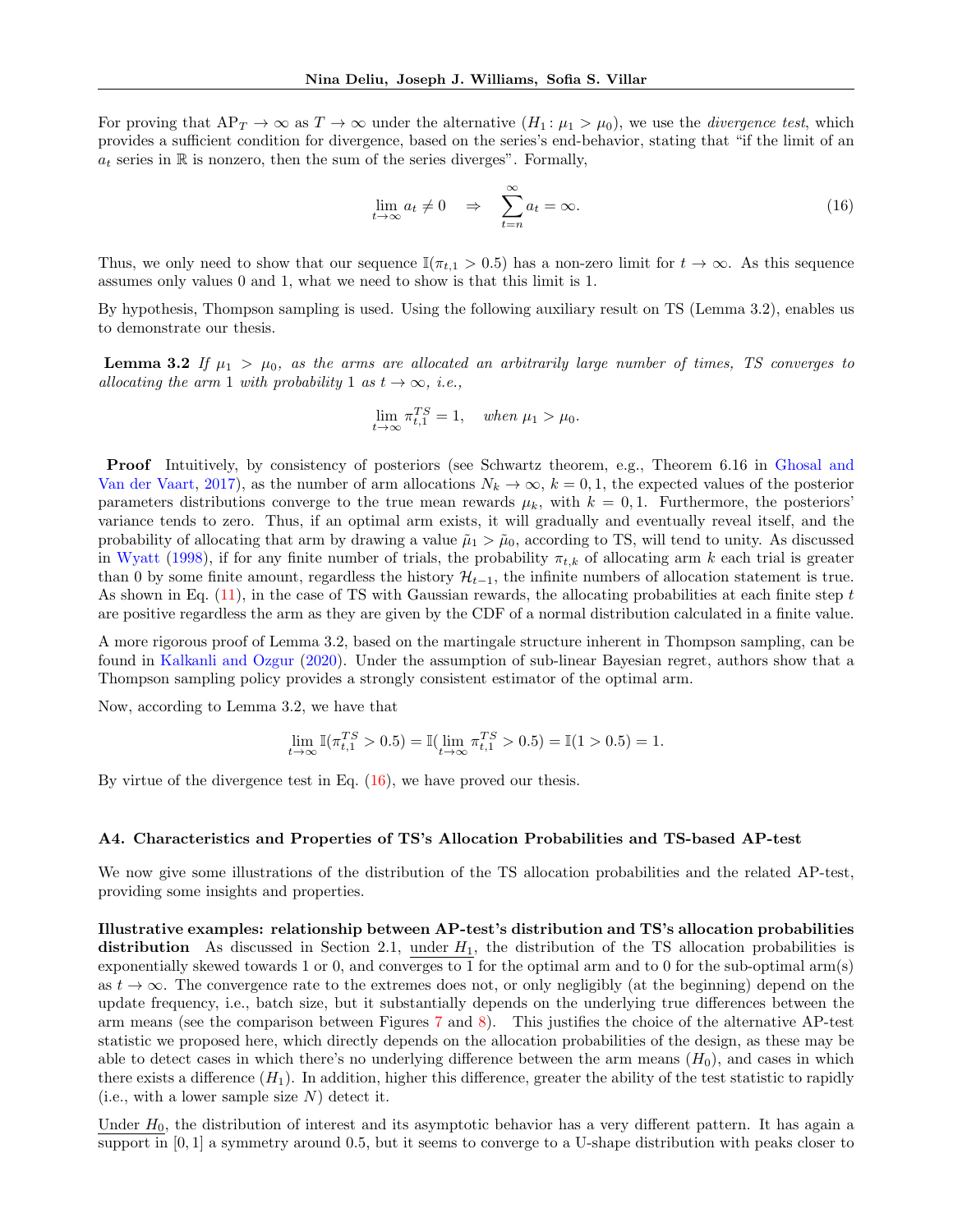

<span id="page-17-0"></span>Figure 7: Approximated distribution of TS allocation probability of the experimental arm in the two-arm setting under the alternative hypothesis  $H_1: \mu_1 > \mu_0$ . Reward data generated according to  $Y_{t,i}(A_{t,i} = 0) \sim N(0, \sigma^2 = 1)$ and  $Y_{t,i}(A_{t,i} = 1) \sim N(0.50, \sigma^2 = 1), t = 0, \ldots, T, i = 1, \ldots, n$ .



<span id="page-17-1"></span>Figure 8: Approximated distribution of TS allocation probability of the experimental arm in the two-arm setting under the alternative hypothesis  $H_1: \mu_1 > \mu_0$ . Reward data generated according to  $Y_{t,i}(A_{t,i} = 0) \sim N(0, \sigma^2 = 1)$ and  $Y_{t,i}(A_{t,i} = 1) \sim N(0.25, \sigma^2 = 1), t = 0, \ldots, T, i = 1, \ldots, n$ .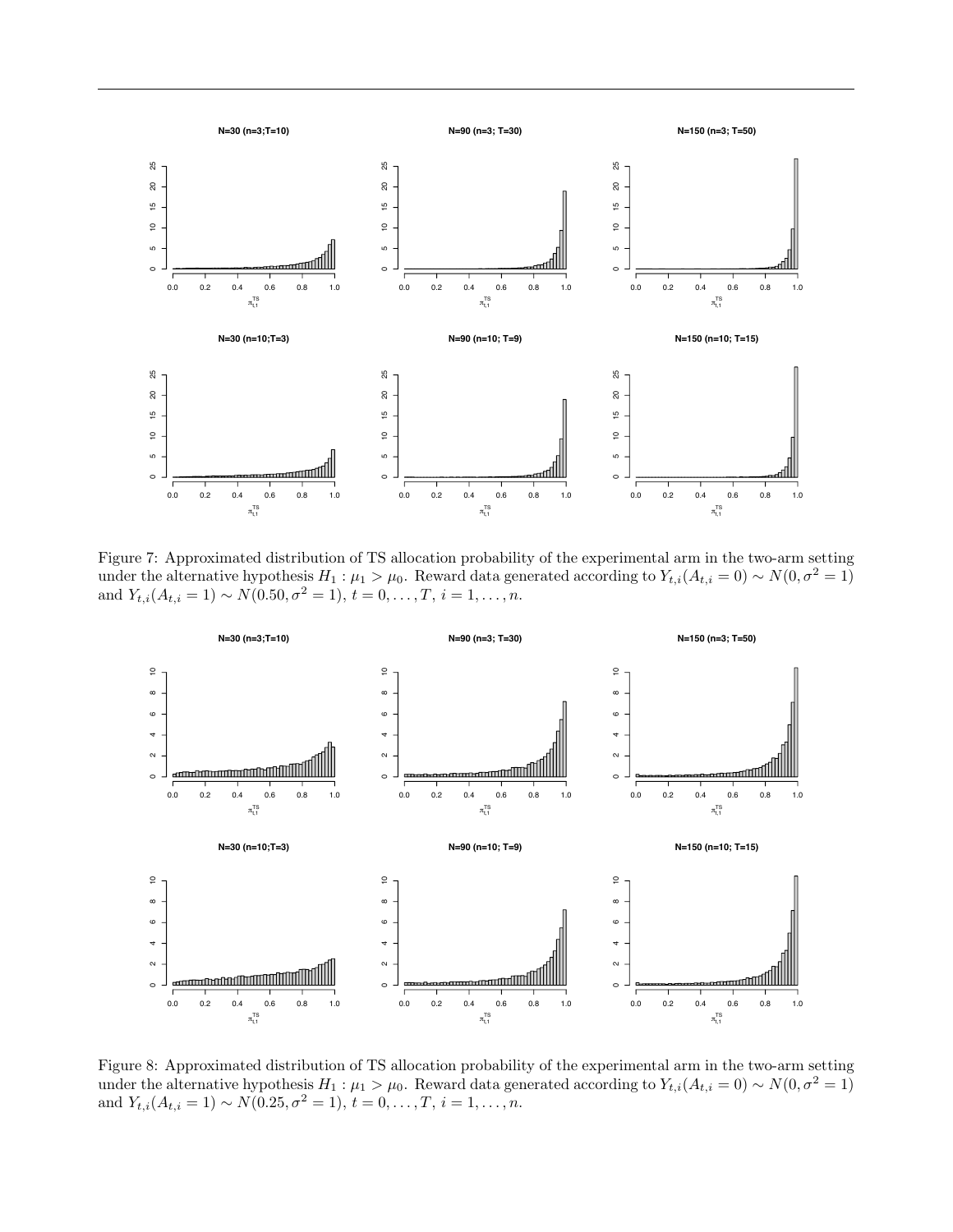

<span id="page-18-0"></span>Figure 9: Approximated distribution of TS allocation probability of the experimental arm in the two-arm setting under the null hypothesis  $H_0$ :  $\mu_0 = \mu_1$ . Reward data generated according to  $Y_{t,i}(A_{t,i} = k) \sim N(0, \sigma^2 = 1)$ ,  $k = 0, 1, t = 0, \ldots, T, i = 1, \ldots, n.$ 



<span id="page-18-1"></span>Figure 10: Distribution of the AP-test in a two-arm setting under  $H_0: \mu_0 = \mu_1$  and  $H_1: \mu_1 > \mu_0$  Reward data generated according to  $Y_{t,i}(A_{t,i} = 0) \sim N(0, \sigma^2 = 1)$  and  $Y_{t,i}(A_{t,i} = 1) \sim N(0.5, \sigma^2 = 1), t = 0, \ldots, T$ ,  $i=1,\ldots,n.$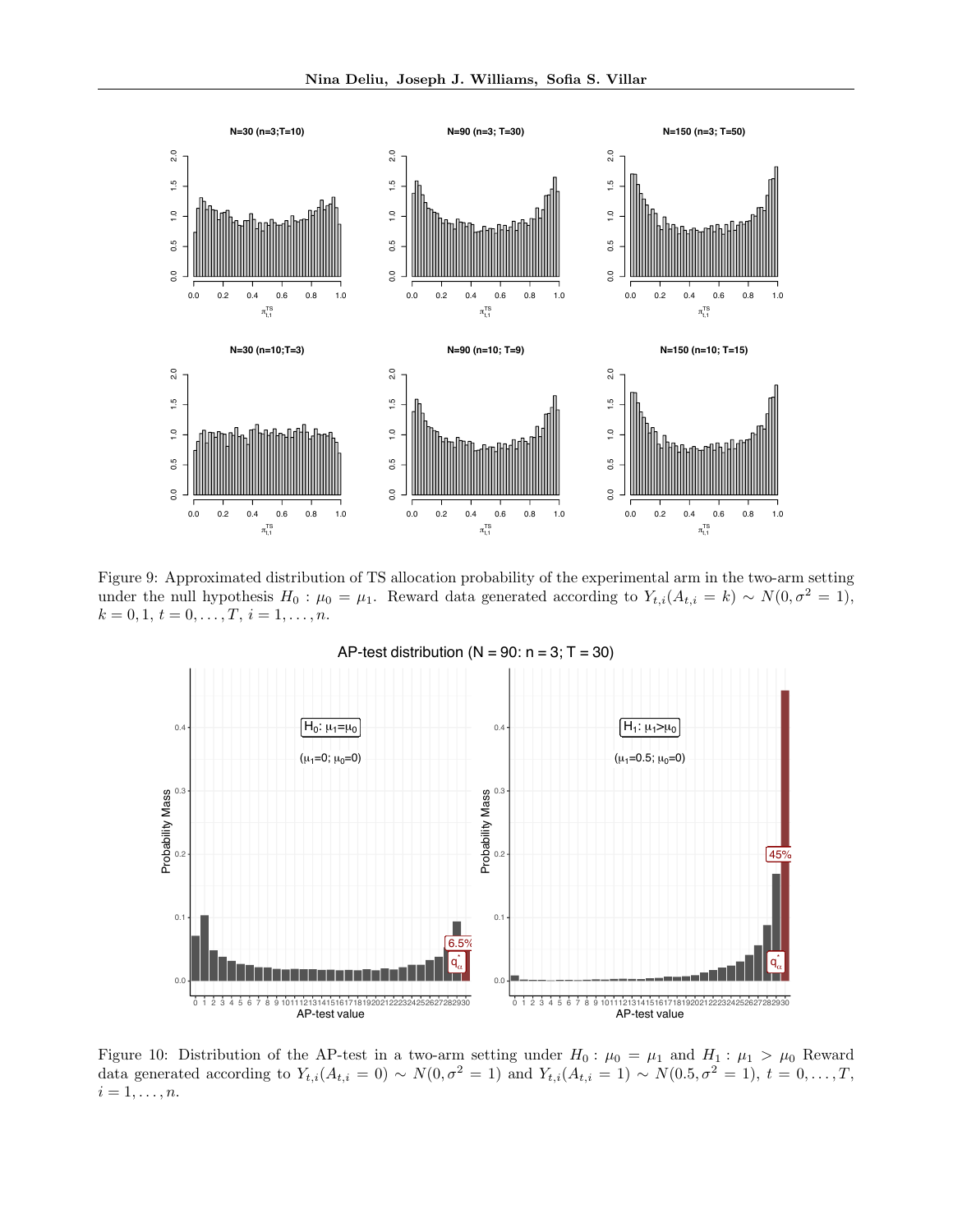the extremes as  $t \to \infty$  (see Figure [9\)](#page-18-0). Asymptotically, the TS allocation probabilities do not concentrate, and in the specific case of step  $t = 1$ , it has a uniform distribution in [0, 1] [\(Zhang et al.,](#page-10-1) [2020\)](#page-10-1).

The pattern of the TS allocation probabilities distribution is very well reflected in the distribution of the AP-test. As illustrated in Figure [10,](#page-18-1) it the same symmetric distribution (now around the midpoint of  $T/2$ ) with peaks around the extremes under  $H_0$  and with a very similar shape: more specifically, compare top-middle plot of Figure [9](#page-18-0) and the left plot of Figure [10.](#page-18-1) Under the alternative, it is a skewed distribution favouring the optimal arm: more specifically, compare top-middle plot of Figure [7](#page-17-0) and the right plot of Figure [10.](#page-18-1)

However, by definition, the distribution of the AP-test is a discrete distribution with support  $\{0, 1, \ldots, T\}$ , and thus changes with T. Notably, the asymptotic convergence properties of TS, and its different convergence rate to the optimal arm under  $H_0$  and  $H_1$ , ensures, for a given T, systematically lower mass in correspondence to the critical value  $q^*_{\alpha}$  under the null (i.e., type-I error), compared to the analogous mass under the alternative (i.e., statistical power).

Properties of the AP-test (1): Type-I error is a decreasing function of step  $t$  Here, we show that type-I error is a decreasing function of t, allowing us to continuously improve upon this error while collecting more data.

We start by recalling that, according to Eq. (6) of the main paper that defines the critical value  $q^*_{\alpha}$ , the AP-test's type-I error is:

<span id="page-19-0"></span>
$$
\mathbb{P}(\text{AP}_T > q^*_{\alpha}|H_0) = \mathbb{P}(\sum_{t=1}^T \mathbb{I}(\pi_{t,1} > 0.5) > q^*_{\alpha}|H_0).
$$

We remind that, by definition, the distribution of  $AP_T$  is a discrete distribution with support  $\{0, \ldots, T\}$ . It thus depends on the experimental size or horizon T. This also applies to the critical value  $q^*_{\alpha}$ , which in general (for small or moderate T's) is equal to  $T-1$  as illustrated in Figure [10.](#page-18-1) Assuming then  $q^*_{\alpha}=T-1$ , and taking into account that the maximum value of  $AP_T$  is T, we have that

$$
\mathbb{P}(AP_T \ge q_{\alpha}^* | H_0) = \mathbb{P}\left(\sum_{t=1}^T \mathbb{I}\left(\pi_{t,1} > 0.5\right) \ge T | H_0\right)
$$
  
\n
$$
= \mathbb{P}\left(\sum_{t=1}^T \mathbb{I}\left(\pi_{t,1} > 0.5\right) = T | H_0\right)
$$
  
\n
$$
= \mathbb{P}\left(\mathbb{I}\left(\pi_{1,1} > 0.5\right) = 1, \dots, \mathbb{I}\left(\pi_{T,1} > 0.5\right) = 1 | H_0\right)
$$
  
\n
$$
= \mathbb{P}\left(\pi_{1,1} > 0.5, \dots, \pi_{T,1} > 0.5 | H_0\right)
$$
  
\n
$$
= \mathbb{P}(\pi_{1,1} > 0.5 | H_0) \times \mathbb{P}(\pi_{2,1} > 0.5 | H_0, \pi_{1,1} > 0.5) \times \cdots
$$
  
\n
$$
\cdots \times \mathbb{P}(\pi_{T,1} > 0.5 | H_0, \pi_{1,1} > 0.5, \dots, \pi_{(T-1),1} > 0.5).
$$
 (17)

Note that each of the factors in Eq.  $(17)$  is a positive value in  $(0, 1)$ ; in the specific case of Gaussian rewards they are given in Eq.  $(11)$ . This means that, as t increases, the number of factors increases, decreasing thus total probability, i.e., the overall the type-I error. The rate at which this probability decreases depends on the conditioning event or hypothesis. We expect it to converge to 0 under  $H_0$ , and to some fixed value under  $H_1$ , with a convergence rate depending on the exact specifications of  $H_0$  and  $H_1$ .

Properties of the AP-test (2): Power is not affected by constraints on algorithm's allocation probabilities, or probability clipping. Literature suggests that in order to perform valid inference on bandit data using traditional inferential methods it is necessary to guarantee that the bandit algorithm explores sufficiently. For example, existing estimators proposed in the adaptive setting, such as the BOLS [\(Zhang et al.,](#page-10-1) [2020\)](#page-10-1) and the AW-AIPW [\(Hadad et al.,](#page-9-2) [2021\)](#page-9-2), are based on CLTs with conditions that implicitly impose constraints on the actions' sampling probabilities of the bandit algorithm (see Definition 1 in [Zhang et al.](#page-10-1) [\(2020\)](#page-10-1) and Assumptions 1-3 in [Hadad et al.](#page-9-2) [\(2021\)](#page-9-2)). These include avoiding action selection probabilities below certain thresholds (i.e, probability clipping) and/or consideration on the rate of convergence of these probabilities (see also Supplementary material C3). In addition, other works (see e.g., [Yao et al.,](#page-10-2) [2020\)](#page-10-2) also discuss how greater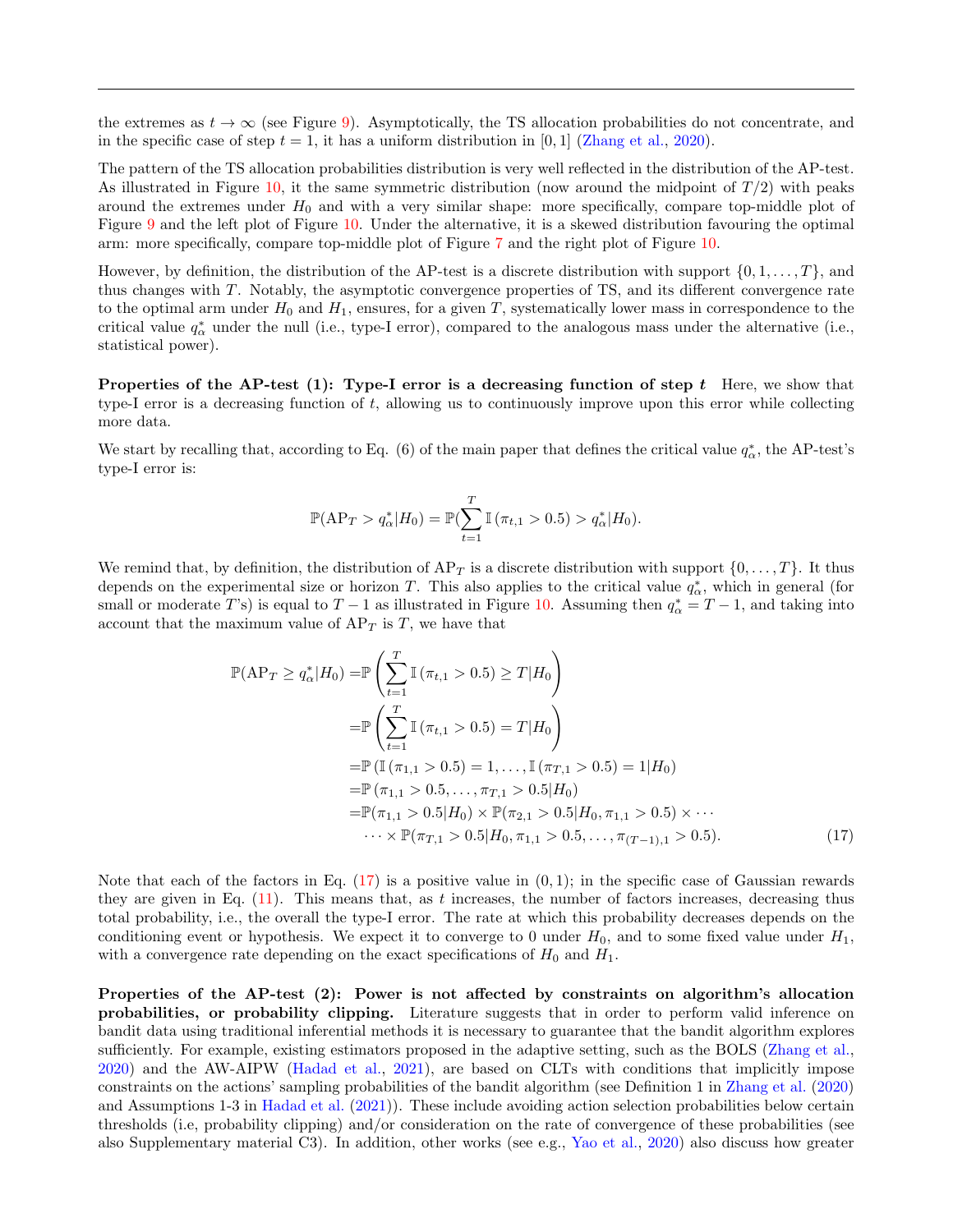

<span id="page-20-0"></span>Figure 11: Power (with an  $\alpha = 0.05$  exact type-I error control) of the AP-test, compared to the AW-AIPW approach, for different probability clipping values (i.e.,  $\{0, 0.05, 0.1\}$ ). Reward data simulated according to TS in a setting analogous to the real-world deployment in Section 5:  $N = 150$ ,  $T = 50$ ,  $n = 3$ . A total of 10000 MC trajectories were considered, with standard errors always < 0.002.

exploration with probability clipping may solve the problem of reduced power of a statistical tests in adaptivelycollected data. Such property is supported by Figure [11,](#page-20-0) where the statistical power of the AW-AIPW-based Z-test is shown to improve by increasing the clipping threshold.

However, limiting the exploitative behaviour of a bandit algorithm may have substantial regret trade-offs (as illustrated in Figure 1 in the main paper), especially when the optimal arm exists and has a remarkable benefit compared to sub-optimal ones.

Differently form existing work, our AP-test: 1) does not require constraining the algorithm with probability clipping for ensuring valid inference, and 2) this procedure is not associated with an improved power. Alternatively said: a non-restricted algorithm will not translate in a reduced power. As illustrated in Figure [11,](#page-20-0) with a simulation setting analogous to our real-world experiment in Section 5 (main paper), power remains quite constant and thus robust with respect to the probability clipping rate of the bandit procedure, while this is not verified for the AW-AIPW procedure.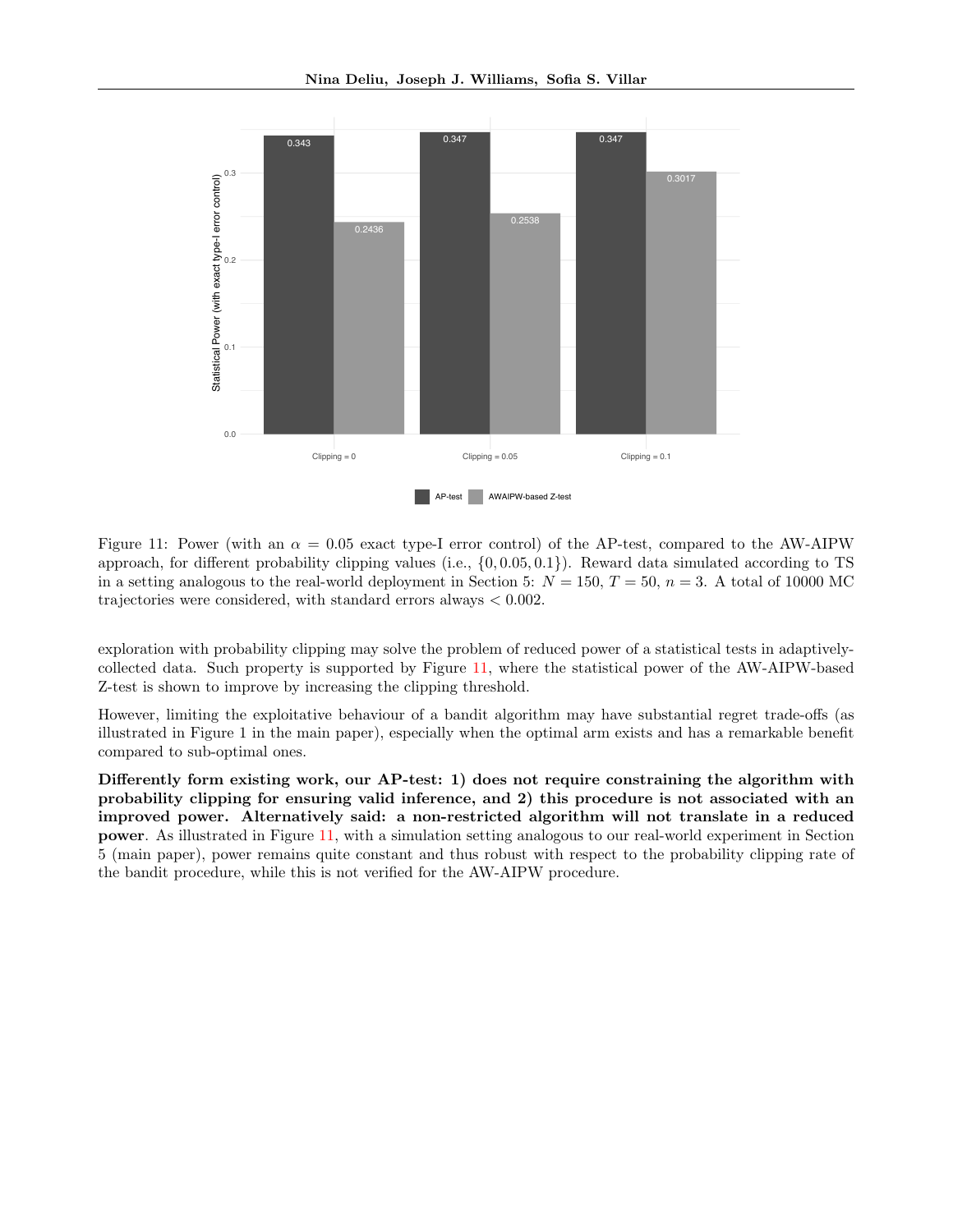# B. Randomization Procedure for Exact Type-I Error Control

As extensively discussed in the main paper, when the distribution of test statistic is discrete under  $H_0$ , it might not be possible to choose the critical value  $q^*_{\alpha}$  so that the significance level is exactly  $\alpha$ . While this is a characteristic of discrete tests, reason why certain tricks have been introduced for achieving exact  $\alpha$  control (see e.g., [https://](https://web.stanford.edu/class/archive/stats/stats200/stats200.1172/Lecture06.pdf) [web.stanford.edu/class/archive/stats/stats200/stats200.1172/Lecture06.pdf](https://web.stanford.edu/class/archive/stats/stats200/stats200.1172/Lecture06.pdf)), note that continuous tests may also suffer from type-I error inflation, especially in small samples, and this issue is typically underreported in literature. Thus, we extend the discrete tests procedure to a continuous setting as well.

We illustrate here an approach that can be used for achieving exact type-I error control with any given level  $\alpha$ , in both discrete and continuous tests. In addition to allowing researchers to perform inference in a more reliable (i.e., robust) way, such procedure will guarantee a high comparability between methods, when e.g., power is of interest.

In what follows, we assume the same superiority hypothesis testing problem considered in the main paper.

#### B1. Discrete Tests

With reference to the example in Figure 2 (main paper). Let's consider the example reported in Figure 2 (left plot–under  $H_0$ ) of the main paper. Suppose that, rather than considering an  $\alpha = 0.1$ , we wish to achieve significance level  $\alpha = 0.05$ . In our example, based on a setting with sample size  $N = 51$ , a number of  $T = 17$ steps, and a batch size of  $n = 3$ , we have that the type-I error of the AP<sub>T</sub> test, according to the originally specified critical value  $q_{\alpha=0.1}^* = 16$ , is 7.3%. The only other value that would allow for a higher control (i.e.,  $< 7.3\%$ ), is the most extreme value that can have the test statistic i.e., 17. However this will lead to a very conservative control of 0%, that will translate in a 0% power. Here we illustrate a strategy to avoid such issue and achieve an exact  $\alpha = 0.05$ , control.

More formally, we have that:

$$
\mathbb{P}(\text{AP}_T > 16 | H_0) = \mathbb{P}(\text{AP}_T = 17 | H_0) = 0.073 \implies
$$
 we do not achieve a significance level  $\leq \alpha = 0.05$ .  $\mathbb{P}(\text{AP}_T > 17 | H_0) = \mathbb{P}(\text{AP}_T = 18 | H_0) = 0 \implies$  we are too conservative compared to  $\alpha = 0.05$ .

The theoretically correct solution for achieving an intermediate error probability of 0.05 is to perform a randomized test, that proceeds as follows.

> If  $AP_T^{\text{observed}} \leq 16 \Rightarrow$  Do not reject  $H_0$ If  $AP_T^{\text{observed}} = 17 \Rightarrow$  Reject  $H_0$  with probability  $\gamma$ ,

where  $\gamma$  is chosen to make the significance level exactly  $\alpha$ . In our case this is given by  $0.68 = 0.05/0.073$ , meaning that, for achieving exact 0.05-level control, we will randomly reject  $H_0$  in 68% of the case where we have an observed test  $AP_T^{\text{observed}} = 17$ .

General case. Let's now extend the procedure to a general case where we may also have values that lead to a conservative  $(  $0.05$ , but non-null type-I error, i.e.,$ 

$$
\mathbb{P}(\text{Test} > q_t | H_0) = \overline{\alpha}_t > \alpha = 0.05,
$$
  

$$
\mathbb{P}(\text{Test} > q_{t+1} | H_0) = \overline{\alpha}_{t+1} \in [0, \alpha = 0.05],
$$

where  $q_t < q_{t+1}$ , and  $\overline{\alpha}_t > 0.05 \ge \overline{\alpha}_{t+1} \ge 0$ .

According to the previous logic, one would apply the randomized test as follows:

If Test<sup>observed</sup> 
$$
\leq q_t \Rightarrow
$$
 Do not reject  $H_0$   
If Test<sup>observed</sup> >  $q_{t+1} \Rightarrow$  Reject  $H_0$   
If Test<sup>observed</sup> =  $q_{t+1} \Rightarrow$  Reject  $H_0$  with probability  $\gamma \doteq \frac{\alpha - \overline{\alpha}_{t+1}}{\overline{\alpha}_t - \overline{\alpha}_{t+1}}$ 

,

where one may notice that  $\overline{\alpha}_t - \overline{\alpha}_{t+1} = \mathbb{P}(\text{Test} = q_{t+1} | H_0).$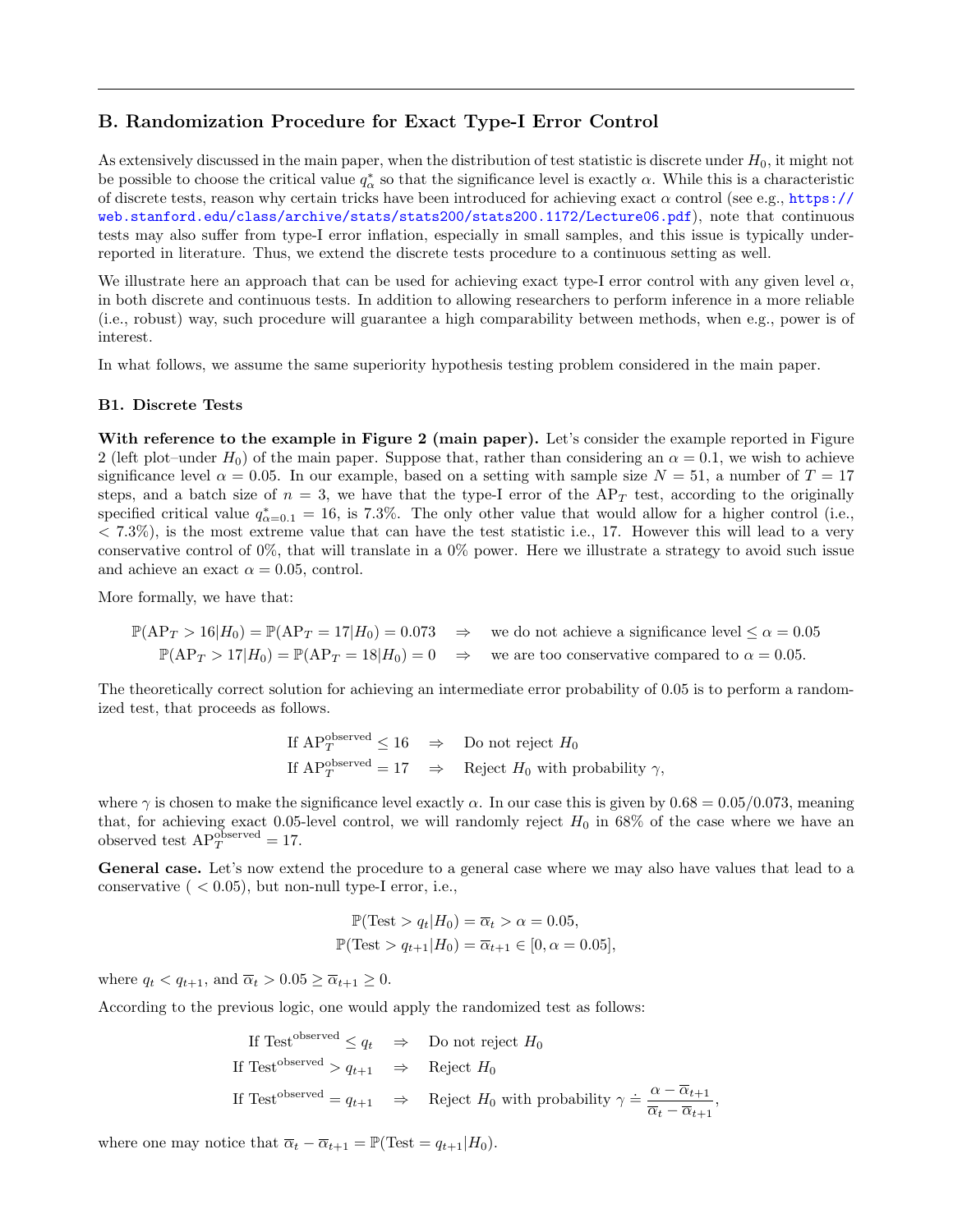It is straightforward to verify that this procedure leads to an exact type-I error control as:

Type-I Error 
$$
\doteq \mathbb{P}(\text{Reject } H_0 | H_0)
$$
  
=  $\mathbb{P}(\text{Test} > q_{t+1} | H_0) + \gamma \mathbb{P}(\text{Test} = q_{t+1} | H_0) = \overline{\alpha}_{t+1} + \frac{\alpha - \overline{\alpha}_{t+1}}{\overline{\alpha}_t - \overline{\alpha}_{t+1}} (\overline{\alpha}_t - \overline{\alpha}_{t+1}) = \alpha.$ 

## B2. Continuous Tests

For achieving an exact type-I error control in continuous tests, we propose an extension of the same randomized strategy used in discrete tests, with the difference that in the former we are not able to compute the probability of a test being equal to a certain threshold value  $q_{t+1}$ , e.g.,  $\mathbb{P}(\text{Test} = q_{t+1}|H_0)$ , given that  $q_{t+1} \in \mathbb{R}$  or a continuous subset of it. To the best of our knowledge, the continuous variant is a new extension of the method for discrete tests.

General case. We define the problem as follows. Let's consider a continuous Test, e.g., a Z-test with standard Gaussian distribution under the null, or any another test defined on a subset of  $\mathbb R$  with a known theoretical distribution. Despite the knowledge of the exact critical value, say  $t^*$ , that should ensure type-I error control, due to the asymptotic nature of these tests, such control may not be verified in finite (especially small) samples, i.e.,

$$
\mathbb{P}(\text{Test} > t^*_{\alpha}|H_0) = \overline{\alpha} > \alpha = 0.05.
$$

Using the same logic as in Section B1, we proceed as follows:

If Test<sup>observed</sup> 
$$
\langle t^*_{\alpha} \rangle
$$
  $\Rightarrow$  Do not reject  $H_0$   
If Test<sup>observed</sup>  $> t^*_{\alpha} \Rightarrow$  Reject  $H_0$  with probability  $\gamma \doteq \frac{\alpha}{\overline{\alpha}}$ .

Remark. Clearly, any type-I error adjustment, made in both discrete and continuous tests, needs to be included in the power calculations, where the rejection rate will be properly scaled according to probability  $\gamma$ . Thus, when we adjust for a type-I error inflation we will see an (adjusted) power reduction, while this will increase in case of conservative tests and significance levels below the pre-specified threshold  $\alpha$ .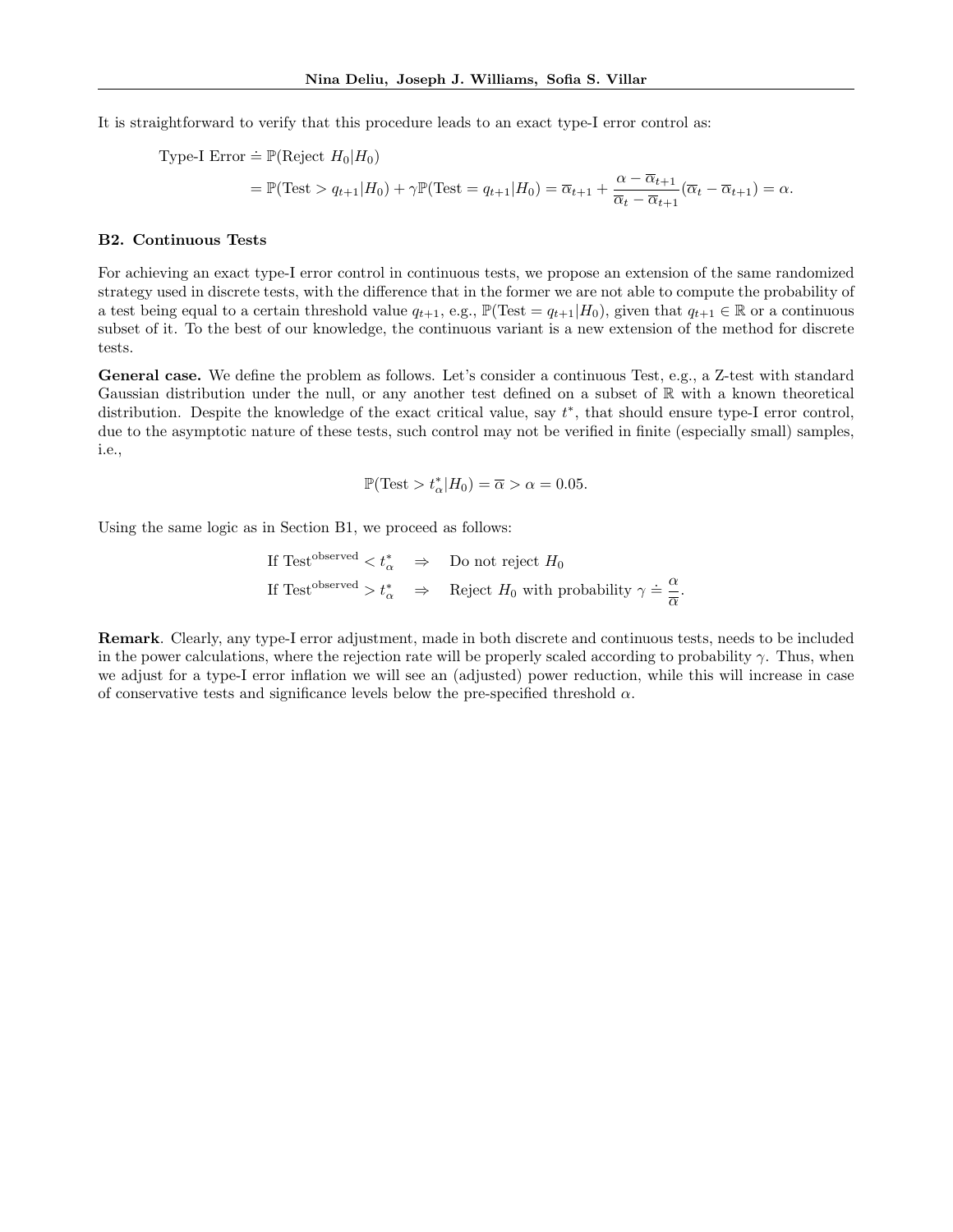## C. Comparative Testing Approaches

Here, we report the testing approaches we used in our two-arm setting simulated experiments for hypothesis testing performance assessment.

#### C1. Batched Ordinary Least Square (BOLS)-based Z-test

The idea of the BOLS estimator is to perform standard Ordinary Least Squared (OLS) estimation in each step separately, and then combine the individual information with weights defined by the individual steps' variance.

We remind that the general OLS estimator is given by:

$$
\hat{\boldsymbol{\mu}}^{\mathrm{OLS}} = (\mathbf{X}^T \mathbf{X})^{-1} \mathbf{X}^T \mathbf{Y},\tag{18}
$$

where  $\mathbf{X} \doteq [\mathbf{X}_{0,1}, \ldots, \mathbf{X}_{0,n}, \ldots, \mathbf{X}_{T,1}, \ldots, \mathbf{X}_{T,n}]^T \in \mathbb{R}^{nT \times 2}$  denotes the design matrix, and  $\mathbf{Y} \doteq$  $[\mathbf{Y}_{0,1},\ldots,\mathbf{Y}_{0,n},\ldots,\mathbf{Y}_{T,1},\ldots,\mathbf{Y}_{T,n}]^T \in \mathbb{R}^{nT}$  the response variables.

In a two-arm non-contextual setting, in each step t and for each participant  $i$ , the design matrix reduces to a vector of dummies with length equal to the number of arms, where value 1 indicates that that arm was selected. More formally, we have that, in each step t and for each participant i,  $X_{t,i} = [1 - A_{t,i}, A_{t,i}]$ . Note that  $\mathbf{X}^T \mathbf{X} \doteq \sum_{t=0}^T \sum_{i=1}^n X_{t,i} X_{t,i}^T.$ 

Assuming Gaussian rewards, the OLS of each of the unknown parameters is equivalent to their Maximum Likelihood Estimator (MLE), i.e.,

$$
\hat{\mu}_0^{\text{OLS}} = \frac{\sum_{t=0}^T \sum_{i=1}^n (1 - A_{t,i}) Y_{t,i}}{N_0}, \quad \hat{\mu}_1^{\text{OLS}} = \frac{\sum_{t=0}^T \sum_{i=1}^n A_{t,i} Y_{t,i}}{N_1},\tag{19}
$$

where  $N_0 \doteq \sum_{t=0}^T \sum_{i=1}^n (1 - A_{t,i})$  and  $N_1 \doteq \sum_{t=0}^T \sum_{i=1}^n A_{t,i}$  represent the number of times arm 0 and arm 1 were allocated during the experiment, respectively.

Denoted now with  $\Delta \doteq \mu_1 - \mu_0$  our quantity of interest, its standard OLS estimator is given by  $\hat{\Delta}^{OLS} \doteq$  $\hat{\mu}_{1}^{\text{OLS}} - \hat{\mu}_{0}^{\text{OLS}}$ . Notably, such estimator leads to invalid inference in the adaptive setting as demonstrated in [Zhang](#page-10-1) [et al.](#page-10-1) [\(2020\)](#page-10-1). A valid alternative, with asymptotic theoretical guarantees is then proposed as follows.

Focusing on individual step t differences, one could first estimate each  $\Delta_t \doteq \mu_{t,1} - \mu_{t,0}$  separately, for all t's, by using individual OLS estimators (named batched OLS or BOLS), given by  $\hat{\Delta}_{t}^{\text{BOLS}} = \hat{\mu}_{t,1}^{\text{BOLS}} - \hat{\mu}_{t,0}^{\text{BOLS}}$ , with

$$
\hat{\mu}_{t,0}^{\text{BOLS}} = \frac{\sum_{i=1}^{n} (1 - A_{t,i}) Y_{t,i}}{N_{t,0}}, \quad \hat{\mu}_{t,1}^{\text{BOLS}} = \frac{\sum_{i=1}^{n} A_{t,i} Y_{t,i}}{N_{t,1}},
$$
\n(20)

and then combine them to obtain the BOLS-based Z-test statistic, defined as:

$$
Z_{\text{BOLS}} = \frac{1}{T} \sum_{t=0}^{T} \frac{\sqrt{N_{t,0} N_{t,1}} \left( \hat{\Delta}^{\text{OLS}}_t - \Delta_t \right)}{\sqrt{(N_{t,0} + N_{t,1}) \hat{\sigma}_t^2}},
$$

where  $N_{t,0} \doteq \sum_{i=1}^{n} (1 - A_{t,i})$  and  $N_{t,1} \doteq \sum_{i=1}^{n} A_{t,i}$  represent the number of times arm 0 and arm 1 were allocated up to step  $t$ , respectively.

In such a case the noise variance is estimated for each step  $t$  as follows:

$$
\hat{\sigma}_t^2 = \frac{1}{n-2} \sum_{i=1}^n (Y_{t,i} - (1 - A_{t,i}) \hat{\mu}_{t,0}^{\text{BOLS}} - A_{t,i} \hat{\mu}_{t,1}^{\text{BOLS}})^2,
$$

with  $n-2$  being the overall degrees of freedom related to one single batch. Consistency of  $\hat{\sigma}_t^2$  is provided in [Zhang](#page-10-1) [et al.](#page-10-1) [\(2020\)](#page-10-1).

Since we are in an unknown variance setting, for computing the critical values  $t^*_{\alpha}$  required for performing inference, we use the Student-t distribution (accounting for the batched combination), rather the the standard normal one, typically used in known variance settings.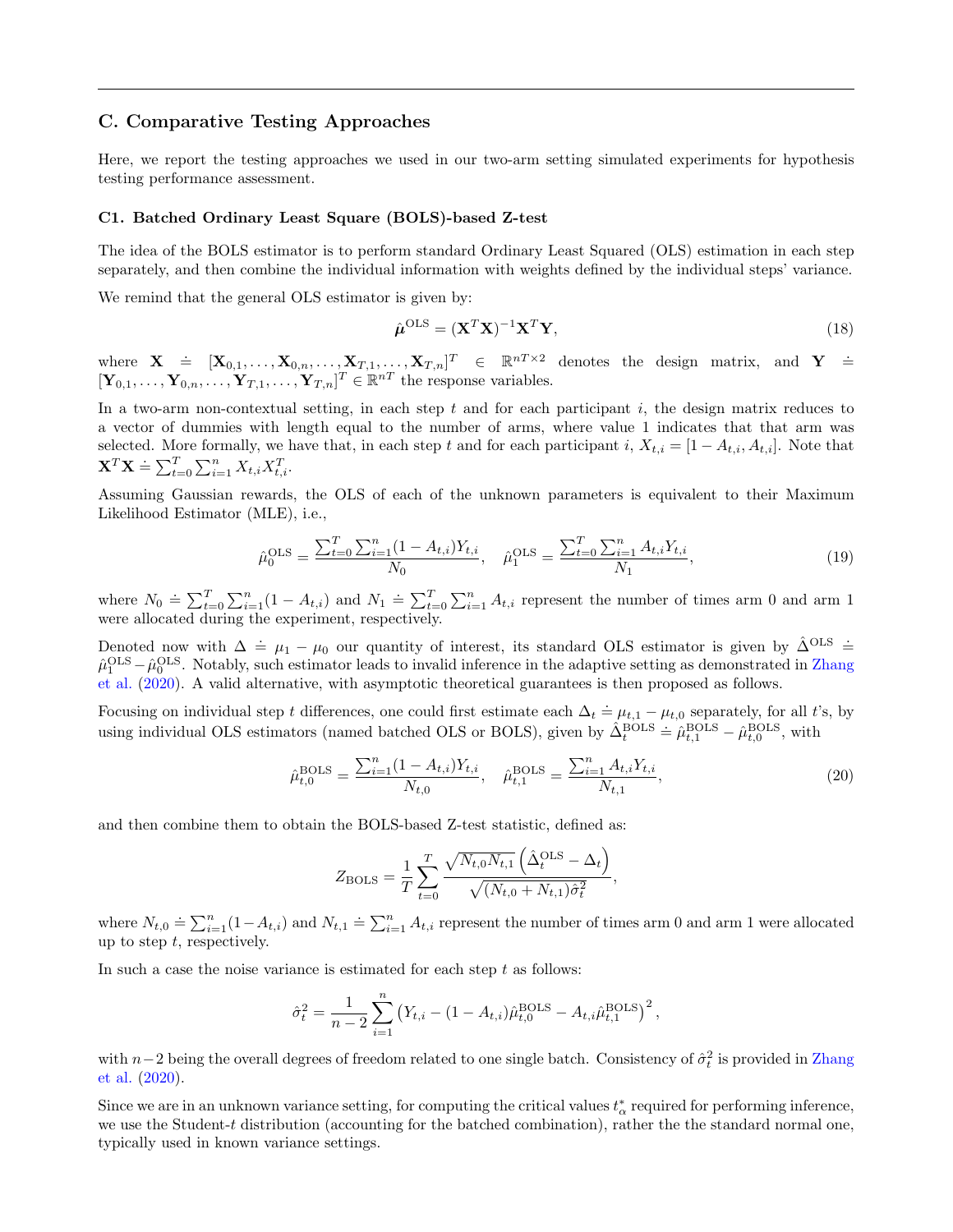More specifically, given  $\alpha$ , we defined  $t^*_{\alpha}$  as

$$
\mathbb{P}\left(Z_{\text{BOLS}}\geq t_{\alpha}^*\right)=\mathbb{P}\left(\sum_{i=1}^T Y_t\geq t_{\alpha}^*\right)=\alpha,
$$

with  $Y_t \sim t_{n-2}$  iid random variables, and reject the null hypothesis if  $Z_{\text{BOLS}} \geq t_{\alpha}^*$ .

We note that such sum of iid Student-t distribution is unknown. Thus, the critical value is derived according to the estimated Monte Carlo distribution for each step or batch  $t$  as in [Zhang et al.](#page-10-1) [\(2020\)](#page-10-1).

#### C2. Adaptively Weighted Augmented Inverse Probability Weighting (AW-AIPW)-based Z-test

Since multiple versions of the AW-AIPW estimator for treatment differences are given in different works, we report here the original version available in the Supplementary material of [Hadad et al.](#page-9-2) [\(2021\)](#page-9-2).

Denote again with  $\Delta \doteq \mu_1 - \mu_0$  the quantity of interest and  $\hat{\Delta}^{AW-AIPW} \doteq \hat{\mu}_1^{AW-AIPW} - \hat{\mu}_0^{AW-AIPW}$  its AW-AIPW estimator. The AW-AIPW idea is to compute the Augmented Inverse Probability Weighting (AIPW) estimator at each step t and to weight it according to certain *adaptive weights*  $h_t$ .

More specifically, defining the AIPW estimator of arm  $0$  and arm  $1$  at each step  $t$  and after each new observation (or participant)  $i$  as:

$$
\hat{\Gamma}_{t,i,0} \doteq \frac{(1-A_{t,i})Y_{t,i}}{\pi_{t,0}} + \left(1 - \frac{1-A_{t,i}}{\pi_{t,0}}\right)\hat{m}_{t,0}; \qquad \hat{\Gamma}_{t,i,1} \doteq \frac{A_{t,i}Y_{t,i}}{\pi_{t,1}} + \left(1 - \frac{A_{t,i}}{\pi_{t,1}}\right)\hat{m}_{t,1},
$$

with  $\hat{m}_{t,0}$  and  $\hat{m}_{t,1}$  a step t estimate of the conditional mean reward for arm 0 and 1, respectively, and  $\pi_{t}$ , the allocation probabilities at each step t, the  $\hat{\mu}_1^{\text{AW-AIPW}}$  and  $\hat{\mu}_0^{\text{AW-AIPW}}$  estimators are given by:

$$
\hat{\mu}_0^{\text{AW-AIPW}} = \sum_{t=0}^T \sum_{i=1}^n \left( \frac{h_{t,0}}{\sum_{t=0}^T \sum_{i=1}^n h_{t,0}} \right) \hat{\Gamma}_{t,i,0}; \qquad \hat{\mu}_1^{\text{AW-AIPW}} = \sum_{t=0}^T \sum_{i=1}^n \left( \frac{h_{t,1}}{\sum_{t=0}^T \sum_{i=1}^n h_{t,1}} \right) \hat{\Gamma}_{t,i,1}.
$$

We take  $\hat{m}_{t,k}$  to be the sample mean of each arm k up to step  $t-1$  (as in the original paper), i.e.,

$$
\hat{m}_{t,k} = \frac{\sum_{j=0}^{t-1} A_{t,i} Y_{t,i}}{\sum_{j=0}^{t-1} A_{t,i}}, \quad t = 0, \dots, T, k = 0, 1,
$$

and we use the variance stabilizing weights, equal to the square root of the allocation probabilities, i.e.,

$$
h_{t,k} = \sqrt{\pi_{t,k}}, \quad t = 0, \dots, T, k = 0, 1.
$$

Now, for hypothesis testing, the following studentized statistic, proved to be asymptotically standard normal, is proposed:

$$
Z_{\rm AW-AIPW} = \frac{\hat{\Delta}^{\rm AW-AIPW} - \Delta}{\sqrt{\hat{V}_1 + \hat{V}_2}},
$$

where each  $\hat{V}_k$ , for  $k = 0, 1$ , is defined as:

$$
\hat{V}_k \doteq \frac{\sum_{t=0}^{T} \sum_{i=1}^{n} h_{t,k}^2 (\hat{\Gamma}_{t,i,k} - \hat{\mu}_k^{\text{AW-AIPW}})^2}{(\sum_{t=0}^{T} \sum_{i=1}^{n} h_{t,k})^2}.
$$

Note that, differently from the BOLS procedure of [Zhang et al.](#page-10-1) [\(2020\)](#page-10-1), which is computed in batches, the AW-AIPW approach is computed recursively after each new observation  $i$  in each step  $t$ . In a general batched setting this means that we perform an estimation at each point  $t' = 0, \ldots, n$ . Such requirement implies a computational cost much higher compared to both BOLS-based Z-test and the AP-test. Note that this is not only because of the need of computing the AW-AIPW for each  $t' \in [0, nT]$  (compared to the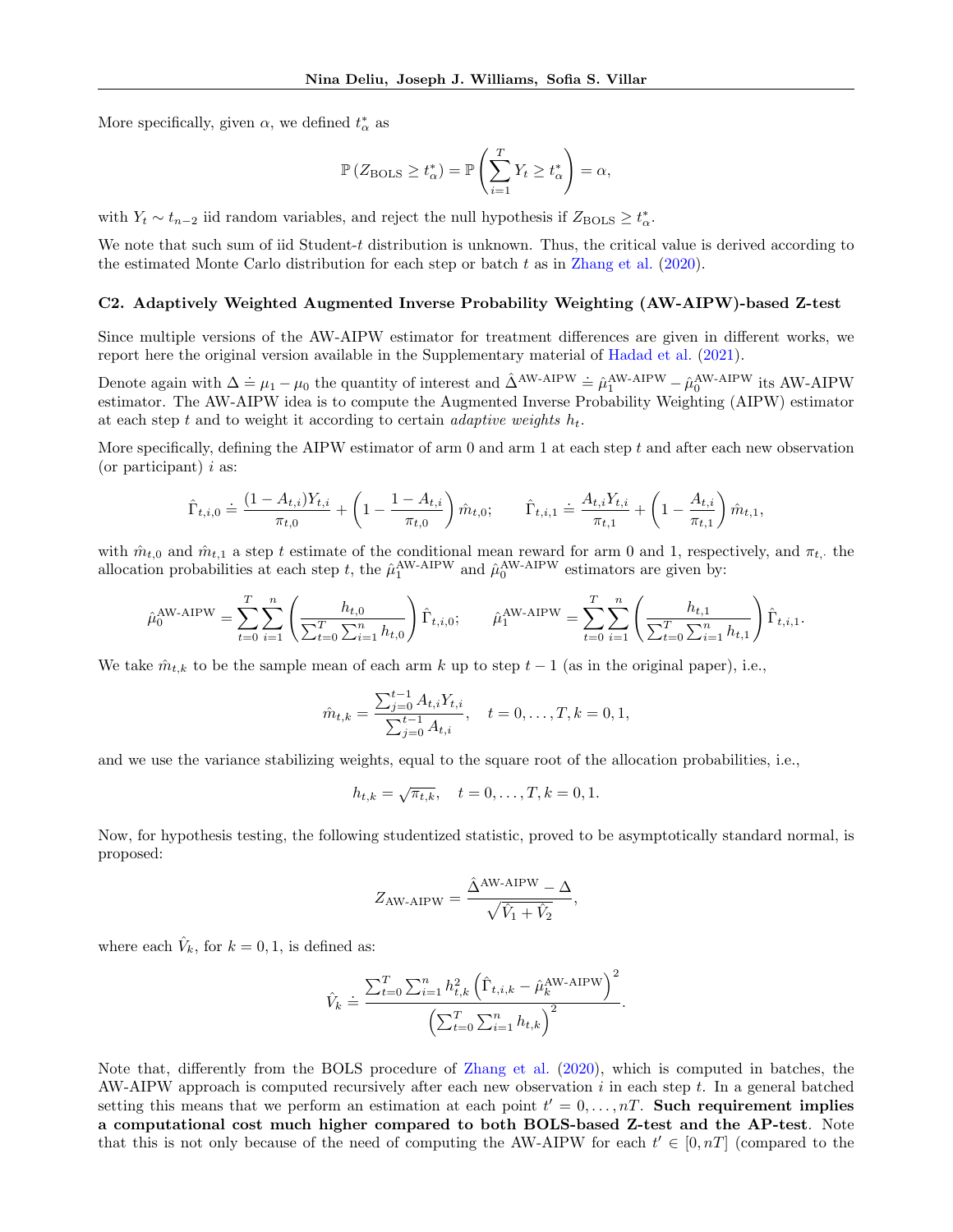$t \in [0, T]$  of the other approaches), but also because the computation of the AW-AIPW estimator involves the estimation of the augmented reward model part (i.e.,  $\hat{m}_t$ .), and the adaptive weights  $(h_t, \cdot)$ , in addition to the IPW estimator.

For ensuring comparability between methods, since our proposed strategy discards the first batch (i.e.,  $t = 0$ ) as this is associated with an equal allocation probability (when identical priors are considered for both arms), inference will be performed starting from  $t = 1$  for each strategy.

## C3. Restricted (BOLS and AW-AIPW) Thompson Sampling

As noted in the main paper, the comparative approaches based on the BOLS and the AW-AIPW estimators assume certain restrictions on the adaptive algorithm. In general, first tentative assignment probabilities are computed via Thompson sampling, and then they are adjusted to impose lower and upper bounds as follows:

**Restricted TS (BOLS)** Allocation probabilities of the TS are restricted to belong in the range  $[\pi_{\min}, \pi_{\max}]$ , meaning that no allocation probabilities lower than  $\pi_{\min}$  or higher than  $\pi_{\max}$  are allowed. Formally, using the thresholds proposed in [Zhang et al.](#page-10-1) [\(2020\)](#page-10-1), TS's allocation probabilities  $\tilde{\pi}_{t,k}^{\text{TS}}$  are redefined (clipped) as:

$$
\pi_{\min} = 0.1; \quad \pi_{\max} = 0.9
$$
  

$$
\pi_{t,k}^{\text{TS-BOLS}} = \min \left( \pi_{\max}, \max \left( \tilde{\pi}_{t,k}^{\text{TS}}, \pi_{\min} \right) \right), \quad \forall t \in [0, T], k = 0, 1.
$$

In addition, in order to apply this batched estimation approach, it should be ensured that in each batch, each arm is allocated at least once, imposing an additional restriction on the TS algorithm.

Restricted TS (AW-AIPW) Allocation probabilities of the TS are restricted to avoid a very fast decreasing or increasing rate towards the extremes 0, 1. Their redefinition is based on a time-varying function (see [Hadad et al.,](#page-9-2) [2021\)](#page-9-2), that imposes the lower bound  $(1/K)t^{-0.7}$ , with K the number of arms, leading to:

$$
\pi_{\min} = \frac{1}{K} t^{-0.7}; \quad \pi_{\max} = 1 - \pi_{\min}
$$

$$
\pi_{t,k}^{\text{TS-AWAIPW}} = \min \left( \pi_{\max}, \max \left( \tilde{\pi}_{t,k}^{\text{TS}}, \pi_{\min} \right) \right), \quad \forall t \in [0, T], k = 0, 1.
$$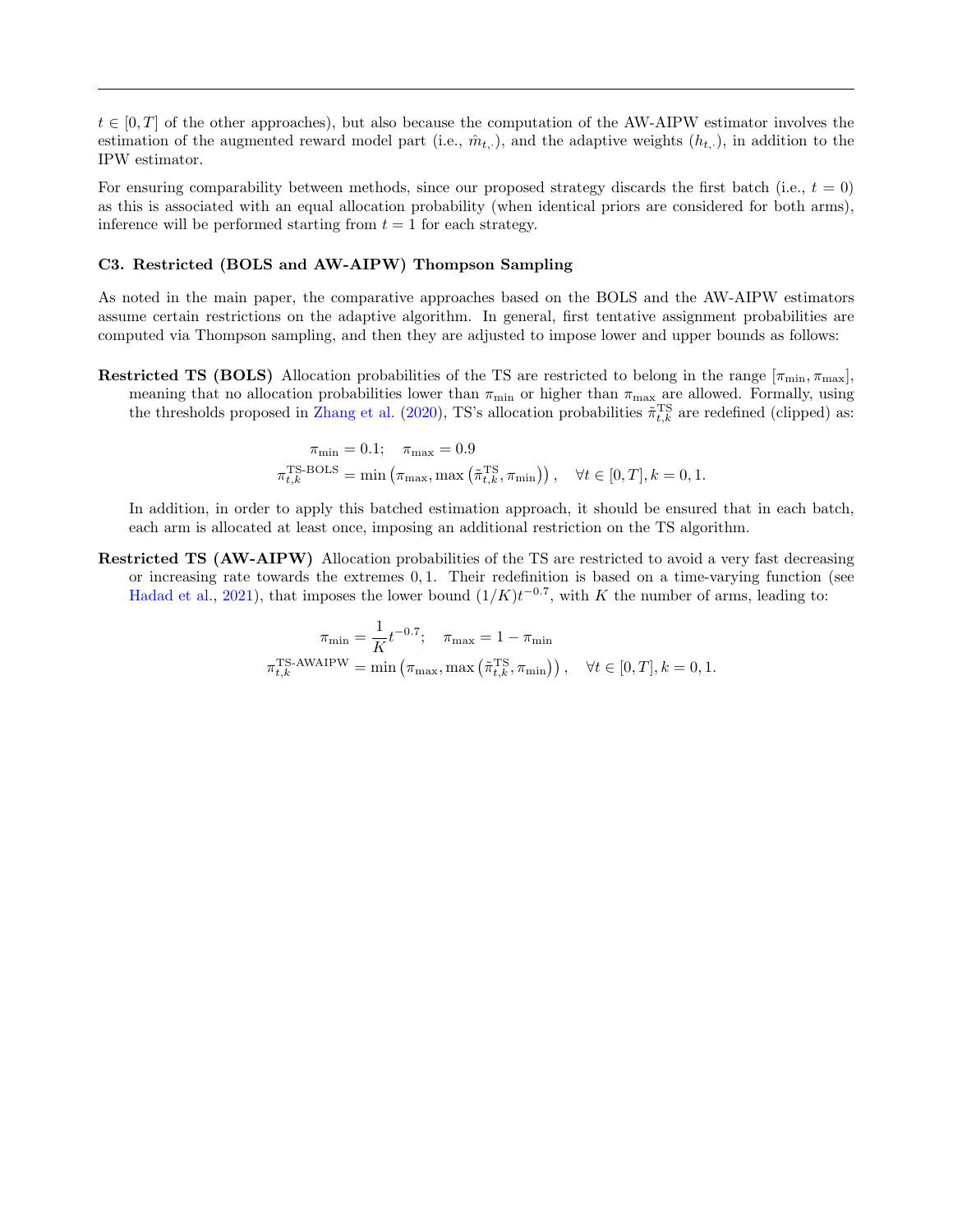## D. Additional Experiments

#### D1. Sensitivity to non-stationarity

We report details by focusing on a small-batched setting, i.e., a batch size  $n = 3$ , and again on a sample size  $N = 150$ , as in our real-field experiment illustrated in Section 5 of the main paper.

We hypothesize two types of non-stationarity:

NS1 A setting where the arm means vary from one step to another according to a polynomial decay rate, meaning that there's a decreasing time trend in the mean reward, but their difference (i.e., the treatment effect, say  $\Delta$ ) remain constant. More specifically, denoting with  $\mu$  the baseline (step  $t = 0$ ) mean reward, and with  $c \in [0,1]$  the decay parameter, we consider the following models under each of the hypothesis:

$$
H_0: Y_{t,i}(A_{t,i} = k) \sim \mathcal{N}(\mu_{t,k} = \frac{\mu}{(t+1)^c}, \sigma_y^2), \quad k = 0, 1
$$
  

$$
H_1: Y_{t,i}(A_{t,i} = 0) \sim \mathcal{N}(\mu_{t,0} = \frac{\mu}{(t+1)^c}, \sigma_y^2); \quad Y_{t,i}(A_{t,i} = 1) \sim \mathcal{N}(\mu_{t,1} = \mu_{t,0} + \Delta, \sigma_y^2)
$$

NS2 A setting where the arm means vary from one step to another according to a polynomial decay rate, and under the alternative the difference between the arm means changes over time as well. More specifically, we consider the following models under each of the hypotheses:

$$
H_0: Y_{t,i}(A_{t,i} = k) \sim \mathcal{N}(\mu_{t,k} = \frac{\mu}{(t+1)^c}, \sigma_y^2), \quad k = 0, 1
$$
  

$$
H_1: Y_{t,i}(A_{t,i} = 0) \sim \mathcal{N}(\mu_{t,0} = 0, \sigma_y^2); \quad Y_{t,i}(A_{t,i} = 1) \sim \mathcal{N}(\mu_{t,1} = \frac{\mu}{(t+1)^c}, \sigma_y^2)
$$

In both non-stationary cases, we assume  $\sigma_y^2 = 10$ ,  $\mu = 1$  and  $c = 0.5$ , and in the NS1 case, we consider a  $\Delta = 0.5$ (similarly to the main paper's experiments). An illustration of the (non-stationary) time trend of the mean rewards is reported in Figure [12.](#page-26-0)



<span id="page-26-0"></span>Figure 12: Two types on non-stationarity configuration under the alternative hypothesis  $H_1$ .

In Figure [13](#page-27-0) and [14](#page-27-1) we show the performance of the compared methods in these two non-stationary settings. The first notable result is the overall good sensitivity performances of the proposed AP-test to non-stationarities. Both type-I error and power are consistent among different non-stationarity settings and in comparison with the stationary case. A similar consistency is also shown by the BOLS procedure, which is however very inefficient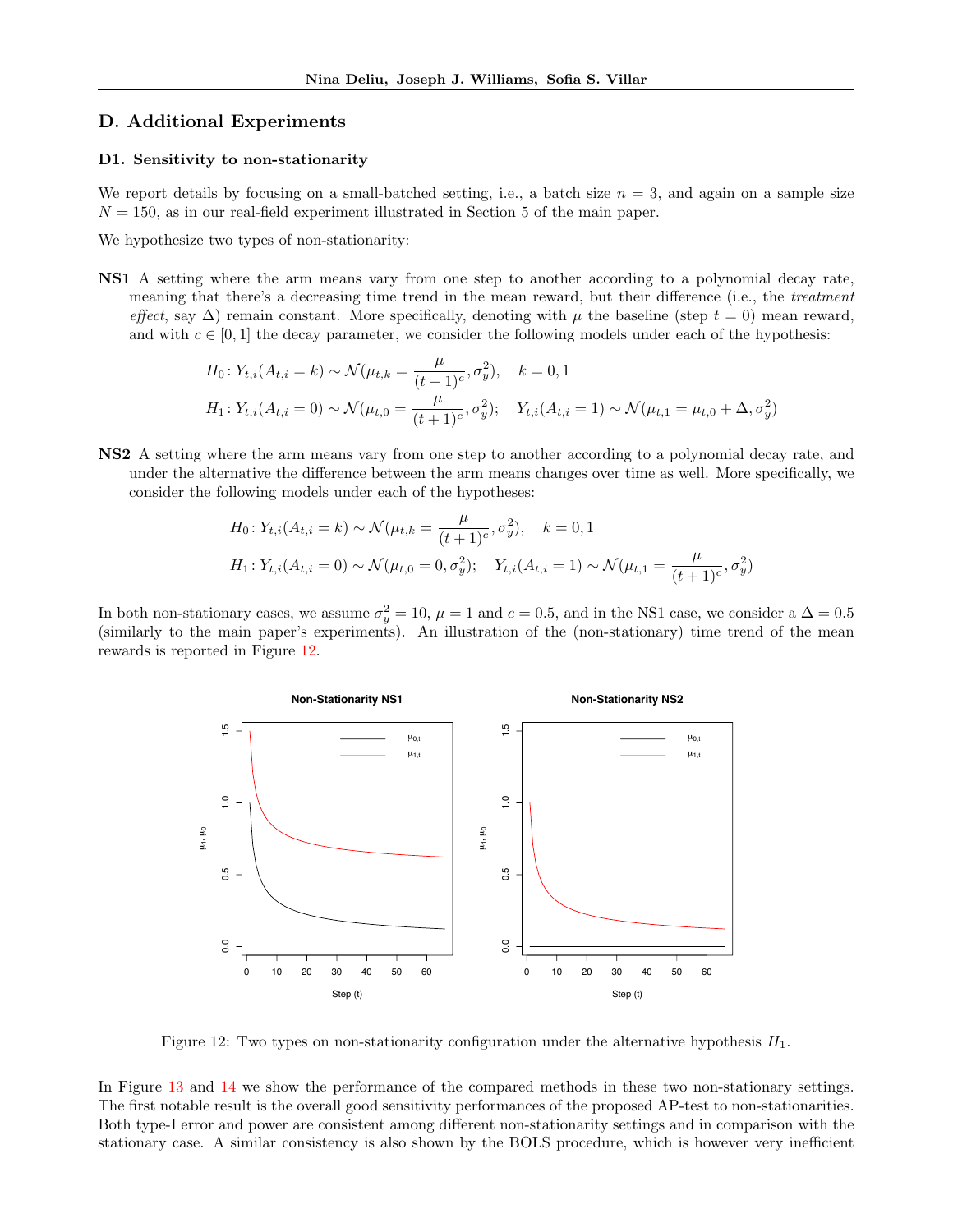(i.e., almost no power) as in the stationary case, with a slightly worse performance in the NS2 setting. A different pattern characterizes the AW-AIPW strategy, which, while maintaining an inferential performance similar to the stationarity case in the NS1 type of non-stationarity (see Figure [13\)](#page-27-0), it registers a substantial loss in terms of power in the NS2 setting (see Figure [14\)](#page-27-1).



<span id="page-27-0"></span>Figure 13: Type-I error and power of the compared approaches in a two-arm setting with  $N = 150$ ,  $T = 50$  and  $n = 3$ . Reward data are simulated according to the non-stationary NS1 case. All values are obtained by averaging across  $10^4$  independent trials generated with Thompson sampling, with standard errors always  $< 0.005$ .



<span id="page-27-1"></span>Figure 14: Type-I error and power of the compared approaches in a two-arm setting with  $N = 150$ ,  $T = 50$  and  $n = 3$ . Reward data are simulated according to the non-stationary NS2 case. All values are obtained by averaging across  $10^4$  independent trials generated with Thompson sampling, with standard errors always  $< 0.005$ .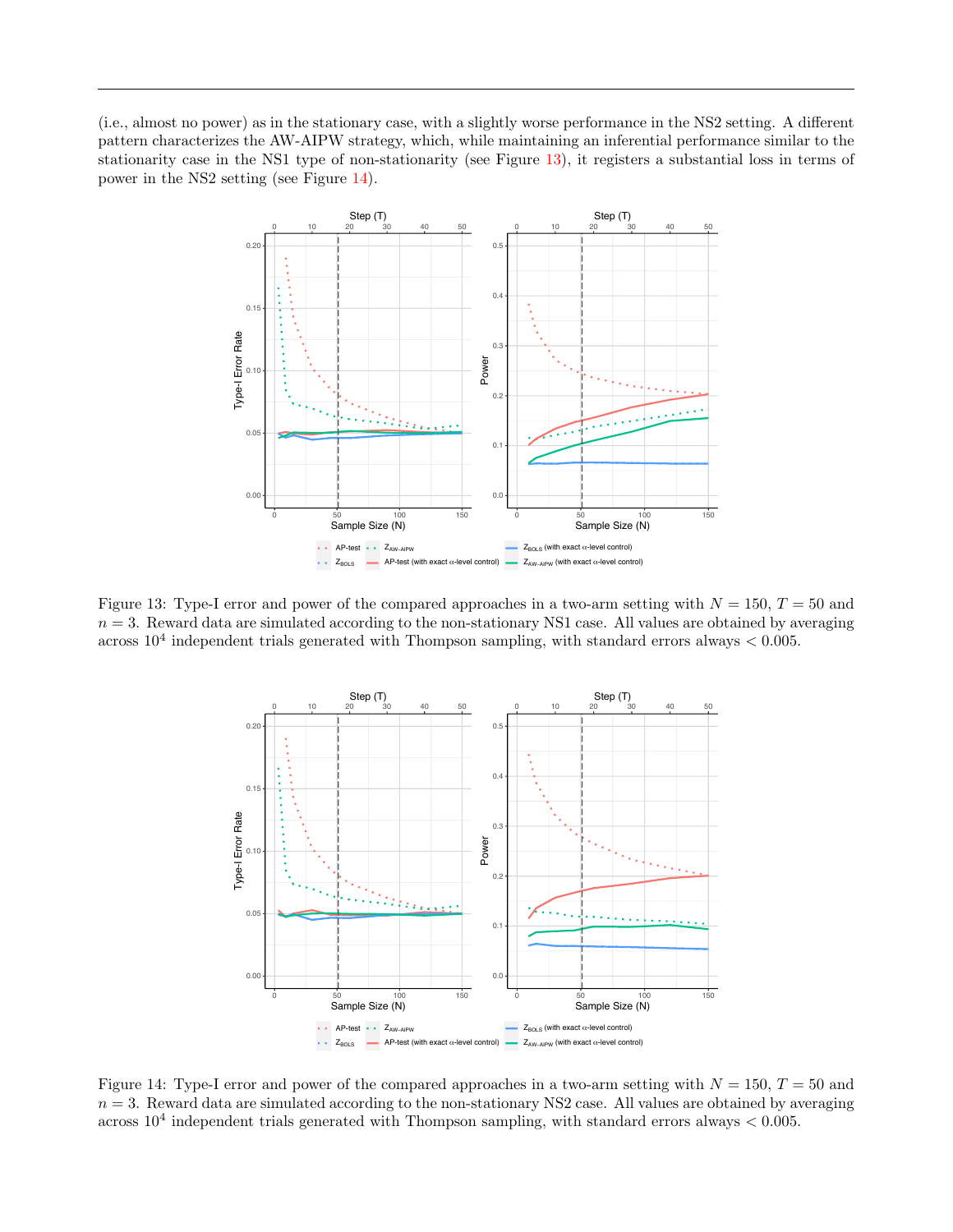#### D2. Type-I Error and Power in higher batch sizes.

In Figure [15](#page-28-0) we show type-I error and power of the proposed AP-test and the comparative approaches, for a higher number of batch sizes. Generally, the BOLS-based asymptotic test shows better type-I error control. This is also because a simulation-based approach is used for estimating its distribution and critical value (as discussed in Section C1). However, its power is extremely low, especially for small sample sizes. Increasing the



<span id="page-28-0"></span>Figure 15: Type-I error and power of the compared tests for different batch sizes, in a two-arm setting under  $H_0: \mu_0 = \mu_1$  and  $H_1: \mu_1 > \mu_0$ . Reward data generated according to  $Y_{t,i}(A_{t,i} = k) \sim N(0, \sigma^2 = 10)$ ,  $k = 0, 1$  (for H<sub>0</sub>), and  $Y_{t,i}(A_{t,i} = 0) \sim N(0, \sigma^2 = 10)$  and  $Y_{t,i}(A_{t,i} = 1) \sim N(0.5, \sigma^2 = 10)$ ,  $t = 0, \ldots, T$ ,  $i = 1, \ldots, n$  (for H<sub>1</sub>). All values are obtained by averaging across  $10<sup>4</sup>$  independent trials generated with Thompson sampling.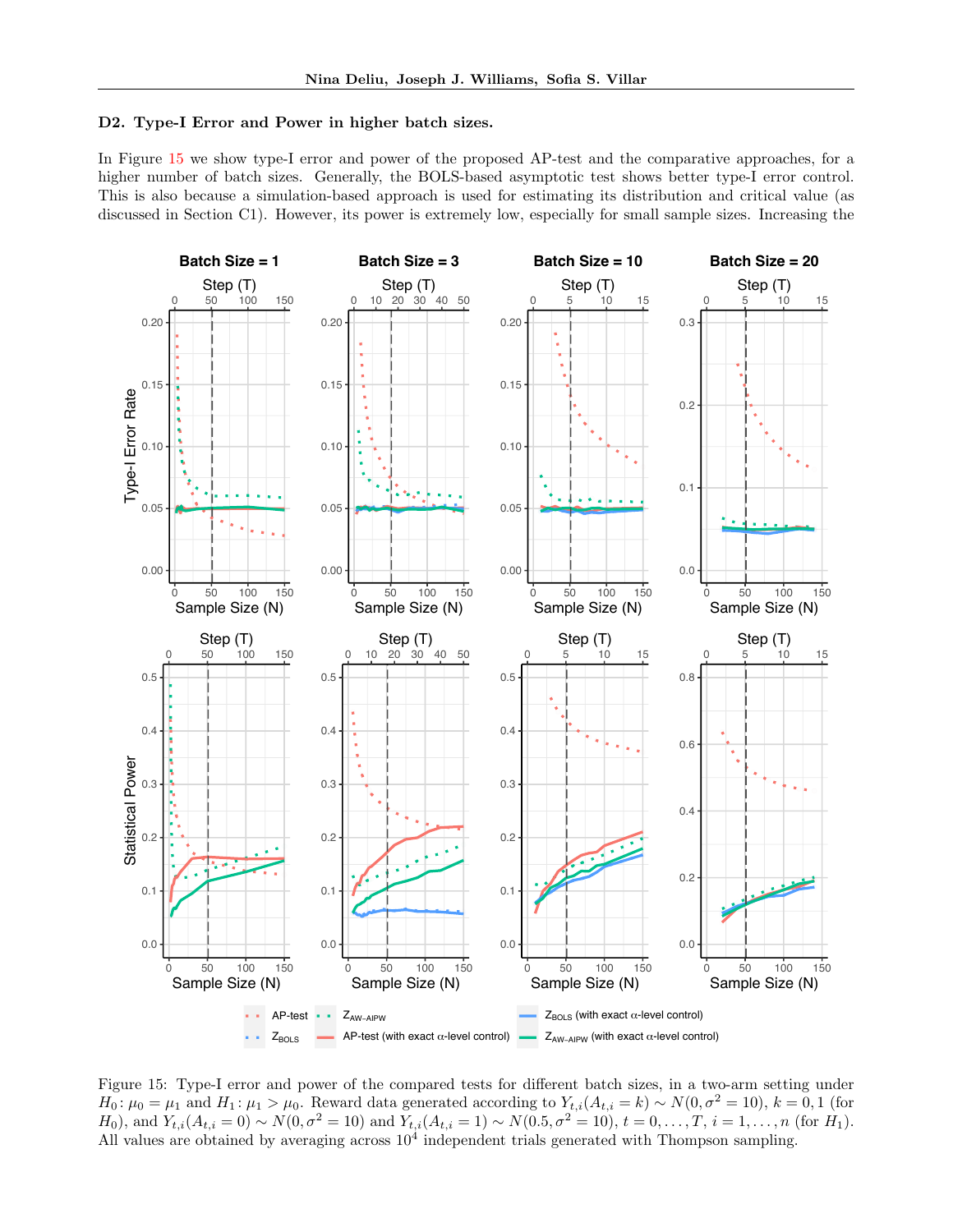time steps, type-I error remains controlled with the BOLS-based Z-test, and continuously improves with the AW-AIPW-based approach and the proposed AP-test. As we can see in Figure [15,](#page-28-0) in general, a critical value of T − 1, ensures a nominal  $\alpha = 0.05$  type-I error control when  $t > 40$ , regardless the batch size. This is not true for the AW-AIPW-based Z-test, which keeps a slightly inflated type-I error with  $t$ .

In terms of batch sizes, we can see that higher the batch size, better the performances of the BOLS approach, whose theoretical properties hold for  $n \to \infty$ . For example, in a (high) batch size of  $n = 20$ , its performances are comparable to those of the other procedures.

## E. Extensions to a General  $(K + 1)$  Multi-Armed Bandit Setting

#### E1. General Setup

We start again by considering  $T$  time steps in which individuals are accrued in batches of pre-specified and fixed size  $n_t = n \forall t$ , leading to a total experiment sample size  $N = T \times n$ . In a general, say  $(K + 1)$ -armed bandit setting, at each step t, to each participant  $i = 1, \ldots, n$  we assign an arm  $\{A_{t,i}\}\in\{0,\ldots,K\}$ , where with 0 we typically label the *control* or "do-nothing" arm. Arms are drawn according to a policy  $\pi_t \doteq {\pi_{t,k}, k = 0, ..., K}$ , where each  $\pi_{t,k}$  is the time-varying allocation probability of arm k at step t.

According to the potential outcomes framework [Neyman](#page-9-14) [\(1990\)](#page-9-14); [Rubin](#page-9-22) [\(1974\)](#page-9-22); [Robins](#page-9-23) [\(1986\)](#page-9-23), we define  $Y_{t,i}(A_{t,i})$ to be the random reward variable representing the outcome that would be observed if participant  $i$  at step  $t$ were assigned to arm  $A_{t,i}$ . Note that each participant can be assigned only one arm, thus, we observe only one realized outcome for that participant. Denoted by  $\mathcal{H}_{t-1} \doteq \{A_{\tau,i}, Y_{\tau,i}(A_{\tau,i}), i = 1, \ldots, n, \tau = 1, \ldots, t-1\}$ , the history of selected arms and associated rewards prior to current step  $t$ , the sampling probabilities are a function of this history, i.e.,  $\pi_{t,k} \doteq \mathbb{P}(A_{t,i} = k | \mathcal{H}_{t-1})$ , for  $k = 0, \ldots, K$  and  $t = 0, \ldots, T$ . We assume that the reward variables are drawn independently from an unknown but fixed distribution with the following conditional mean:

$$
\mathbb{E}(Y_{t,i}(A_{t,i})|\mathcal{H}_{t-1}) = \mathbb{E}(Y_{t,i}|\mathcal{H}_{t-1}, A_{t,i}) = \sum_{k=0}^{K} \mu_{t,k} \mathbb{I}(A_{t,i} = k),
$$
\n(21)

where  $\mathbb{I}(A_{t,i} = k)$ , for  $k = 0, \ldots, K$ , is the identity function assuming value 1 when arm k is allocated to individual i at step t, and 0 otherwise, and  $\{\mu_{t,k}, k = 0, \ldots, K, t = 0, \ldots, T\}$  are the unknown arm parameters, or treatment effects. As one can notice, here, we also relax the stationarity assumption, allowing the conditional reward mean to vary across steps, that is, we allow the unknown arm parameters  $\{\mu_{t,k}, k = 0, \ldots, K, t = 0, \ldots, T\}$  to vary with respect to  $t$  as well.

#### E2. Multiple Hypothesis Testing Problem

In a multi-arm setting, a hypothesis testing problem needs to be formulated in accordance with experimenter interest and the potentially multiple arms to be compared. If the interest remains in comparing a single experimental arm with a single control arm of interest, then the setting is equivalent to the one discussed in the two-arm setting. However, if the interest is in comparing an experimental arm of interest with all the other trial arms, the hypothesis testing involves simultaneous testing of more than one hypothesis (i.e, multiple testing). In such a case, standard procedures typically involve some kind of adjustment on the significance level  $\alpha$ . Indeed, if decisions about the individual hypotheses are based on an unadjusted value, then there is typically a large probability that some of the true null hypotheses will be rejected.

Focusing again on a superiority, but multiple, hypothesis testing, and denoting with  $k^*$  the superior experimental arm, we specify our *null hypotheses*  $H_{0,1}, \ldots, H_{0,K}$  and the *alternative* hypothesis  $H_1$  as:

<span id="page-29-1"></span><span id="page-29-0"></span>
$$
H_{0,k}: \mu_{k^*} = \mu_k, \quad k \neq k^*
$$
 there is no difference between the experimental and the other arms, (22)  

$$
H_1: \mu_{k^*} > \mu_k, \quad \forall k \neq k^*
$$
 the experimental arm  $k^*$  is superior to all the other arms. (23)

Note that both the null and the alternative hypotheses are specified according to the research interest. Here, we are interested in the superiority of the experimental arm compared to all the other (control) arms; in such a case, the null hypothesis involves testing a number of K hypothesis, equivalent to the number or comparisons.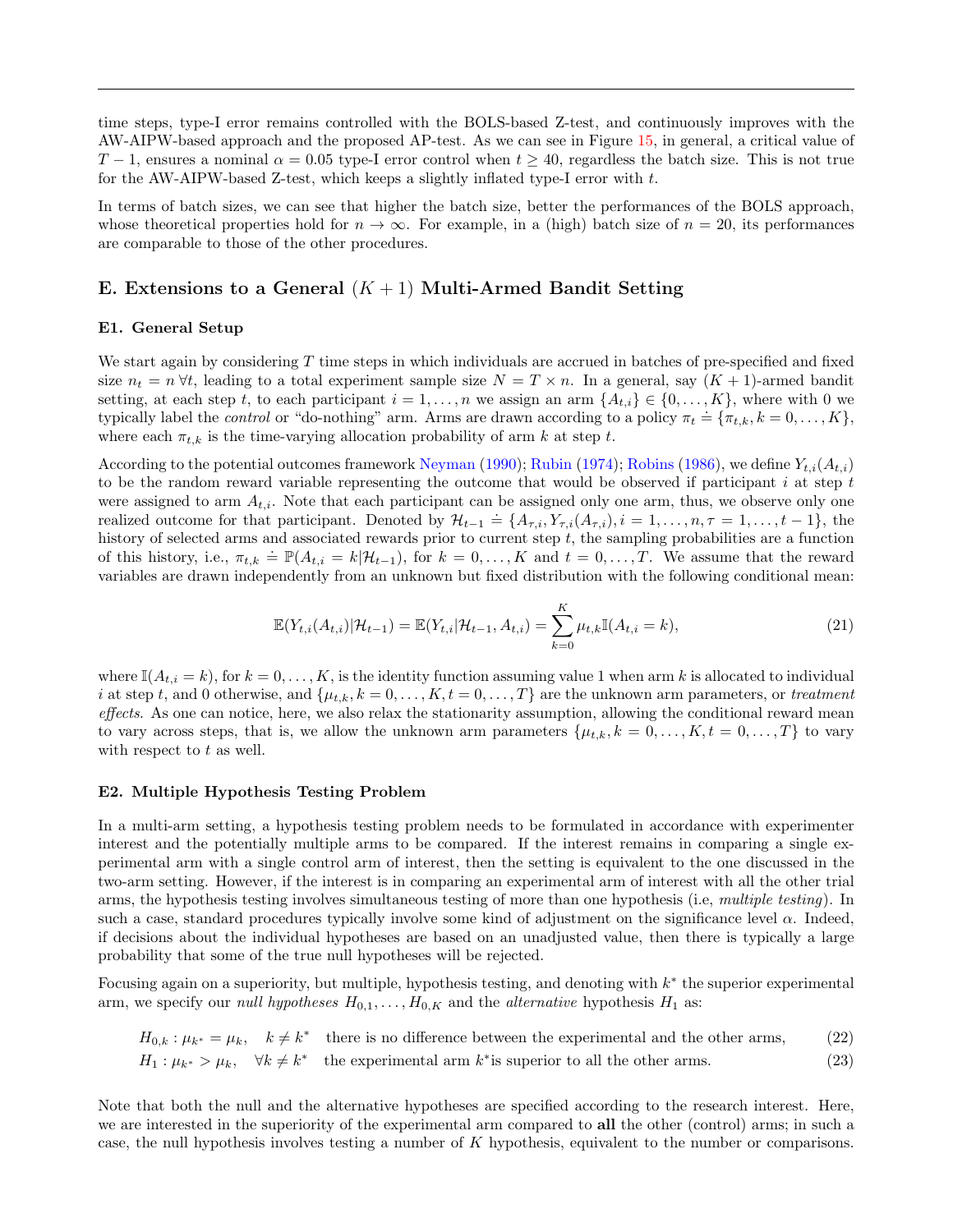However, other interests may be related to a difference between the experimental and at least one other (control) arm of the experiment.

A general attempt at inference is to naively perform a classical hypothesis test following the procedure illustrated in Section 2.2 (main paper), i.e., controlling the probability of a type-I error for each member of the family of hypotheses. More formally, given the null hypotheses specified in Eq.  $(22)$ , a generic test statistic  $T(Y)$ , and a significance level  $\alpha$ , one may define the K's  $t_{\alpha,k}$  critical values as:

$$
t_{\alpha,k}: \mathbb{P}(\text{Reject } H_{0,k}|H_{0,k} \text{ is true}) = \mathbb{P}(T(Y) > t_{\alpha,k}|\mu_{k^*} = \mu_k) = \alpha, \quad \forall k \neq k^*,\tag{24}
$$

and testing each hypotheses as in a single null hypothesis testing problem.

However, if this naive approach is adopted, there is typically a large probability that some of the true null hypotheses will be rejected. Thus, for identifying the *critical value* of a test statistic  $T(Y)$ , and the rejection or critical region, based on which the null hypotheses are rejected, one must consider an adapted version of the type-I error. In statistics, the "global" type-I error when performing multiple hypotheses tests, is known as family-wise error rate (FWER), and it represents the probability of making one or more false rejections or discoveries, i.e.,

> FWER =  $\mathbb{P}(\text{Reject at least one of the } K \text{ null hypothesis } | \text{ all } \{H_{0,k}, k \neq k^*\}\text{ are true})$ =  $\mathbb{P}(\text{At least one type-I error on } K \text{ tests}) = \mathbb{P}(V \ge 1) = 1 - \mathbb{P}(V = 0),$

where  $V$  is the number of type-I errors (also called *false positives* or *false discoveries*). Thus, by assuring FWER  $\leq \alpha$ , the probability of making one or more type-I errors in the family is controlled at level  $\alpha$ .

Controls for multiplicity are methods for controlling the rate at which type-I errors occur when conducting multiple hypotheses tests simultaneously. These are called *simultaneous testing procedures* and involve adjusting either the relevant test statistics or critical value. One proposal for achieving such a control is given by Sidak's multiple testing procedure, based on testing each hypothesis at level  $\alpha_{SID} = 1 - (1 - \alpha)^{\frac{1}{m}}$ , where m refers to the number of null hypotheses to test, in our case  $m = K$ .

Analogously to type-I error, an adjustment is also required for the definition of the type-II error, or alternatively power. Depending on the objective of the experiment, the power of the study can be defined in different ways. Bretz and colleagues [\(Bretz et al.,](#page-8-14) [2016;](#page-8-14) [Senn and Bretz,](#page-9-24) [2007;](#page-9-24) [Vickerstaff et al.,](#page-10-7) [2019\)](#page-10-7) describe the common underlying theory of multiple comparison procedures through numerous examples, and discuss the difference between: i) "disjunctive power" (or minimal power), ii) "conjunctive power" (or maximal power) and iii) "marginal power". The conjunctive power is the one associated with our definition of the alternative hypothesis in Eq. [\(23\)](#page-29-1), i.e., the probability of finding a true treatment difference (more specifically, superiority) when comparing the experimental and **all** the other (control) arms:

Power =  $\mathbb{P}(\text{Reject all the } K \text{ null hypothesis} | H_1 \text{ is true}).$ 

While multiplicity adjustments protect against spurious rejections when there are multiple statistical tests, an important consequence is a change in statistical power. It is typically argued that multiplicity adjustments result in a loss of power, which can be substantial. Thus, an adequate adjustment of a power analysis (or sample size calculation) is required; see e.g., [Vickerstaff et al.](#page-10-7) [\(2019\)](#page-10-7) and [Chow et al.](#page-8-15) [\(2007\)](#page-8-15) for a discussion around this issue.

#### E3. Thompson Sampling Allocation Probability Test

In a general  $(K + 1)$ -arm setting, the Thompson sampling approach defines the allocation probability of a given arm, say  $k$ , as the posterior probability of that arm being associated with the maximum expected reward, i.e.,

<span id="page-30-0"></span>
$$
\pi_{t,k}^{\text{TS}} = \mathbb{P}\Big(\mathbb{E}\big(Y_{t,i}(A_{t,i}=k)\big) > \mathbb{E}\big(Y_{t,i}(A_{t,i}=k')\big)|\mathcal{H}_{t-1}\Big), \quad \forall k' \neq k. \tag{25}
$$

The common *posterior sampling* idea of TS, involves, first, drawing at the beginning of each step t a sample from the posterior distribution of each of the unknown treatment effect parameters, say  $\{\tilde{\mu}_{t,k}, k = 0, \ldots, K\}$ . Then,